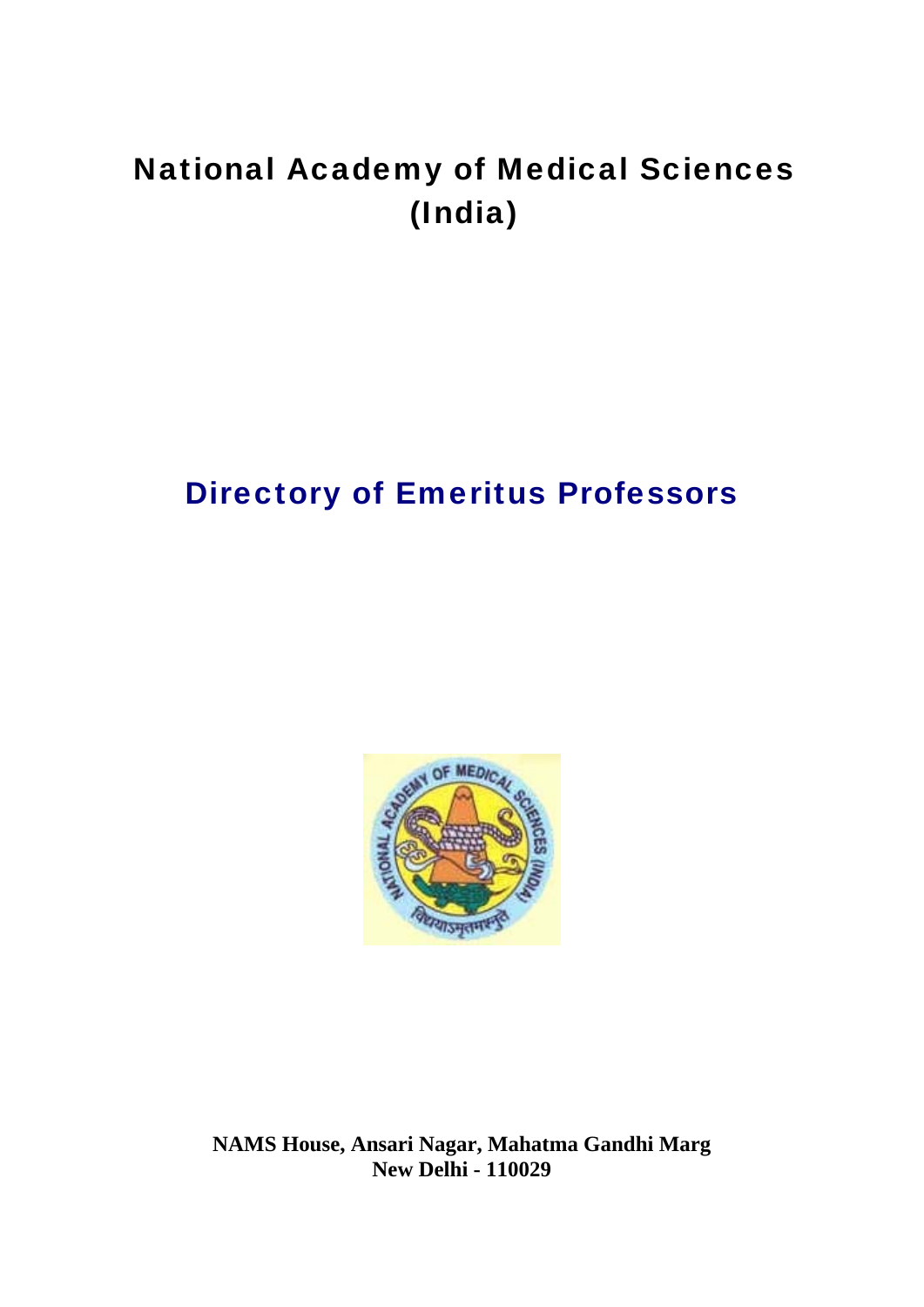#### **Foreword**

Through a nation-wide effort, continuing medical education has been supported and strengthened by the Academy for more than two decades. It remains one of the principal activities of the Academy and would be further reinforced in future. However, during the last few years, there has been a growing concern regarding the need to focus more intensively on continuing professional development (CPD). It is not merely semantics: CPD designates a period of education and training of medical professionals, biomedical scientists, and medical teachers commencing after completion of basic education in medicine / biomedical sciences followed by postgraduate education and training in chosen areas of specialization, and thereafter extending throughout the professional working life. Indeed effective CPD is characterized by an intensely felt but as yet unmet need, and requires structures to be in place for not only reinforcing learning previously accomplished, but also in introducing new knowledge, updating clinical, laboratory and / or teaching skills, and above all, mentoring over an extended period of time. A mentor is, and continues to remain, a trusted friend, an ever encouraging advisor, and an erudite guide, with selfless dedication. A true mentor imparts a traditional perspective, as well as a futuristic potential, to the career choice and professional development.

Keeping this in view, the Academy decided to recognize a group of senior Fellows with a proven track record of professional excellence and subject expertise of a high order, who have been admired as gifted teachers, and who hold an abiding interest in sharing learning with young faculty, clinicians, or biomedical scientists. This select panel of stalwarts has been designated as Emeritus Professors of the National Academy of Medical Sciences.

The assigned responsibilities of Emeritus Professors include guiding medical institutions in planning and organizing educational programmes aimed at enhancing knowledge, facilitating comprehension of emerging scientific and technological concepts, upgrading professional / laboratory skills, inculcating an aptitude of research and enquiry, and in general enriching the academic environment of the institution(s) that they visit. A blend of learning settings including lectures, seminars, symposia, clinical case discussions, clinicopathological conferences, operative surgical or interventional techniques and laboratory demonstrations, utilizing learning resource materials which may also be adapted to distance learning, shall be appropriately and effectively employed so long as these facilitate interactive learning. A mechanism of evaluation, both of the process as also of the outcomes, is being developed.

The Directory of Emeritus Professors has been compiled and is being circulated to all universities, medical colleges and postgraduate institutions throughout the country. It will also be provided to Fellows and Members of the Academy on request. The Directory can also be accessed and downloaded from the NAMS website (www.nams-india.in). Universities, medical colleges and postgraduate institutions, taking cognizance of their academic needs, may invite one or more Emeritus Professors through the Secretary, NAMS who will expeditiously process all such requests. NAMS will provide airfare and reimburse any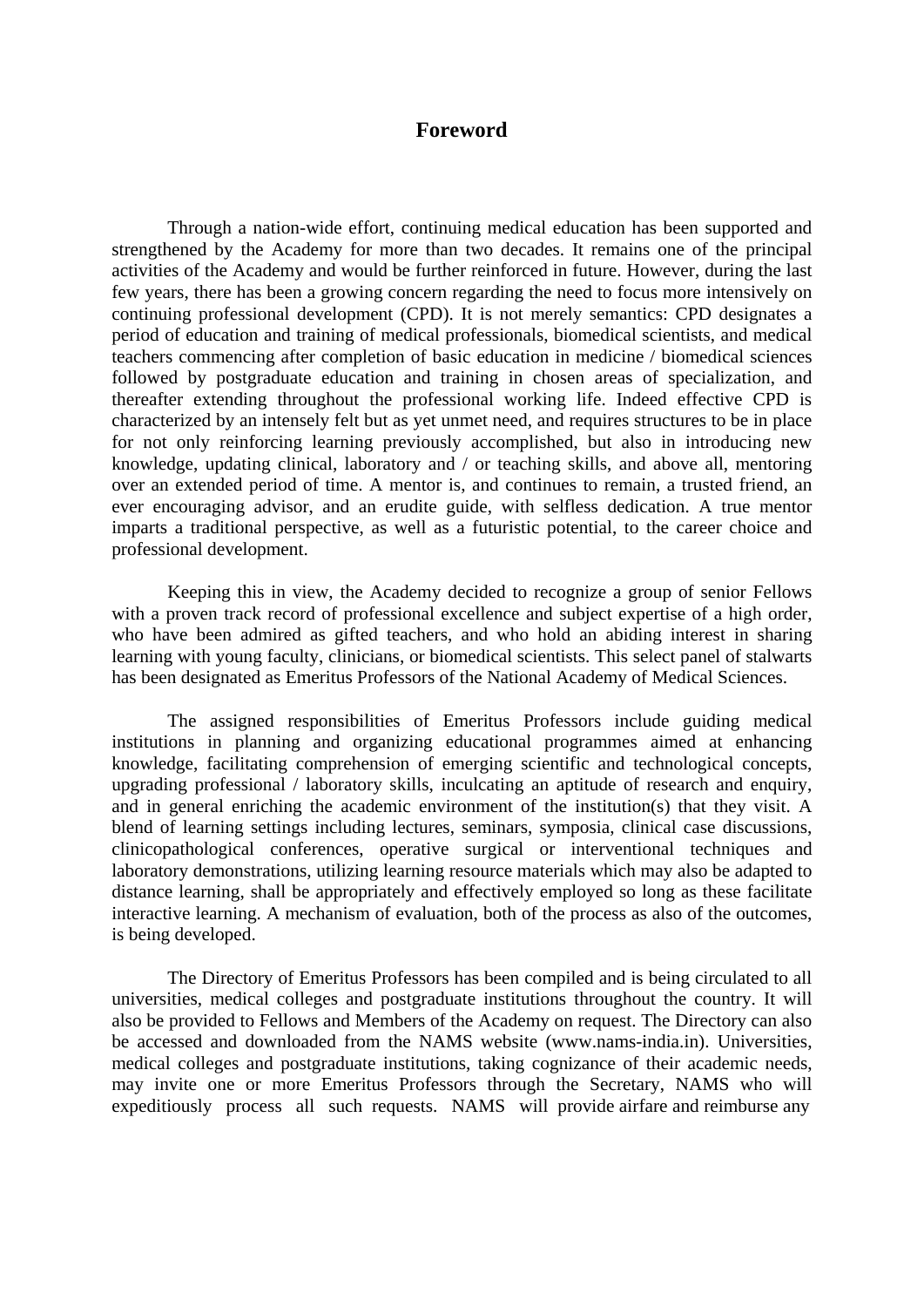incidental expenses. Local hospitality shall be extended by the concerned university, medical college / institution. Minimum period of stay during any single visit shall be three working days. Inherent flexibility shall be ensured both in the administrative arrangements as well as in the academic assignments.

As Henry Adams aptly stated: a teacher affects eternity; he can never tell where his influence stops. We visualize a similar nationwide impact of Academy Emeritus Professors.

 $\overline{\bigcirc}$ 

(Prof. J.S. Bajaj ) Chairman – Academic Committee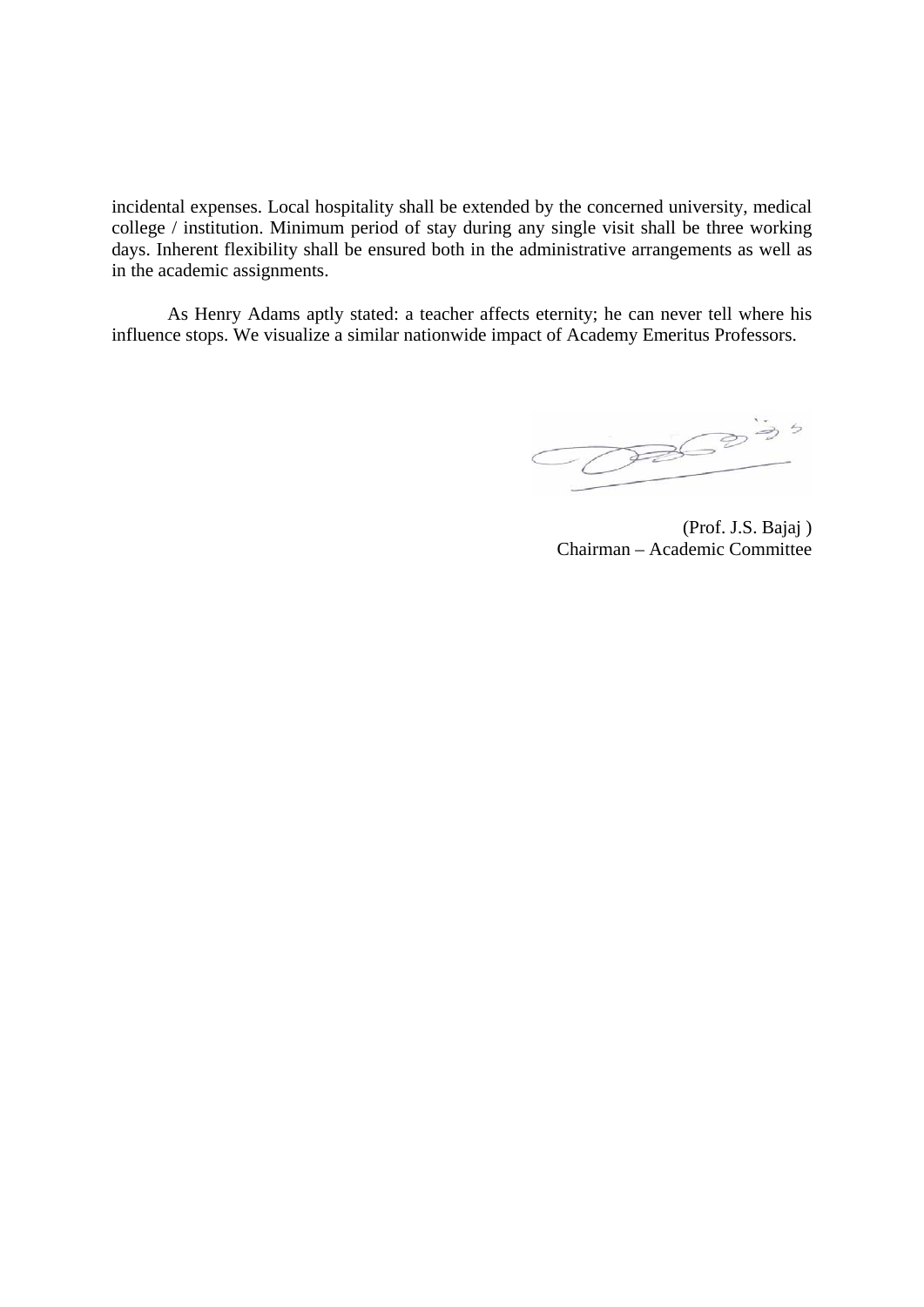# *Prof. J.S. Bajaj, FAMS*

*MD, FRCP(Ed.), FRCP (Lond.), D.M.(h.c. Karolinska), Hon. D.Sc.(B.H.U.), D.Sc. (h.c. MGR Med. Univ.), Hon. D.Sc. (Madras), D.Sc.(h.c. GND Univ.), D.Sc. (h.c. Univ. Health Sc., Andhra), D.Sc. (h.c. Punjabi Univ.), Hon. DSc (CSM Med. Univ., Lucknow, Presently King George's Medical University).* 



*Former Professor & Head, Department of Medicine, All-India Institute of Medical Sciences, New Delhi; Chairman, Academic Committee & Member, Governing Body and Institute Body, All-India Institute of Medical Sciences (1994-99).* 

Prof. J.S. Bajaj served as Member (Health), Planning Commission, Government of India, in the rank of Minister of State (1991-98) and steered the development of national policy and plans for health delivery and medical education. He made significant contributions to health planning and development of medical education as Vice-Chairman (*Cabinet Rank*), State Planning Board, Punjab (2007-2010). He joined the Faculty of the AIIMS in 1966, formally retiring as Professor and Head of Medicine in 1996. He served as Honorary Physician to the President of India from 1977-82 and again from 1987-92. He also served Prime Minister of India from 1991-96. For his distinguished achievements as a Medical Educationist, Prof. Bajaj received the coveted Dr. B.C. Roy National Award in the category of 'Eminent Medical man' for the year 1992. The citation at the award of D.Sc. Dr. MGR Medical University, Tamil Nadu, stated :'*With his outstanding professional achievements and significant research contributions, coupled with organizational leadership and conceptual planning of health manpower and health care delivery systems, Professor Bajaj can be rightly counted not only amongst the most eminent medical men of the country, but also as a highly reputed medical statesman with vision and courage.'* 

His most outstanding researches include the original work on Entero-Hypothalamo-Insular Axis, Mathematical models of insulin kinetics in health and disease, and Endocrinal and Metabolic Profile of Protein-energy malnutrition. He has published 5 books on Insulin and Metabolism, Diabetes mellitus and Glucagon and has more than 250 publications and research communications to his credit. He has delivered 67 prestigious national and international academic orations and lectures, notable being Banting Oration, Hodgkin-Sanger Oration, Sir AL Mudaliar Centenary Oration, JRD Tata Oration, Taro Takemi Memorial Oration, Radhakrishnan Memorial Lecture, Lilly Lecture, Sir Edward Mellanby Memorial Lecture, Sir Alister McIntyre Distinguished Award Lecture, and Academy Oration. He has received more than 50 national and international awards including medals, plaques and scrolls of honour notably Masaji Takeda Medal, Japan, for international Medical Science and Health care achievements, Dhanwantri National Award, the Gifted Teacher Award of Association of Physicians of India and Master Teacher scroll of honour of Indian College of Physicians. In recognition of his outstanding contributions, he was awarded *Padma Shri* in 1981 and *Padma Bhushan* in 1982. The citation at the award of *Padma Vibhushan* in 2009 by the President of India stated : "*A distinguished physician and internationally renowned biomedical scientist, Prof. Bajaj is widely recognized for his outstanding contribution to health policy planning, medical education, and applied research in endocrinology and metabolic medicine*".

Achanta Lakshmipathi Oration (NAMS, 1983-84), Academy Oration (NAMS, 1993-94); Dr.V.R. Khanolkar Oration (NAMS, 1998-99); Dr. B.K. Anand Oration (NAMS, 2004- 2005); Emeritus Professor, Emeritus President, Emeritus Editor, NAMS; Patron, National Academy of Medical Sciences.

Convocation Address delivered at the 137th Convocation of the University of Madras (1995); Convocation Address delivered at the Tamil Nadu Dr. MGR Medical University, Madras (1993).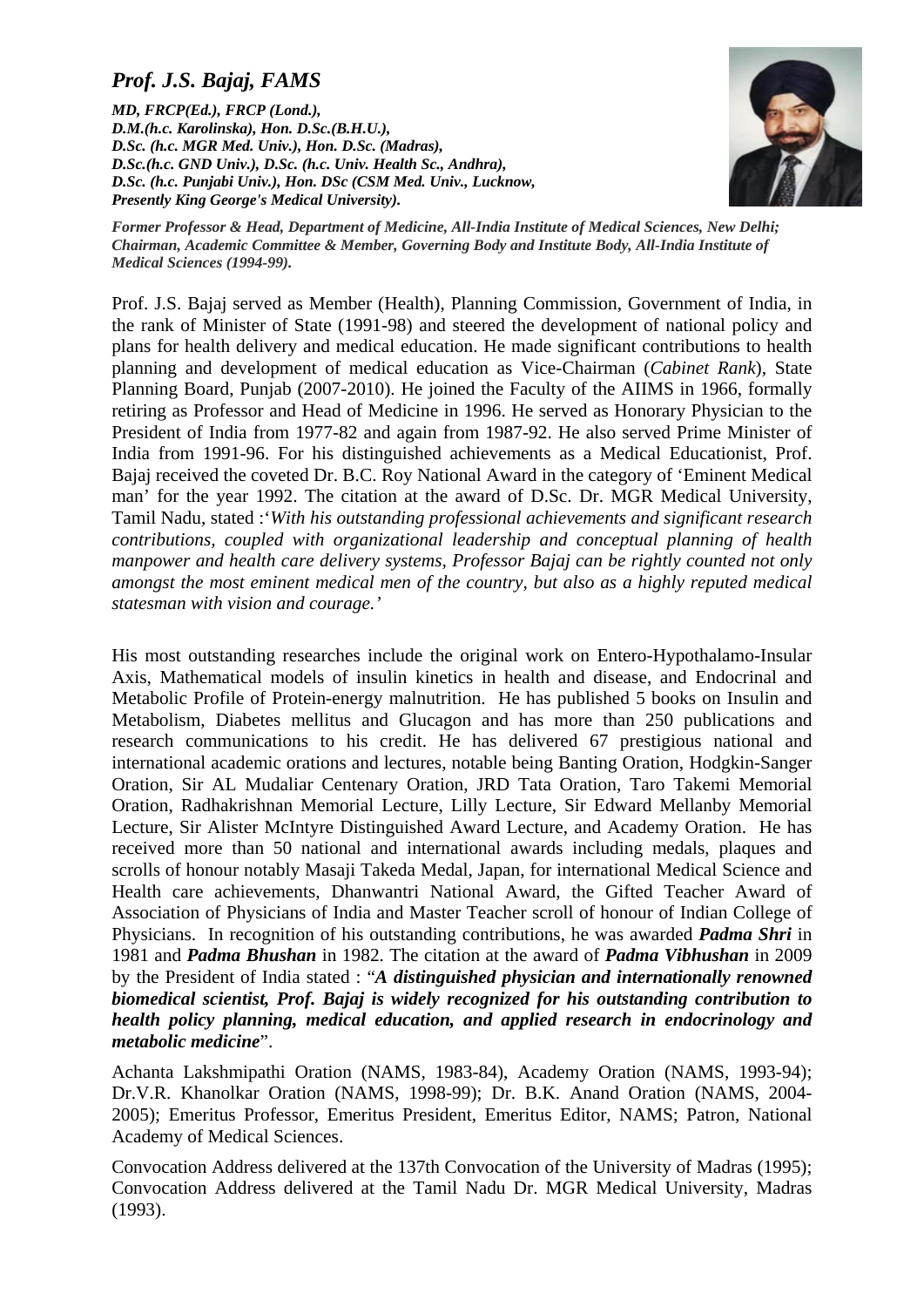Padma Shri (1981); Padma Bhushan (1982); Padma Vibhushan (2009); Dr. B.C. Roy National Award in the category of Eminent Medical Man (1992); Gifted Teacher Award, API (2006); Leader, Indian ' Delegation at the 46th World Health Assembly, Geneva (1993); Banting Oration (1971); Netaji Oration (1982); Kenyatta Oration (1982); Dr. P.N. Shah Memorial Oration (1986); Dr. Lakshmanaswami Mudaliar Centenary Oration (1986); ShinonogiLilly Lecture (1987); Hodgkin-Sanger Oration; JRD Tata Oration; Taro Takemi Memorial Oration; Radhkrishnan Memorial Lecture;Sir Edward Mellanby Memorial Lecture; Sir Alister McIntyre Distinguished Award Lecture, Kingston, Jamaica; Masaji Takeda ,Medal for Medical Science and Health Care achievements, Japan; Ibrahim Memorial Oration (2009), Dhaka; Dhanwantri National Award; Honorary. Physician to the President of India (1977-82 and 1987-92); President, International Diabetes Federation (1985-88); Elected Honorary President for life, International Diabetes Federation (1988); President, Diabetic Association of India, (1987-96); Honorary President, Diabetic Association of India, (1996-todate); . Honorary Adviser in Medical Education, Ministry of Health and Family Welfare, Govt. of India (1986-91); President, Indian Association for the Advancement of Medical Education (1987 - todate); Chairman, Consultative Group on National Education Policy in Health Sciences (1991-92); Chairman, Medicine and Allied Specialties, NBE (1988); President, National Board of Examination (1994-97); Member, Executive Council, World Federation for Medical Education (1988-2003); President, South East Asia Regional Association for Medical Education (1988-2003); Member, Advisory Editorial Board, ' Diabetes Research and Clinical Practice (1988-todate); Chairman, Clinical Review Group, Indian Council of Medical Research (1982-85).

Member, Planning Commission, Government of India (1991-1998); Patron, Bangladesh Diabetic Association (2006); Vice Chairman (Cabinet Rank), Punjab State Planning Board (2007-2010); Chairman, Working Group on Tertiary Care institutions for the Formulation of the Twelfth Five Year Plan (2012-2017); Member, Steering Committee on Health for the Twelfth Five Year Plan (2012 - 2017).

He has delivered Convocation Addresses at several Universities in India and has been a Visiting Professor and delivered lectures at leading institutions in UK, USA, South and Latin America, Middle East, South-East Asia, Indonesia, Japan and Australia.

Professor Bajaj was the Chairman, Academic Committee & Member, Governing Body and Institute Body, AIIMS (1994-99). He also served as Chairman, Clinical Review Group, Indian Council of Medical Research (1982-85). He was the Founding Chairman of BF University of Health Sciences, Punjab, nurturing its growth and development for five years. He served the National Board of Examinations as Chairman of its Examination Review Committee, and later as its President for a 3 year term. He was elected President, NAMS (1992-1994) and continues to steer its Academic programmes as the Chairman, Academic Council. He led the Indian delegation to the World Health Assembly, Geneva in 1993. He was the Vice-Chairman of the WHO Expert Committee on Diabetes in 1979; Co-Chairman of the WHO Study Group in Diabetes in 1986 and of the WHO Meeting for National Diabetes Programmes, Geneva, 1994. He is Honorary President, Diabetic Association of India, Past President, Endocrine Society of India and President, Indian Association for the Advancement of Medical Education. He was the first scientist from outside Europe and the USA to have been elected in 1985 as the President of the International Diabetes Federation (IDF) for a 3 year term, at the completion of which he had the singular distinction of being unanimously elected as Honorary President of the Federation for life. He continues to serve on the Editorial Board of several national and international journals.

*Area of specialization : Endocrinology & Diabetology and Metabolic Medicine / Medical Education* 

Address : Honorary President, IDF, 1705-A, Beverly Park-II, DLF City, Phase II, Gurgaon - 122009 (Haryana). Tel : (0124) 4015272, E-mail : *[jasbir.professorbajaj.bajaj46@gmail.com](mailto:jasbir.professorbajaj.bajaj46@gmail.com)*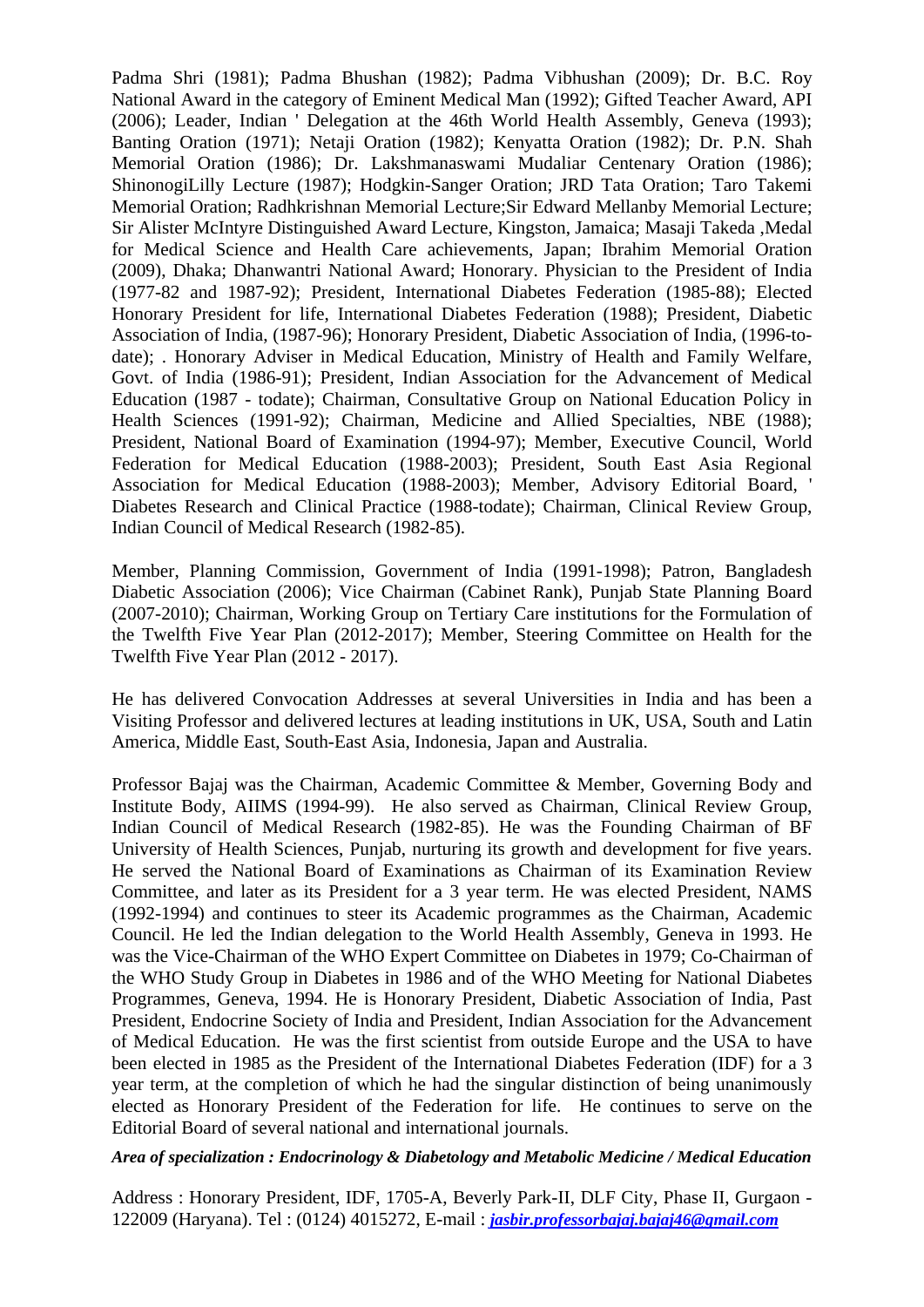

Prof. M. Berry is former Professor and Head, Department of Radiodiagnosis, AIIMS, New Delhi. Her major thrust areas of research work include cost effective imaging protocols, gastrointestinal, hepatobiliary, pancreatic diseases, quality assurance programme and radiation protection in diagnostic radiology. A WHO collaborating center in Imaging Technology and Radiation Protection was established at AIIMS.

She received funds for various multicentric research projects from International Atomic Energy Agency (IAEA) Vienna, Atomic Energy Regulatory Board (AERB), ICMR, Ministry of Welfare, Govt. of India. The list of research projects includes comparative evaluation of ultrasonography & scintigraphy in the diagnosis of focal & diffuse liver diseases; radiation protection in diagnostic radiology; evaluation of radiation risk in cardiac radiological and angiography procedures; evaluation of fetal growth parameters during pregnancy, clinical parameters *vis-a-vis* ultrasonography; epidemiology of peptic ulcer in India; quantification of radiation harm from diagnostic X-rays; physio-anthropometric studies of the lower extremity in the Indian population.

Based on the experience of working with two spiral CT scanners and various projects undertaken in the Department of Radiodiagnosis at AIIMS, a book on "Spiral CT Protocols: A Practical Approach" was published in March 2000 to present a set of comprehensive and practical imaging protocols for everyone practicing with spiral CT scanner in Indian scenario.

She initiated and successfully completed the tripartite joint venture of three best academic institutions of the country, AIIMS, PGI, Chandigarh, MAMC, Delhi of organising teaching courses and publishing books on Diagnostic Radiology covering all organ systems including Advances in Imaging technology. Two editions of Diagnostic radiology volumes on chest & cardiac imaging, Gastrointestinal & Hepatobiliary pancreatic imaging, Urogenital imaging, Musculoskeletal & Breast Imaging, Paediatric Imaging, Neuradiology including Head & heck Imaging were published from 1996 to 2005. She had been one of the active members for Radiology Education & Technical training programmes in Inter Institutional collaboration between AIIMS and Bangladesh, B.P. Koirala Institute of Health Sciences, Dharan, Nepal, AERB and MCI.

Her area of expertise is Diagnostic Radiology with special interest in Gastrointestinal, Hepatobiliary and Pancreatic imaging and quality assurance programmes.

She has delivered Sir Jagdish Chandra Bose Memorial Oration and Achanta Lakshmipathi Oration.

She has published 240 papers and 26 Chapters in the books in international and national journals.

*Area of specialization: Radiology & Imaging Address: M-14/40, DLF City, Phase II, Gurgaon, Tel: 0124 2364504, 2388010, Mobile: 9871611581; E-mail: [manorama\\_b@hotmail.com](mailto:manorama_b@hotmail.com)*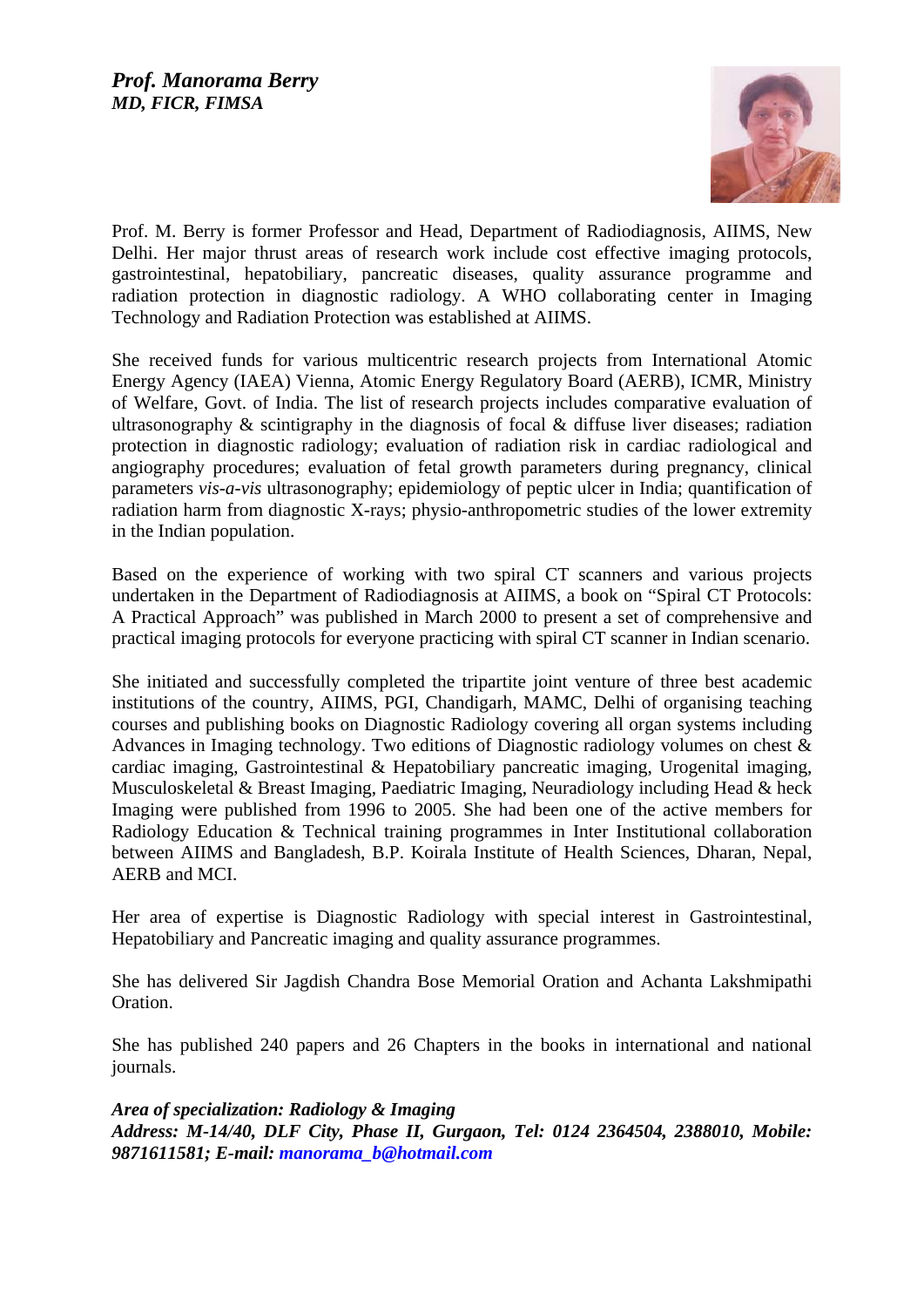*Prof. M.K. Bhan MD, FASc*



Prof. M.K. Bhan is at present, Secretary, Government of India, Department of Biotechnology, Block-2, CGO Complex, Lodi Road, New Delhi.

Dr. Bhan is an internationally reputed and leading researcher in child health, who has worked tirelessly to investigate and apply science-based solutions to major causes of childhood deaths in developing countries. His scientific contributions have led to several interventions, which have received WHO endorsement and have been actually introduced into the national and developing country diarrheal disease control programmes.

Dr. Bhan was among the global leaders who contributed to an understanding of the critical role of zinc deficiency as the basis of immunes deficiency in malnourished children.

Prof. Bhan leads a team of researchers for vaccine development. Rota virus is the most important cause of diarrheal deaths and development of vaccine is a priority. Recent development of Vi conjugate vaccine, using outer membrane protein as a carrier, is awaiting clinical trials.

Prof. Bhan is recipient of many national and international awards like Shanti Swaraup Bhatnagar Award, National Ranbaxy Award, ST Achar Gold Medal of the Indian Academy of Paediatrics, S.S. Mishra Award of the National Academy of Medical Sciences, Biotech Product and Process Development and Commercialization Award and Pollins Foundation Research Award for US \$ 100,000 (Year 2003).

#### *Area of specialization: Paediatrics*

*Address: F-14, Hauz Khas Enclave, New Delhi-110016. Tel: (011) Off: 24362950, 24362881, Res: 26964173, Mobile: 09899094922, E-mail: [mkbhan@dbt.nic.in](mailto:mkbhan@dbt.nic.in)*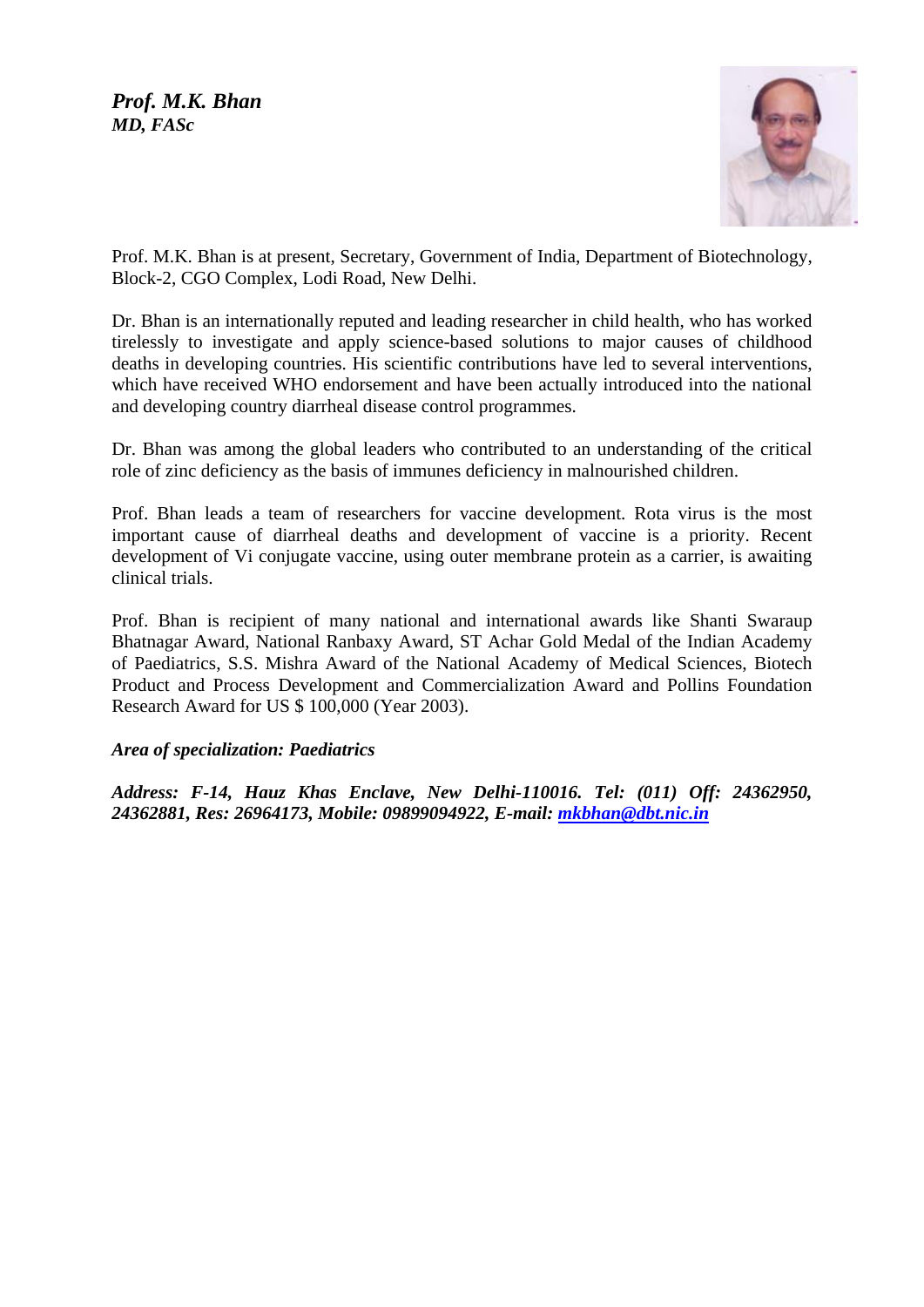

Prof. Mrs. C. Syamala Bhaskaran is a well-known Pathologist with special interest in Cytopathology. After graduation in Medicine, she took M.D. Degree (Path & Bact) from Andhra University. She had advanced training in Cytopathology at Bland Sutton Institute of Pathology, The Middlesex, London and in Oncopathology and Immunopathology at the University of Pittsburgh, USA.

She worked as Professor and HOD of Pathology in different medical colleges in Andhra Pradesh for over 2 decades and later as Additional Director and Principal and HOD of Pathology, Gandhi Medical College, Hyderabad until her superannuation in 1990. She is an excellent teacher, a good research worker and an able administrator. Trained several postgraduate students and published 80 research papers in Journals of good standing. Her main fields of interest are Cytology and Oncopathology. She is the recipient of several academic distinctions, which include Fellowships of the National Academy of Medical Sciences (India); International Medical Sciences Academy and Indian College of Pathologists, and awards such as Ernest Fernandez Award (Indian Academy of Cytologists), Best Teacher's Award (Government of Andhra Pradesh), Dr.B.C.Roy National Award (MCI) and Dr. Shanker Banerjea Memorial Award (Indian Association of Pathologists & Microbiologists, A.P. Chapter. She also delivered [Dr. T.V.S. Chalapathy](http://dr.t.v.s.chalapathy/) Rao Memorial Oration (IMA Vijayawada), Cipla Oration (Indian Academy of Cytologists), Advani Bregenza Oration (Association of Medical Women of India, Cama Albes Hospital, Mumbai), IAPM Vidharbha Chapter Oration and Dr.Govinda Reddy Memorial Oration (NTR University of Health Sciences).

She was also associated with National organizations such as ICMR, MCI, NAMS, NBE, and Member of the Senate of Padmavathi Mahila University, Tirupati. She was the Council Member of the National Academy of Medical Sciences (India). She continues to practice her specialty as a consultant and evinces keen interest in the Continuing Medical Education programmes organized by the Academy in the country.

## *Area of specialization: Pathology*

**Address:** *17, Radhika Colony, West Marredpally, Hyderabad, Tel: (040) 27800666, Email: shamala@satyam.net.in*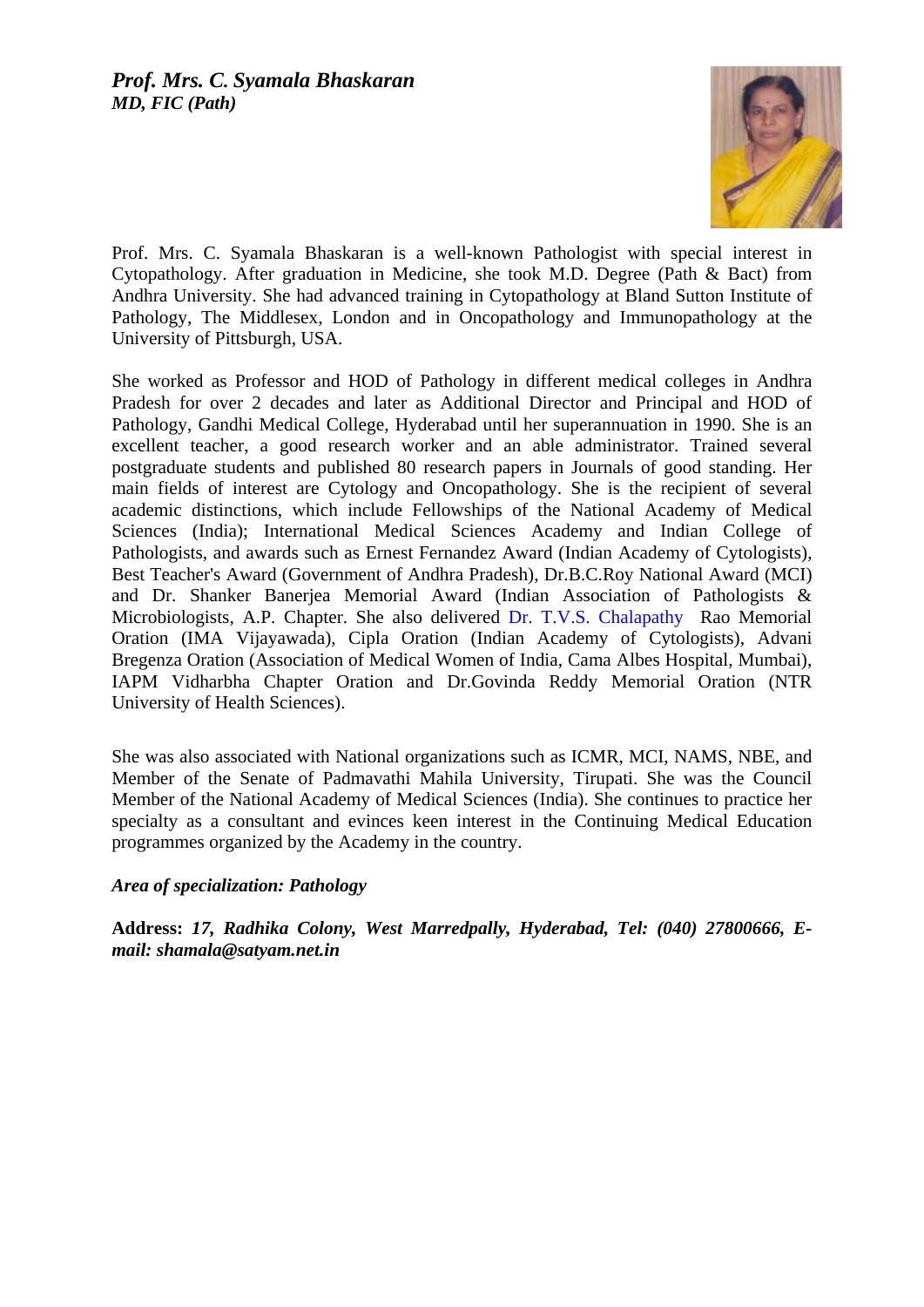

Prof. Rohit Bhatt served as Professor and Head of Obst. Gynec department at Medical College, Baroda from 1963 to 1984.He also worked as a superintendent of Shree Sayaji General Hospital for some time. Currently, he is the chief of Obst. Gynec Dept of Bhailal Amin General Hospital since 1984. Prof. Bhatt was elected as Fellow of National Academy of Medical Sciences in 1981.Dr.Bhatt was appointed Fellow of Indian College of Obst. Gynec in 1983 and of Indian College of Maternal and Child Health in 1979. Dr. Bhatt served as president in several national organizations like Federation of Obstetricians and Gynecologists of India (FOGSI), Indian Society of Perinatology and Reproductive Biology (ISOPARB) and National Association of Reproductive and Child Health(NARCHI). Dr. Bhatt was the vice-president of Asia Oceania Federation of Obstetrics and Gynecology (AOFOG).He was also the chairperson of the Safe Motherhood Committee of FOGSI and AOFOG. He organized several work-shops and seminars in India and overseas for promotion of maternal health. Dr. Bhatt is elected as Fellow of AOFOG since 1988. Currently, he is the editor in chief of Indian chapter of International Journal of Gynecology and Obstetrics.(IJGO). Dr. Bhatt served as Hon. Lecturer of Obst. Gynec in University of Edinburgh, UK in 1965.He was WHO Fellow in Edinburgh in 1965. Dr. Bhatt served as Consultant to John Hopkins Program International in Gynecology and Obstetrics (JHPIGO). Dr. Bhatt served as consultant to WHO, The Population Council and Population Service International (PSI) Dr. Bhatt was the Director of Laparoscopic Training Center for John Hopkins University in 1979-82.DR.Bhatt was invited as visiting professor at PGI, Chandigarh and RNT Medical college, Udaipur. Dr. Bhatt has received Life Time Achievement Award from FOGSI, NARCHI and Harvard Medical School. Dr. Bhatt served as a member of health division of  $9<sup>th</sup>$ , Five year plan. Dr. Bhatt is the adviser in the project of Emergency Obstetric care (EmOC) implemented by FOGSI and supported by Government of India. Dr. Bhatt delivered Rajam Oration of NAMS. Dr. Bhatt is on the editorial board of many journals and invited as a guest speaker at many National and international conferences. He has written a book, "Know Your Peers" giving life stories of famous Obst. Gyn persons from India. He has also written chapters in several books and has more than 200 publications in scientific journals. Dr. Bhatt's main interest's are-maternal and prenatal health, population stabilization, contraception, pregnancy anemia and infertility.

#### *Area of Specialization; Obstetrics & Gynecology /Maternal& Child Health*

*Address; 1, Shivani Society, Near IOC Petrol Pump, Vasna Road, Baroda - 390007. Telephone: Clinic ; 0265-2331818, Res. O265-2253182, Mobile 9376222745 E-mail: rohit.v.bhatt@gmail.com*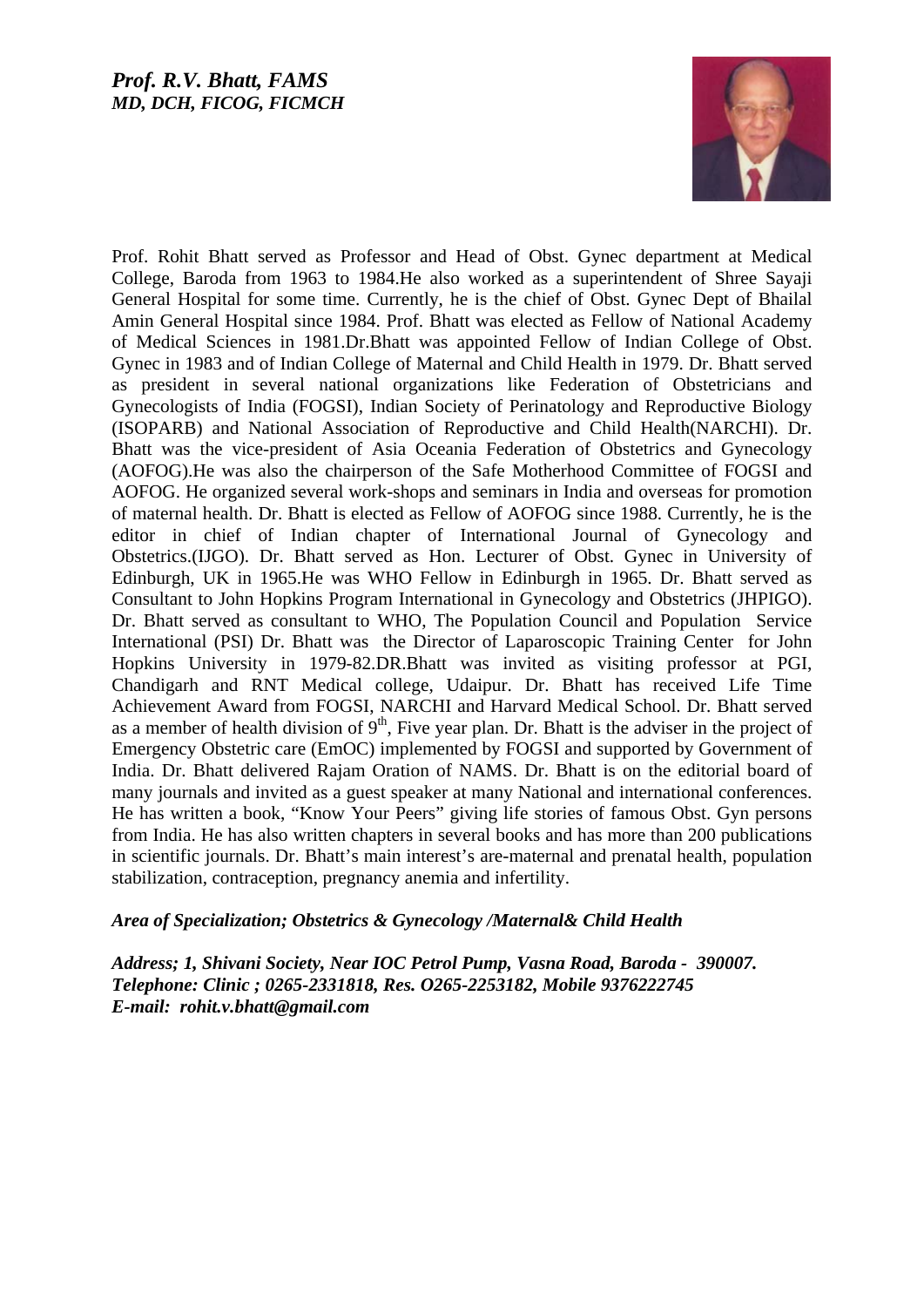

Air Marshal (Retd.) (Prof) MS Boparai graduated from Medical College Amritsar and joined the Armed Forces Medical services in 1957. He did his doctorate training in Ophthalmology at Sarojini Devi Institute of Ophthalmology Hyderabad and Armed Forces Medical College, Pune. While doing a post doctoral fellowship in general Ophthalmology and Orbital/Oculoplastic Surgery, he practiced Ophthalmology at Moorfields Eye Hospital, London for two years.

His Academic appointments include Associate Professor/Professor and later Prof. and HOD Ophthalmology at AFMC, Pune. Still later he was Prof.- cum- Dean and Director of the college. He has taught Ophthalmology at AFMC, Army Hospital (Research and Referral) and other teaching hospitals of Armed Forces for 25 years. He has been member speciality board in Ophthalmology of National Board of Examinations, twice. His major interest in Ophthalmology has been oculoplasty/orbital surgery and ocular Trauma. He has published/read over 150 papers in these fields. Major area of his research work has been high altitude ophthalmology under the aegies of Defence Research and Development Organization. He was on the board of high altitude medical research center, Leh for a number of years. He has contributed chapters in a number of books and has been Chairman editorial board of Medical Journal, Armed Forces (India).

He has been honorary Eye Surgeon to the President of India twice. He has been the recipient of BC Roy National Award, Ati Vashisht Sewa Medal, Commendation medal by Chief of Army Staff and WHO fellowship. He has been and presently continues to serve as a council member, National Academy of Medical Sciences (NAMS). He has been President of a number of Professional bodies viz Indian Society of Aerospace Medicine, Ocular Trauma Society of India, Oculoplastic association of India and a number of state societies. He has delivered 10 orations and a large number of guest lectures and keynote addresses.

Having held the rank of Lt. General in the Army and later Air Marshal in Indian Air Force, he superannuated from the post of Director General Medical Services in 1995. Since then he is Director, Boparai Eye Clinic and Research Center, 15/5 RB Center, Nangal Raya, New Delhi and Consultant Ophthalmology, Bodh Raj Institute of Ophthalmology, Jeewan Hospital, 67/1, New Rohtak Road, New Delhi. He is involved in a big way with medical social work for prevention and control of blindness in association with, Impact India Foundation, Hitkari Rural Foundation, Andhkar Vinaash Samiti, Lajpat Bhawan and Ministry of Health and Family Welfare Govt. of India. He was a member of the board of management of Baba Farid University of Health Sciences (Punjab).

## *Area of specialization: Ophthalmology/Medical Education*

*Address: 915, Sector 17-B, Defence Colony, Gurgaon, Tel: Off: (011) 28521498, Res: (0124) 2341077, Mobile: 9312259058, E-mail: boparaiorbit@gmail.com*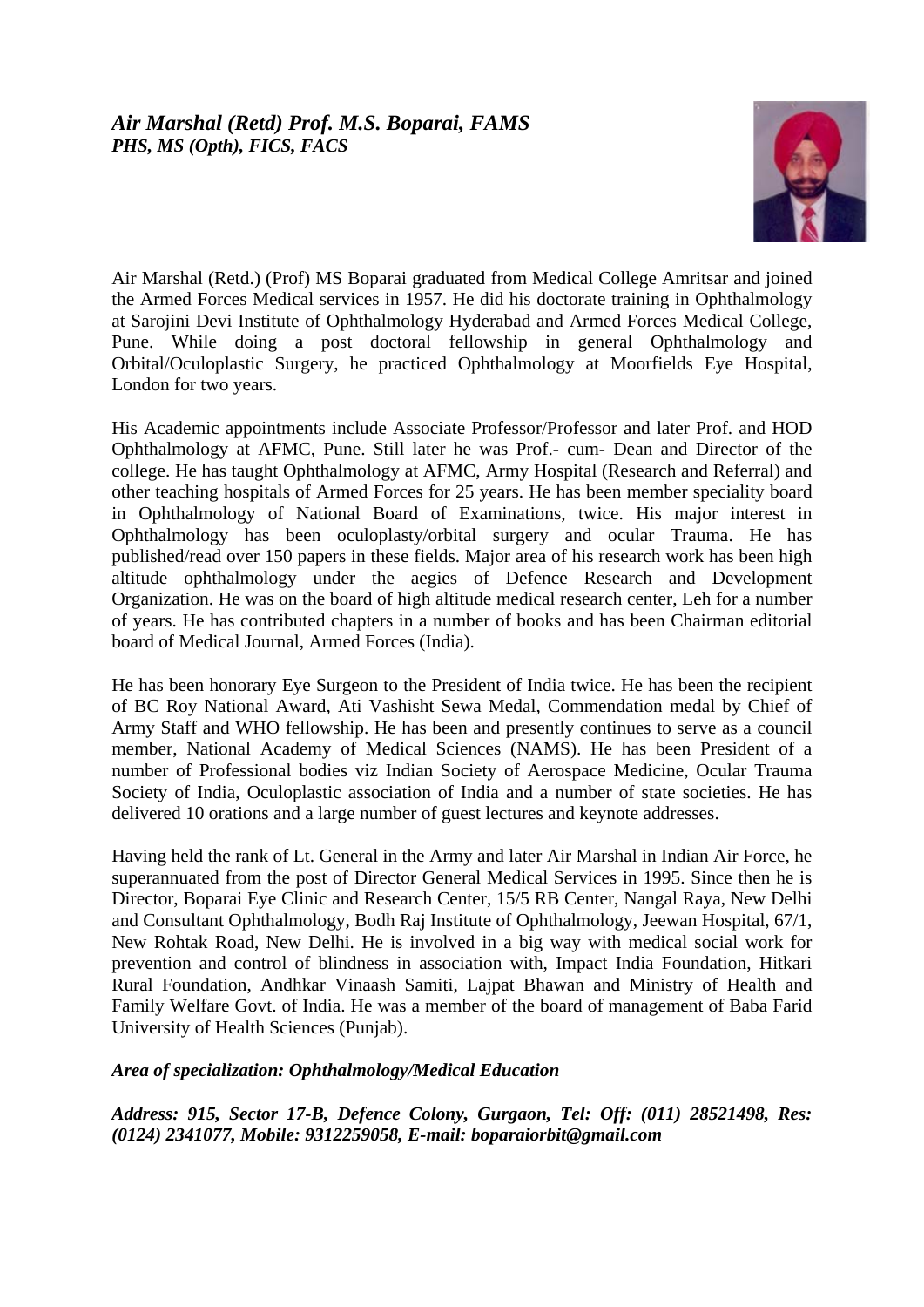## *Prof. (Mrs.) Kamal Buckshee, FAMS MD, FRCOG (Ed) FICMCH, FICOG, FAFS, FICS*



Prof. (Mrs.) Kamal Buckshee is currently working as a senior consultant at Indraprastha Apollo Hospitals and Fortis La Femme. She was the former Professor and Head of the Department of Obstetrics and Gynaecology at AIIMS, where she was actively engaged in teaching, training, patient care and research for nearly three decades. She is the recipient of Dr. B.C. Roy award of "Eminent Medical Teacher", Commonwealth fellowship (UK), NA WHO (Stockholm), on Feto Maternal Medicine and Reproductive Health, Indo Norwegian senior scientist award for training in IVF and ART. She has been awarded fellowship by Royal College of Obst. and Gynae (FRCOG ad eundem), Lifetime achievement award of the Federation Obstetrics and Gynaecological Society of India (FOCGSI) and Association of Obstetricians and Gynaecologists of Delhi (AOGD). A Living Legend title by Inter National Society of Gynaec Plastic Surgeons. The first "*Kamal Buckshee Oration"* was instituted by society of Fetel Medicine in 2014. She is the first Indian Obstetrician and Gynecologist to develop and standardize inutero Fetal Skin Biopsy technique, cordocentesis for fetal diagnosis and inutero blood transfusion, uterine balloon therapy in patients with Dysfunctional Uterine Bleeding. She also devised a novel method of terminating a pregnancy associated with a large and multiple fibroids-reported for the first time in world literature. Her work on zona antibodies, cytotoxic drug sensitivity test to predict tumor response to chemotherapy in genital tract malignancies are also the first reported such studies from India.

Her other achievements have been in the field of Gyn. Endocrinology esp. in PCOS, Hyperandrogenism, Plastic Reconstructive Surgery of the vagina and cervix, Microsurgery, Infertility, Adolescent Gynaecology, Oncology and High Risk Pregnancy, She has been examiner for DM in endocrinology, DM genetics, Ph.D and MD (Obst. &Gynae) for India, Nepal, Dhaka and Sri Lanka and has been the president of FOGSI, ISOPARB and AIIMSONIANS and member of Delhi Medical Council; Advisor to medical colleges, CSIR, UPSC to select faculty and pool officers. She has also been the chairman of Reproductive Biology Committee-AOFOG , Bureau of Indian Standards and over 200 publications. Her pursuit for newness in Obst.&Gynae, quality care, ethics and patient care has won her recognition in her specialty.

#### *Area of specialization: Obstetrics &Gynaecology*

*Address: House No. 46, Sector-15 A, NOIDA, Tel: Off: (0120) 4334535, Res: (011) 2513213, Mobile: 9810171888, E-mail: [kamalb@airtelmail.in](mailto:kamalb@airtelmail.in)*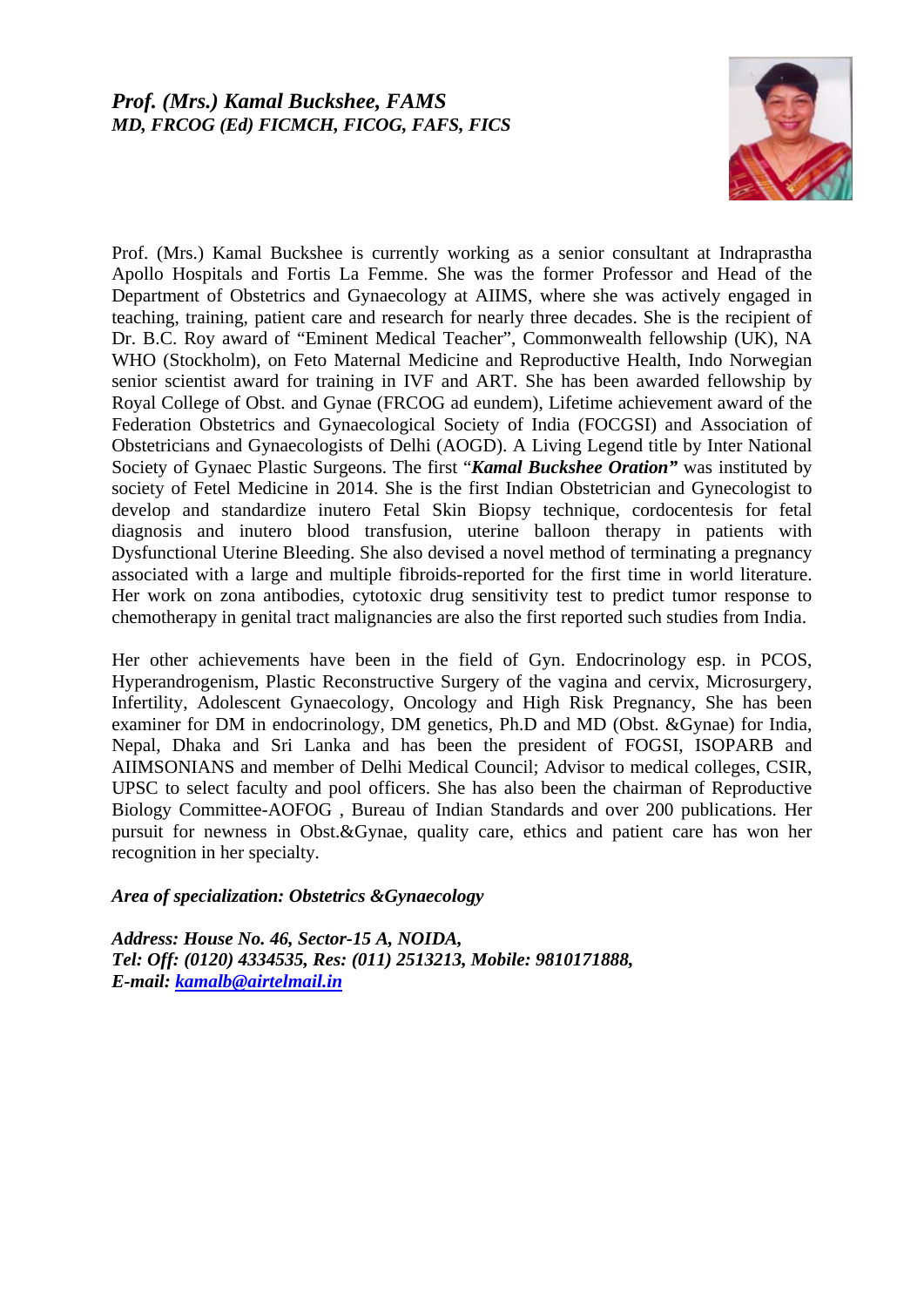

Professor Ranjit Roy Chaudhury, Emeritus Scientist at the National Institute of Immunology, New Delhi since 1991 and former Professor of Pharmacology and Dean at the PGI, Chandigarh has had a distinguished career as a medical educationist, and a leading research worker. He is also recognized as a health policy planner. He completed his medical studies at the Prince of Wales Medical College, Patna in 1954 and proceeded to Oxford on a Rhodes Scholarship-the first doctor from India to obtain this coveted scholarship. After obtaining the D.Phil degree he returned to India and worked first at the AIIMS and then at the PGI, Chandigarh with a spell of deputation at the World Health Organization.

His successful effort in modifying the conventional approach to clinical evaluation of herbal remedies has led to significant changes in the methodology adopted and has helped in drastically curtailing the time required for carrying out such studies. Currently, in his capacity as the Chairman of the ICMR Scientific Advisory Group on Traditional Medicine since 1991 Professor Roy Chaudhury, using this modified approach, has been able to significantly contribute to the national effort in clinical evaluation of medicinal plants effectiveness against various diseases.

His original research in the field of reproductive pharmacology on the mechanism of action of intrauterine devices has won global recognition. In view of the need for a herbal oral contraceptive in India – which would be very acceptable to the people, Professor Roy Chaudhury and his team investigated one hundred plants and identified six of these for further work. One such plant combination is now, after extensive standardization, acute and subacute and teratology studies, going to be clinically evaluated at three centres.

Professor Roy Chaudhury's expertise in Pharmacology, Clinical Pharmacology and Toxicology is extensively being used by organizations such as the ICMR, CSIR and the Department of Biotechnology. He was the first Chairman of the Toxicology Review Panel of ICMR in 1978 and, after his retirement in 1990, has again been Chairman since 1991. He is now Chairman of the Sub-committee of the Ethical Committee on clinical trials of drugs, medicinal plants, vaccines and diagnostics. He is a member of Board of Governors of the Medical Council of India.

He has received many awards as recognition of his work. These include the prestigious S.S. Bhatnagar Award, Dr. B.C. Roy Award, the Amrut ModiAward of UNITRUST.

In 1998, the President of India, in recognition of his services to medical education and research awarded him the **Padma Shri.**

## *Area of specialization: Clinical Pharmacology*

*Address: Y-85, Hauz Khas, New Delhi-110016. Tel: Res: (011) 26856524, Fax: 26151560, Mobile: 9810290711, E-mail:* **ranjitroychaudhury@gmail.com**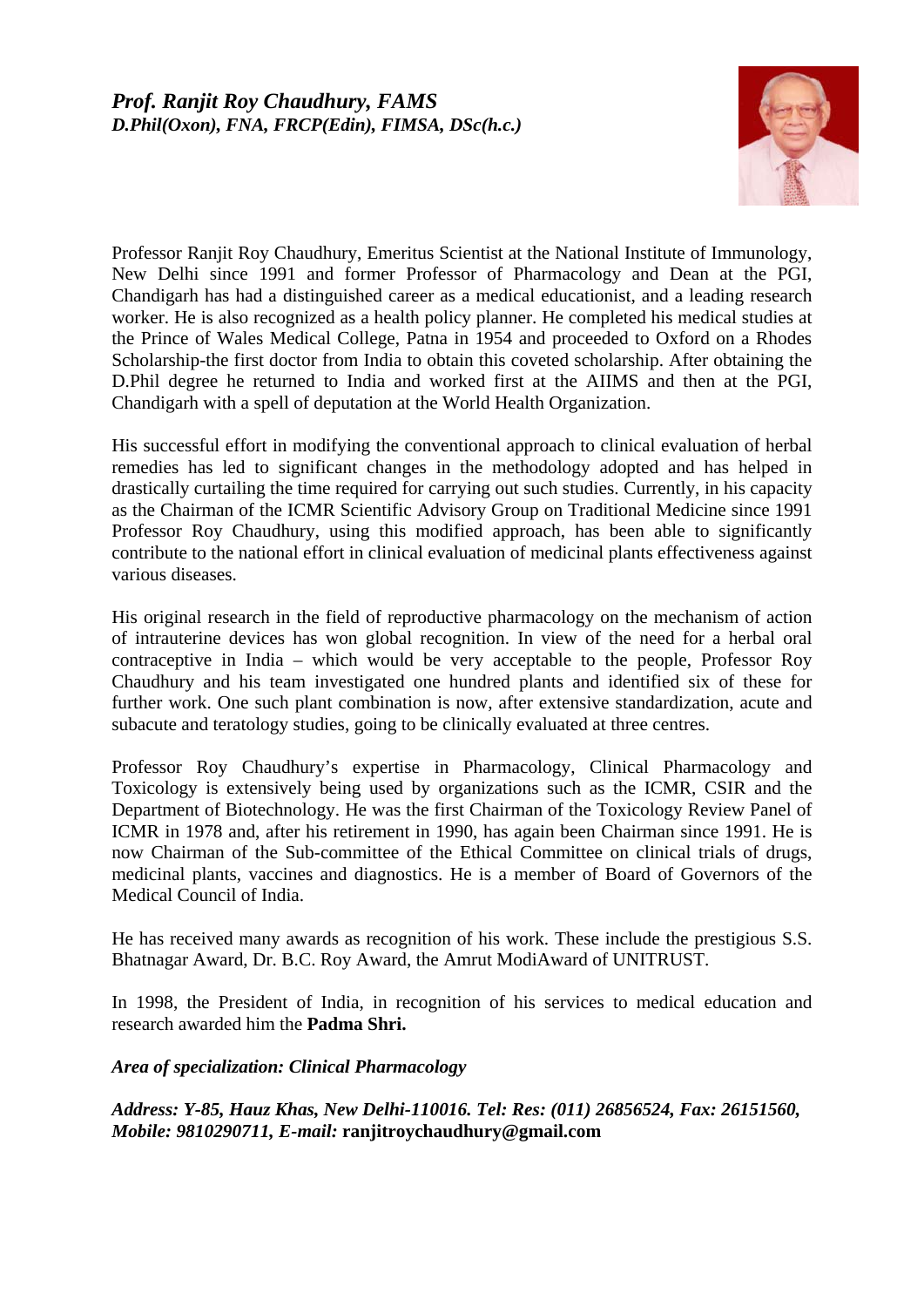

Prof. J.S. Chopra was born in June, 1935 at Lahore (Now in Pakistan). Medical Graduate from Punjab University Chandigarh and Postgraduate Training in Medicine and Neurology from UK. He was Head Department of Neurology, Postgraduate Institute of Medical Education and Research Chandigarh (1968- 1995) and currently Emeritus Professor. In addition Emeritus Professor National Academy of Medical Sciences, India. He has a long administration experience and examinership of various institutions. He was member of expert at selection panels of various institutions and universities in India.Currently member ICMR Core Committees on Neurology etc.; Founder Director Principal Govt. Medical Collage Chandigarh; Secretary Medical Education and Research Chandigarh Administration; Consultant Neurologist Armed Forces of India. He was Founder President Indian Academy of Neurology; Past President Neurological Society of India.

The awards conferred on him include Certificate of Merit Indian Academy of Medical Sciences; Pelipa Perindevi Surya Kumari award; Distinguished Alumnus award GMC Patiala; 9th Shri Amrut Mody Research award. M S Sen Oration award ICMR, Dr. B.C. Roy National award MCI, National Lecturer University Grants Commission. Awarded Padma Bhushan by the President of India in 2008, Vishist Chikitsa Gold Medal by Association of College of Chest Physician, Life Time Achievement Award in Neuro Sciences by Madras Neuro Trust, Award by Pan Arab Union of Neurological Societies and Emirates Medical Association, Award by Association of Indian Neurologists in America as mentoring neurology trainees and leadership in clinical neuroscience research in India, Punjab Rattan 2013, Chandigarh Rattan 2013.

Dr. Chopra's international recognitions include Guest Speaker/Visiting Professor at more than dozen institutions and universities abroad; Vice Chairman, World Federation of Neurology (WFN); Research Group on Organization and Delivery of Neurological Sciences; Member & Co-Chairman, Finance committee Member, Public Relations Committee, Ethical Committee, Structure & Functions Committee of WFN, International Federation of Clinical Neurophysiology; National Delegate from India-WFN.

Dr. Chopra has delivered many prestigious orations *viz*. Dr. M.S. Sanjeev Rao Oration; Dr. N.M. Gupta Oration Lucknow; Presidential Oration NSI; Presidential Oration IAN; Baldev Singh Oration Indian Academy of Neurology; Baldev Singh Oration National Academy of Medical Sciences; Baldev Singh Oration Neurological Society of India 2005; Dr. R.S. Allison Oration U.K.; 3<sup>rd</sup> K.M.C. Oration, Department of Neurology, Govt. Medical College, Kota 2010; Oration Sai Krishna Neurosciences Hospital Hyderabad, 2009; Chief Guest at Annual Convocation of Dayanand Medical College and Hospital, Ludiana 2010; Chief Guest Movement Disorders, Asian and Oceanian Conference, Ludiana 2009; Chairman Special Selection Committee Punjab, for selection of Medical specialists, Medical Officers, Dental Officer, Ayurvedic Medical Officers, Drug Inspectors for Deptt.. of Health and Family Welfare, Govt. of Punjab from 2008 to 2012; Senator Baba Farid University of Health Sciences, Faridkot, Punjab from 2009 2012. He was Secretary General XIVth World Congress of Neurology and 1<sup>st</sup> International Conference on Organization and Delivery of Neurological Services. His Biography in WHO'S WHO, from 1980 to 2015- 30 times. He has chaired scientific session at International Conferences from 1977 to 2015, at least 40 times. He has been Chief Guest or Guest of Honor 12 times from 2003-2014.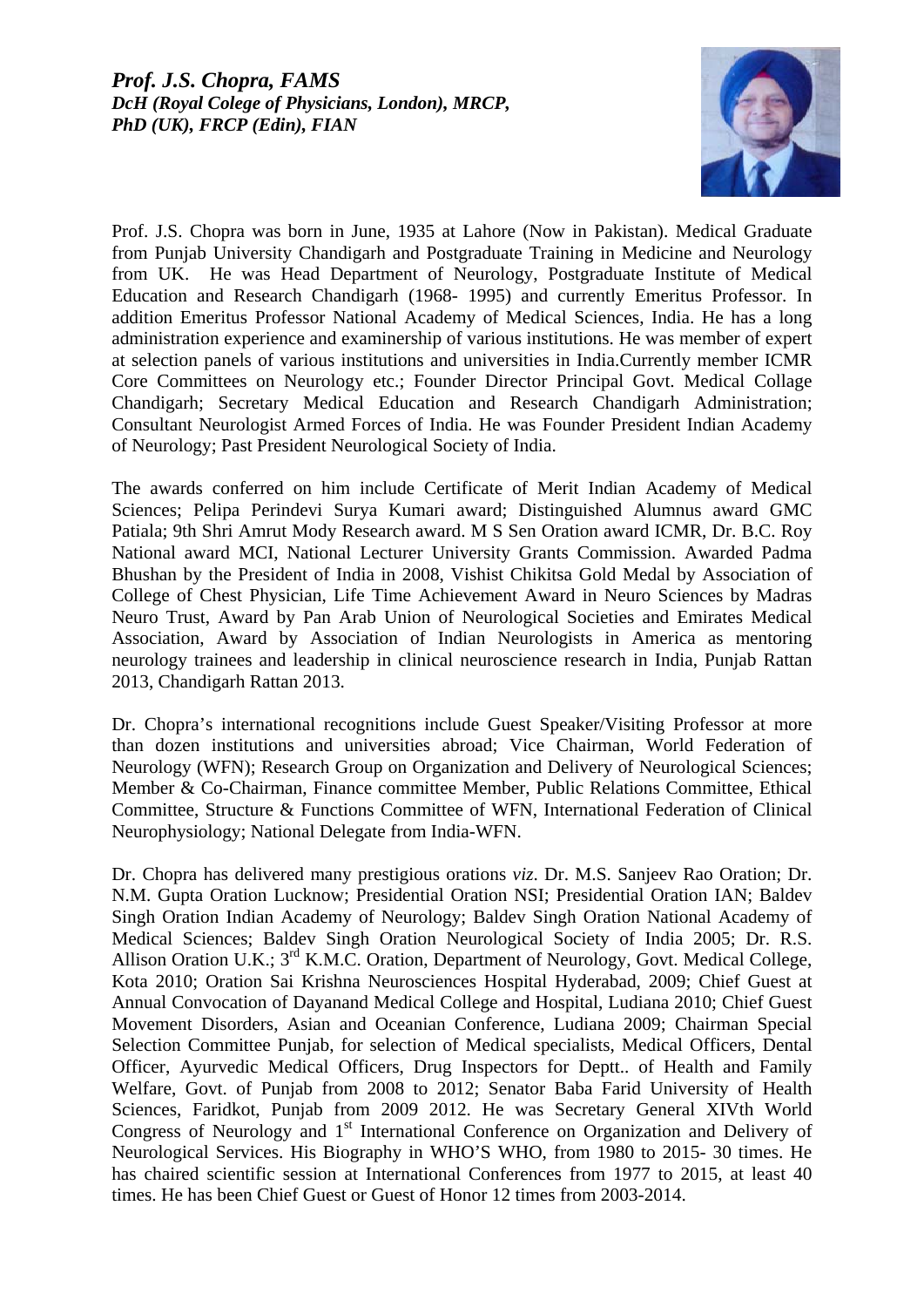He is a member of Fulton Society, British Medical Society, American Neurological Association, Association of British Neurologists, Ulster Medical Society,; Honorary Member, American Academy of Neurology, and American Neurological Association member, Indian Academy of Neurology, Neurological Society of India. He is a fellow of Royal College of Physicians, Edinbrugh (U.K.), National Academy of Medical Sciences, Founder Fellow, Indian Academy of Neurology. Dr. Chopra was the Chief Editor of Neurology India (1991- 1996), Neurology in Tropics, Text Book of Neurology, 'World Neurology', a publication of WFN, and was on Editorial Board of 18 international journals and other books. He has published 235 Scientific Papers and over four dozen chapters in various books and monographs.

#### *Area of specialization: Neurology*

*Address: H. No. 1153, Sector 33C, Chandigarh, Tel: (0172) Res: 2661532, Mobile-09872220532; Email : [Jagjitscd\\_04@rediffmail.com](mailto:Jagjitscd_04@rediffmail.com) , [jagjitschopra@gmail.com](mailto:jagjitschopra@gmail.com)*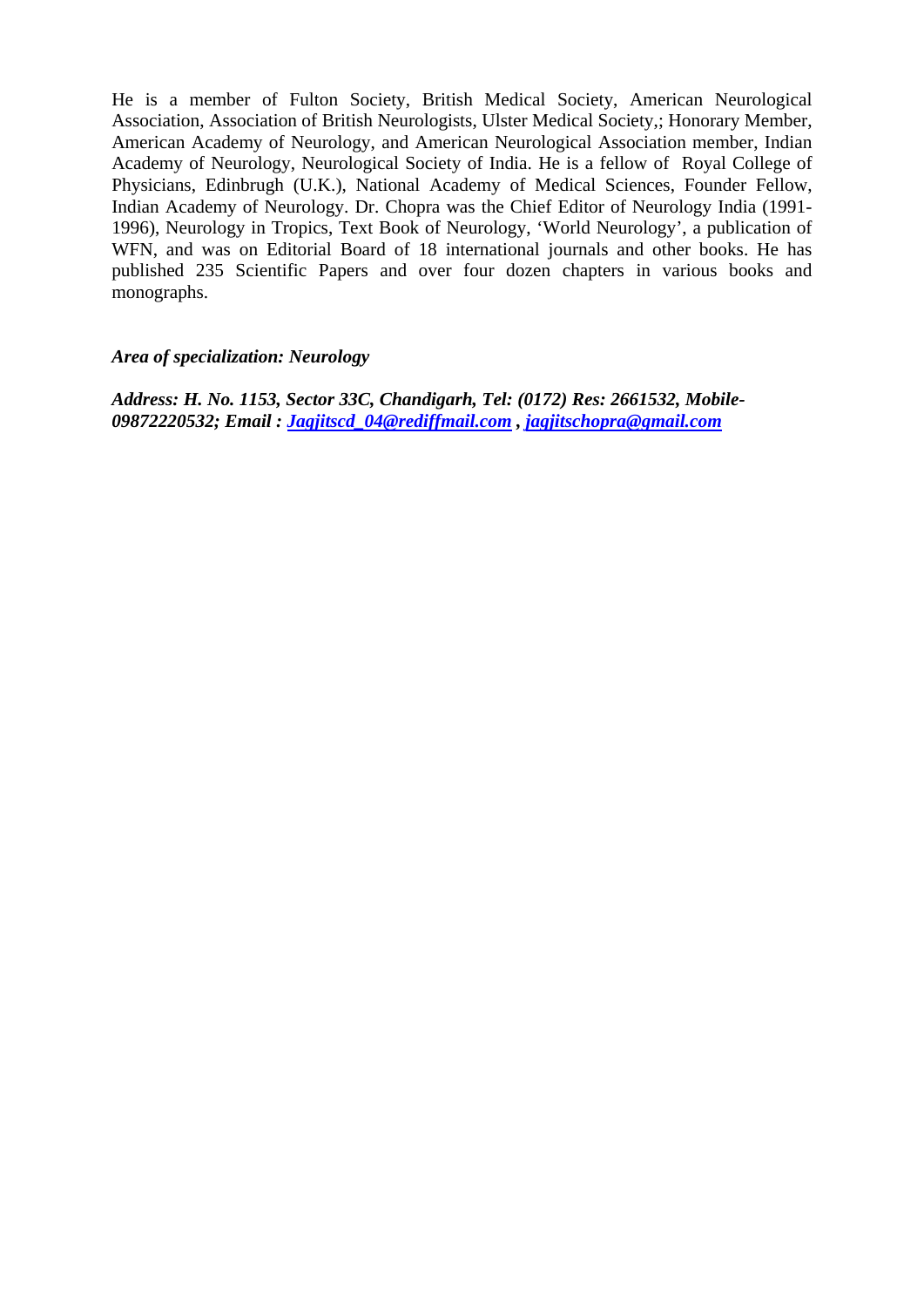## *Prof. Kirpal S. Chugh, FAMS*  **MD, FRCP (London), FACP (USA), D.Sc. (Pbi Uni.), D.Sc. (GNDU), FICP, FICA**



Prof Kirpal Singh Chugh is an Emeritus Professor of Nephrology & Former Chairman Dept. of Medicine and Professor & Head, Department of Nephrology, Postgraduate Institute of Medical Education and Research, Chandigarh.

Dr Chugh's major contributions in Renal Medicine include pattern of acute renal failure in the tropical countries, pathogenesis of renal lesions due to snake bites, glomerular diseases associated with tropical infections like malaria, leprosy, tuberculosis and schistosomiasis, renal amyloidosis, renovascular hypertension due to Takayasu's arteritis in the young in India, pregnancy associated renal disease and various aspects of dialysis, transplantation and infections amongst dialysis and transplant recipients and ethical problems of transplantation in developing countries.

Dr Chugh is considered as the "**Father of Nephrology in India**". He has **published 413 papers including 38 chapters, in International and National Journals and Textbooks.**  The Textbooks include Oxford Textbook of Medicine, Oxford Textbook of Clinical Nephrology, Textbook of Nephrology by Massary and Glassock, Asian Nephrology, WHO Classification of Tropical Renal Disease, Oxford Clinical Nephrology Series and several others. He is **Editor of the book Asian Nephrology** (1994). Postgraduate Medicine (1992) and **Co-Editor of the WHO Book on Classification of Tropical Renal Disease**, Associate Editor of API Text Book of Medicine and Associate Editor of Text Book of Nephrology for the Asian Physician. He is on the **Editorial Board of several Journals** including Transplantation (USA), Clinical Journal of American Society of Nephrology (USA), "Nephrology" (Australia), International Journal of Artificial Internal Organs (USA), Renal Failure (USA), Kidney (USA) and Journal of National Academy of Medical Sciences. He has been the founding Editor of the Indian Journal of Nephrology and Associate Editor of Journal of Association of Physicians of India. He has contributed several invited editorials and articles in International Journals and Books.

He has been a recipient of 51 National & International Awards. These include **Bywaters Award** conferred by the International Society of Nephrology (2015), **Padma Shree Award (Republic Day Honor)**, **Hony. Fellowship of the Royal College of Physicians, London (FRCP, London), Honorary Fellowship of the American College of Physicians (Honorary FACP), D.Sc. (Honoris causa) Punjabi University (2010), D.Sc. (Honoris causa) GNDU, Amritsar (2013), Dr B C Roy National Award** as "**Eminent Medical Man of the Country of the Year 1992**", **Gifted Medical Teacher Award** by the Association of Physicians of India, **Master Teacher Award** by the Indian College of Physicians and the **Dhanvantri National Award** by the Dhanvantri Foundation of India. He was the first Asian Nephrologist who was honoured by the **National Kidney Foundation of USA** with "**Distinguished International Award**" and by the **Kidney International with "Nephrology Forum Award**".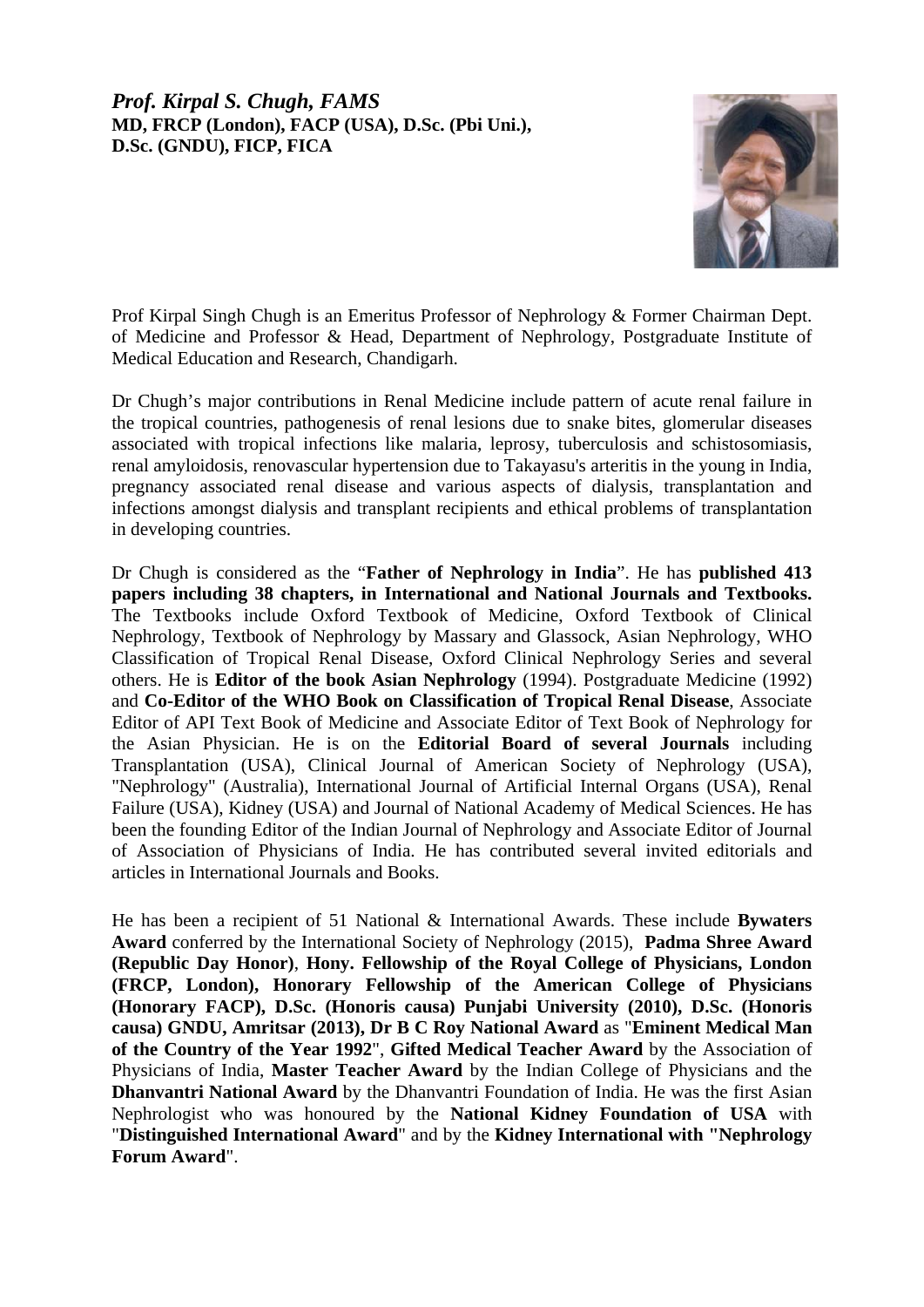Besides these, he is a recipient of Gen. Amir Chand Oration, Sir Shri Ram Memorial Oration and Glaxo Oration of the National Academy of Medical Sciences, **Dr B C Roy National Award for the development of specialty of Nephrology** by the Medical Council of India**,**  two national awards by the **Indian Council of Medical Research for outstanding research in Nephrology**, Senior Common Wealth Award (UK), Gold Medal Prize by the Nihon University Tokyo, Japan, George Coelho Memorial Award by the Association of Physicians of India and B.L. Khullar Gold Medal by the Indian Society of Nephrology. Life Time Achievement Awards have been conferred on him by **Association of American Nephrologists of Indian Origin (ANIO)** at **Philadelphia** on November 2005**,** by **Indian Society of Nephrology** at Cochin in December 2005, by **Eastern Zone Chapter of the Indian Society of Nephrology** at Calcutta in September 2007 and by **International Hospitals** at Guwahati in April, 2013.

The International Society of Nephrology (ISN) with its headquarter based in Brussels, Belgium has included him amongst the 50 top nephrologists of the world who have made pioneering contributions and has made a video film on his life time work for inclusion in the World Nephrology Legacy Library. The video films and their transcripts have been put on the official website of the International Society of Nephrology [http://www.theisn.org/isn-video](http://www.theisn.org/isn-video-legacy-project/dr-ks-chugh/itemid-473)[legacy-project/dr-ks-chugh/itemid-473](http://www.theisn.org/isn-video-legacy-project/dr-ks-chugh/itemid-473)

#### *Area of specialization: Nephrology*

*Address : Emeritus Professor of Nephrology, Postgraduate Institute of Medical Education and Research & Director, National Kidney Clinic & Research Centre, 504, Sector 8-B, Chandigarh 160 009 [India] Ph. (Off) 91-172-2782000; (Res) 91-172-2541600; Email : [chughks@gmail.com](mailto:chughks@gmail.com)*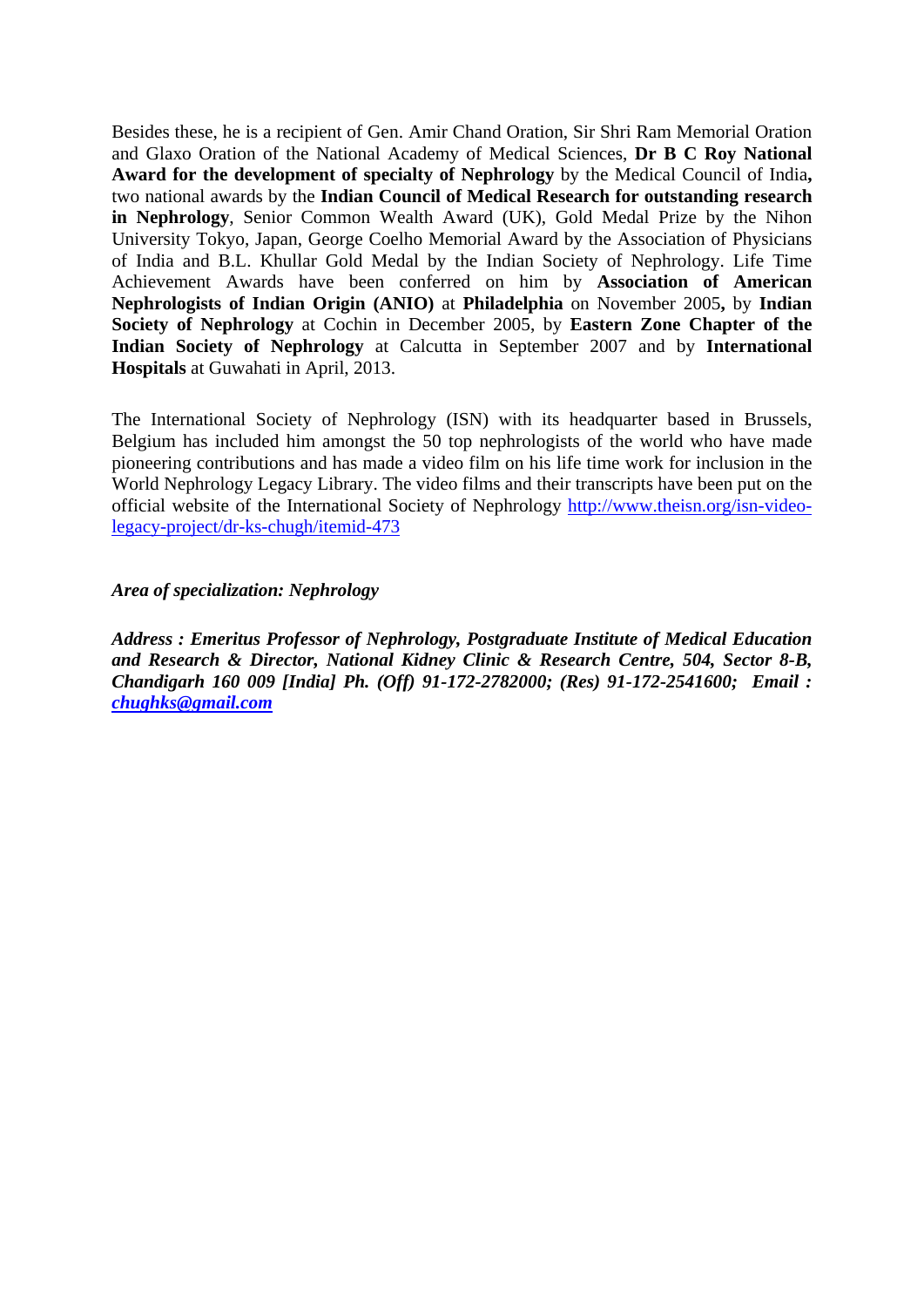## *Prof. T.D. Chugh, FAMS MD, FRCPath, FAAM*



Prof. T.D. Chugh during his long academic carrier has taught, trained and mentored undergraduate and postgraduate students both in India and abroad. He graduated and postgraduated in Amritsar. He started his academic and professional carrier in Amritsar in 1958 and moved to Rohtak in 1966. In 1972, he started a new Department of Medical Microbiology and established postgraduate programmes-MD, M.Sc and Ph.D. In 1979, he moved to Kuwait and established a Department of Medical Microbiology in the young Faculty of Medicine.

He is a gifted teacher, having been adjudged as the best teacher by his students and peers repeatedly. As a biomedical scientist, he has published 300 research papers in national and international Journals and made some landmark studies. Colicine production of *Klebsiella*  was described on an autotransferable plasmid first time in the world literature**.** Also his comprehensive studies on pathogenesis of Infective Endocarditis showed for the first time in the world that the adhesin of *Staph. epidermidis* is lipoteichoic acid. He has done comprehensive studies on the diagnosis of tuberculosis by detection of antibodies, antigens and PCR. The speciation and drug resistance of local strains was carried out. Studies on the efficacy of BCG vaccination and *M. vaccae* vaccine as an immunotherapeutic agent were made in tubercular patients. Serotyping, biotyping and bacteriocin typing were used as epidemiological markers for K. *pneumoniae* and *Ps. aeruginosa* in studies of nosocomial infections. He established Klebocin typing for *K. pneumoniae* for the first time and was awarded a grant by Indian Council of Medical Research for national survey.

His scientific work has been acknowledged in India. He is Fellow of National Academy of Medical Sciences and International Medical Sciences Academy. He was awarded Gen. Amir Chand Oration (2005), Professor K.L. Wig Oration (2005), Dr. S.C. Khandpur Oration (2009) and University Knowledge Oration in Pt. B.D. Sharma University of Health Sciences, Rohtak (2010). His work has been acknowledged by International Community and awarded Fellowships of The Royal College of Pathologists in 1987 and American Academy of Microbiology (1995). Kuwait University honored him with "Best Funded Research Award" in 2000 and "Distinguished Research Performance Award" in 2001. He has been an invited Faculty Member to several WHO Intercountry Workshops and a Visiting Professor to Centers of Excellence. He has been invited to lecture in AIIMS, Jodhpur (2013, 2014), AIIMS, Raipur (2014), CSMM, Lucknow (2011) and various other universities and annual meetings of professional bodies.

He was Chairman & Senior Consultant Microbiology Laboratories, Dr. B.L. Kapur Memorial Hospital, Pusa Road, New Delhi (2007-12), Advisor, Communicable Diseases, ICMR, Headquarters, New Delhi and Medical Council of India. He is National Emeritus Professor of Microbiology (NAMS).

#### *Area of specialization: Microbiology*

*Address: D-702, Som Vihar, R. K. Puram, New Delhi, Tel: Res: (011) 26171390, Mobile: 9818575933, E-mail: [chughtd@gmail.com](mailto:chughtd@gmail.com)*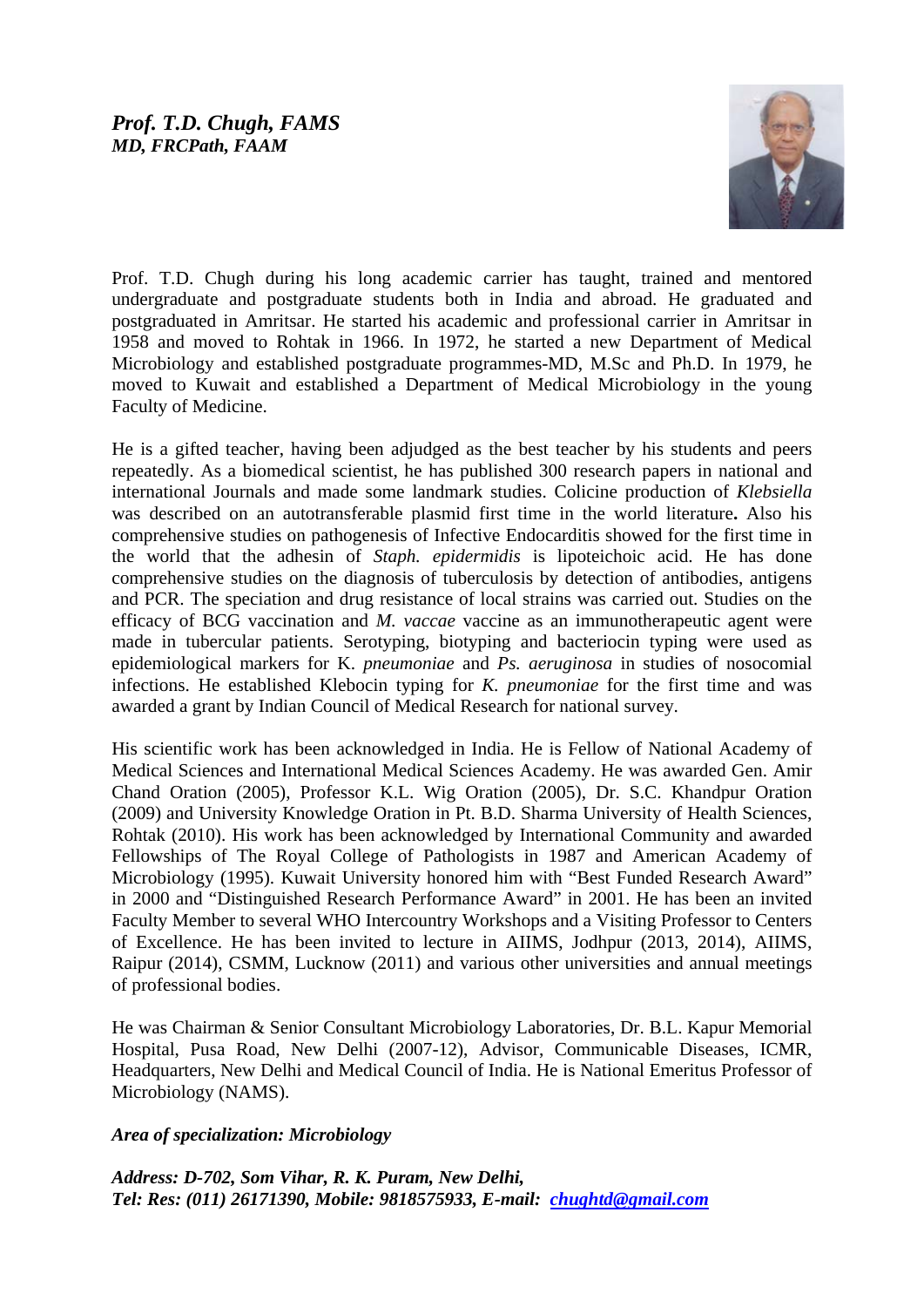## *Prof. P.K. Dave, FAMS MS, FICS, FIMS*



Prof. P.K. Dave retired from AIIMS in June, 2003 as Director, after starting his career as an undergraduate of the first Batch. He is a committed professional, reputed Orthopaedic Surgeon and a fine academician. During his stint as the Head of the Department of Orthopaedics, he developed and nurtured all sub-specialities of orthopaedics and made it a center well-known for spinal surgery and joint replacement. As Director, he made all-round development of AIIMS, initiated development of newer facilities like Trauma Center, Dental College and De-addiction Center.

He has been the editor of Indian Journal of Orthopaedics, Vice President of Delhi Medical Council, President of Association of Spine Surgeons of India and President of Delhi Orthopaedic Association. He has been a Member of Medical Institutes of national importance (PGI, AIIMS, NII, IGIMS, NIHFW, Neilgrihms and SGPGI). He has delivered many prestigious orations and has been bestowed with many honours. He has been Honorary Surgeon to Hon'ble President of India. He was awarded **Padma Shree** by the Govt. of India in recognition of his services in the field of medicine.

He is a Fellow of Indian Academy of Yoga, National Academy of Medical Sciences, International Medical Science Academy, International College of Surgeons, Indian Section.

He has many publications to his credit, both National and International. He is the Past President of National Academy of Medical Sciences and President of Indian Society of Biomechanics. He is the Chairman of National Accreditation Board for Hospitals and Committee on Disaster Management of the Human Rights Commission. He is also a Member of the Committee of the University Grants Commission for review of granting of Deemed University status, and the Chairman of Sub-Committee on large animals, constituted by Ministry of Health and Family Welfare. He was conferred with Fellowship of Royal College of Physicians and Surgeons of Glasgow. Distinguished service award by the geriatric society of India. Was Honorary as the Past President of Association of Spine Surgeons of India.

Presently, he is working at Rockland Hospital as the Chairman of its Advisory Board and has made it a State-of-the-art hospital with ethical practices.

His areas of expertise are Joint Replacement Surgery, Spinal Surgery, Limb Lengthening, articular tuberculosis and TM Joint Ankylosis etc.

## *Area of specialization: Orthopaedics*

*Address: Res: A-8, Sector- 26, NOIDA (U.P.) Off: Rockland Hospital, B-33-34, Qutub Institutional Area, New Delhi-110016. Tel: Res: (0120) 2540619, 4310652, Mobile: 9810952288, Rockland Hospital: (011) 41222222, 47667100 to 47667499, Direct (011) 47667244*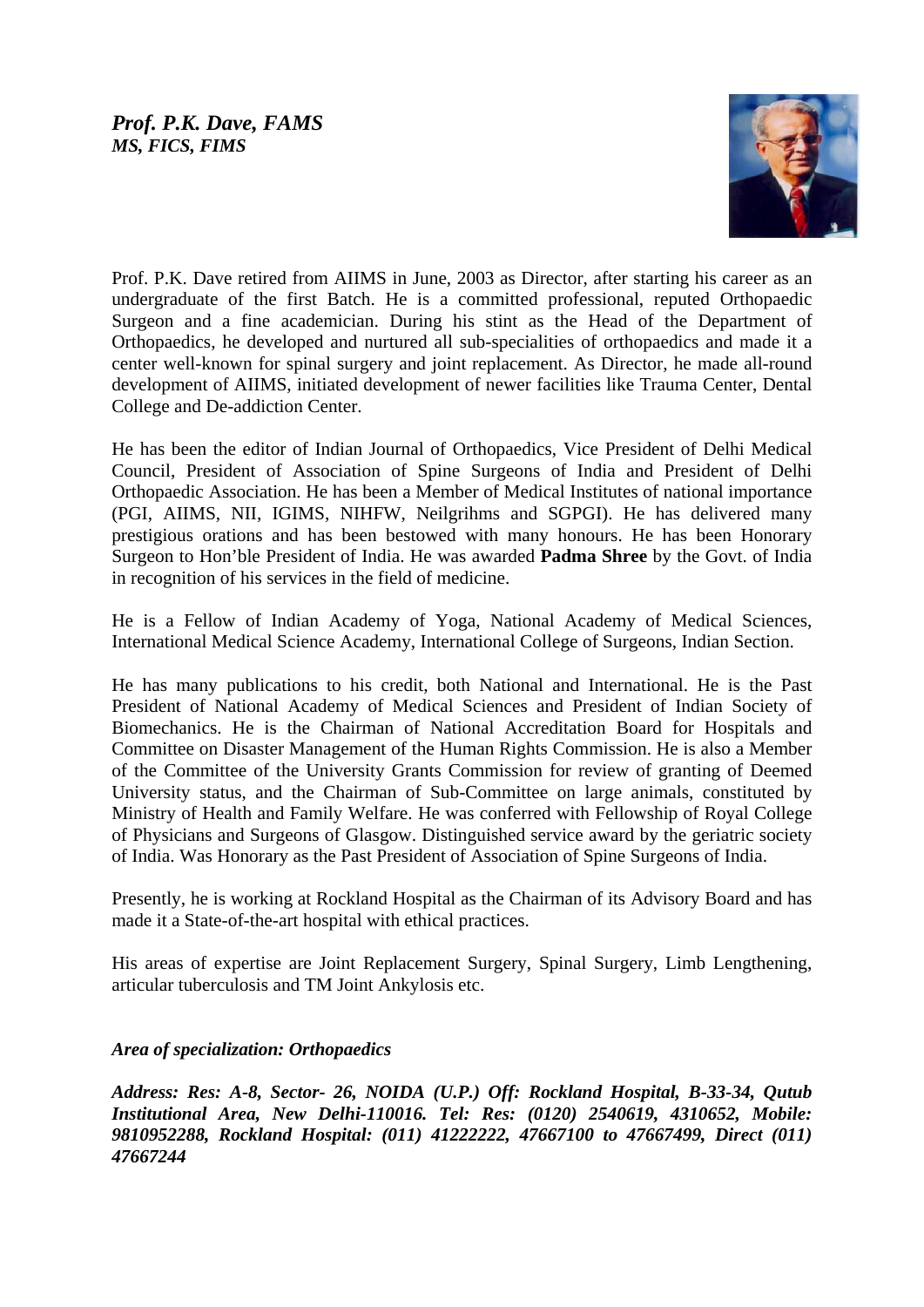

Dr. Madhav G. Deo received his MD and PhD from the All India Institute of Medical Sciences, New Delhi. Portions of his thesis work have been cited in Text/Reference Books, and he has also received National awards for outstanding work by young scientists.

He was the Director Research and Chief of Laboratories, Jaslok Hospital, Visiting Professor, School of Health Sciences, Pune, Chairman, Scientific Advisory Committee, National AIDS Research Centre. At present Dr. Deo is the Vice President and Secretary of the Moving Academy of Medicine and Biomedicine.

He is the recipient of **Padma Shri,** the R.D. Birla National Award, Om Prakash Bhasin Award and Silver Jubilee Research Award (ICMR), and Hari Om Alembic Research Fund Award. He has delivered several prestigious orations which include Silver Jubilee Oration (AIIMS), Platinum Jubilee Lecture (India Science Congress), Sarabhai Oration, Basanti Devi Amir Chand Oration (ICMR).

Dr. Deo's work is widely recognized internationally particularly in the field of cancer, leprosy and protein calorie malnutrition. He has published 120 papers in reputed international journals.

## *Area of specialization: Medical and Biomedical Research*

*Address: C-13, Kubera Gulshan Apartments, D.P. Road, Aundh, Pune-411007. Tel: (020) 5893128, [madhavd@pn3.vsnl.net.in](mailto:madhavd@pn3.vsnl.net.in)*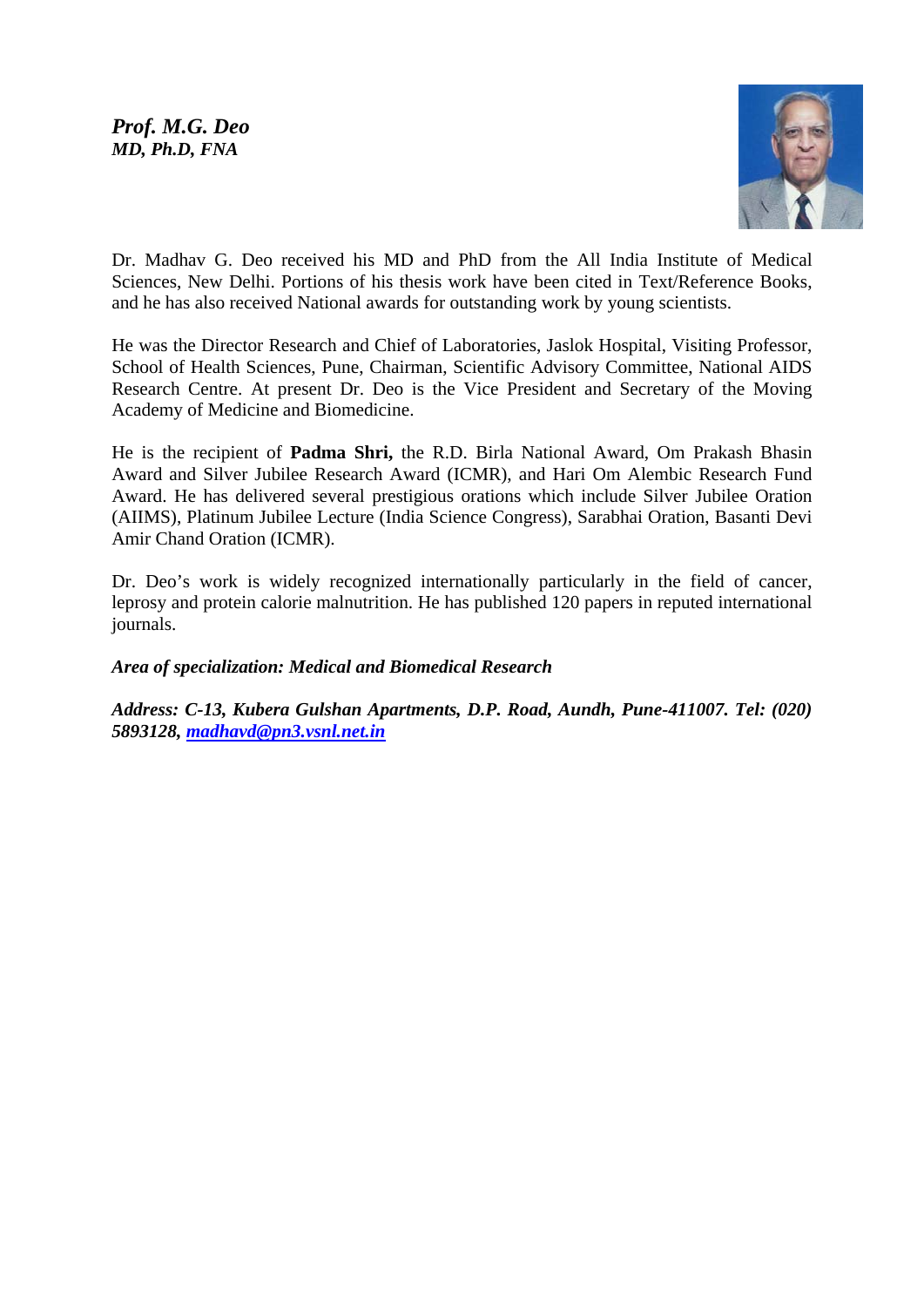

Prof. S.S. Deshmukh is the former Dean, LTMG Hospital and LTM Medical College and Former Vice Chancellor, University of Mumbai. She has been the former Professor of Paediatric Surgery, KEM Hospital and President of Association of Surgeons of India and former President of National Academy of Medical Sciences (India).

She is the recipient of prestigious national awards including Dr. B.C. Roy Award and the Dhanwantari Award. She is an honorary Fellow of Royal College of Surgeons. She has delivered 35 prestigious Orations and published 8 books. She is at present the trustee of "Parle Tilak Vidyalaya & PTV Institute of Management" and the trustee of "Marathi Vidnyan Parishad". She is a member of the Academic Council of SNDT Women's University. She was awarded D.Sc. (h.c.) from Lucknow University.

## *Area of specialization:* **Paediatric Surgery**

*Address: "Samarth Krupa", Ram Mandir Road, Vile Parle, Mumbai-57. Tel: 26152883, Mobile: 09870425446 Email: [snehalata.deshmukh@g](mailto:snehalata.deshmukh@)mail.com*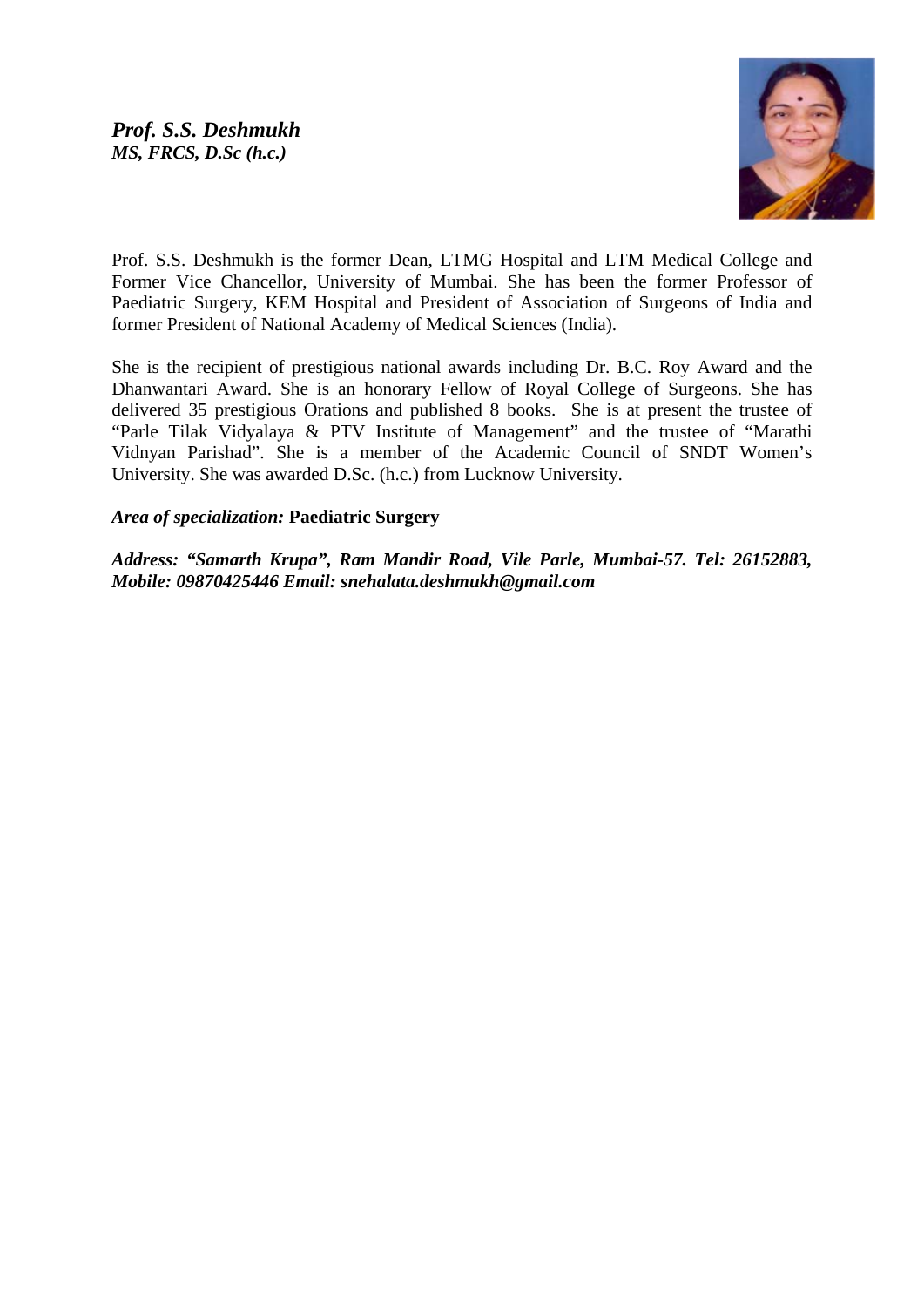

**Nirmal Kumar Ganguly, M.D** was formerly a Distinguished Biotechnology Research Professor, Department of Biotechnology, Government of India. He was formerly President of the Jawaharlal Institute of Postgraduate Medical Education and Research (JIPMER), as well as that of the Asian Institute of Public Health, Bhubaneswar, Odisha. He is the former Director General, Indian Council of Medical Research (ICMR), New Delhi; former Director, PGIMER (Chandigarh); and former Director, National Institute of Biologicals (NOIDA).

Prof. Ganguly has published more than 775 research papers and has supervised 130 Ph.D theses as Supervisor/Co-Supervisor. His major areas of research have been Tropical Diseases, Cardiovascular Diseases and Diarrhoeal Diseases. His interest encompasses the disciplines of Immunology, Biotechnology and Public Health. Prof. Ganguly is Fellow, Imperial College Faculty of Medicine, London; Royal College of Pathologists, London; International Academy of Cardiovascular Sciences, Canada; Third World Academy of Sciences, Italy; and International Medical Sciences Academy, New Delhi. He is also Indian National Science Academy, New Delhi; National Academy of Sciences, Allahabad; and the Indian Academy of Sciences, Bangalore.

He is Member of the Advisory Group, Cholera Vaccine Investment Case Preparation, International Vaccine Institute, Seoul, South Korea. He is also Member, Global Access Advisory Committee, University of Western Ontario, Canada; Worldwide Anti-malarial Resistance Network (WWARN), Centre for Tropical Medicine, University of Oxford, U.K., and Asian AIDS Vaccine Network Task Force, WHO, Geneva, Switzerland. He is Member, Editorial Board of Molecular and Cellular Biochemistry, Institute of Cardiovascular Sciences, University of Manitoba, Canada. He is Advisory Board Member, Grand Challenges (Canada). He is President, The National Academy of Medical Sciences, New Delhi; The Asian Conference on Diarrhoeal Diseases and Nutrition (ASCODD), Yogyakarta, Indonesia. Prof. Ganguly is Honorary Global Health Research Fellow and Adjunct Professor, Boston University, USA. He is also an Adjunct Professor of Environmental Health, School of Public Health, University of Minnesota, USA. He is also a Member of the Scientific Board, Grand Challenges, Bill & Melinda Gates Foundation. He has been appointed chairman of Vallabhbhai Patel Chest Institute-Stem Cell Committee. He is also advisor to Regional Director SEARO and is a member of Regional Task Force on Diseases Targeted for Elimination. He has been appointed as a member of Global Work Group of the Advisory Committee to the Director (ACD) of Center for Disease Control (CDC), Atlanta, USA.

In 2015 he has been selected for the award of Helmholtz International Fellow by Helmholtz Center for Infection Research, Germany for significant contribution to the field of infectious diseases. He has received 118 Awards, including 7 International and 111 National Awards.

## **Academy**

He is Emeritus Professor, PGIMER, Chandigarh; Honorary Professor, Special Centre for Molecular Medicine (SCMM), Jawaharlal Nehru University, New Delhi; Honorary Global Health Research Fellow and Adjunct Professor at Boston University, USA; Adjunct Professor of Environment Health, School of Public Health, University of Minnesota, USA; Honorary Professor, JNCASR, Bangalore. He was formerly Visiting Professor, Dr. B.R.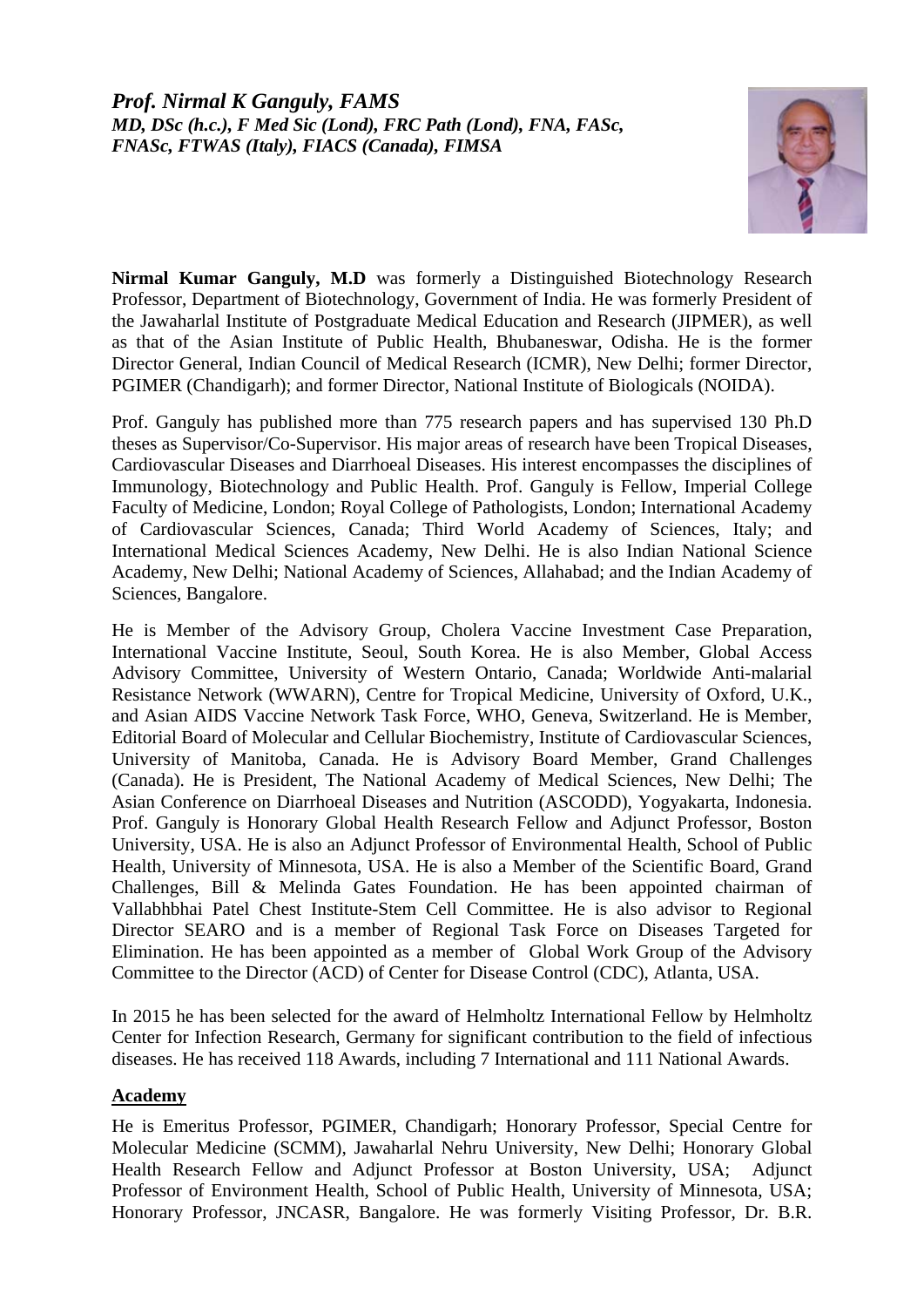Ambedkar Centre for Biomedical Research, Delhi. Professor of International Health, University of Minnesota, Minneapolis, USA; Guest Lecturer, S.N. Pradhan Centre for Neurosciences, Calcutta University, Kolkata; Honorary Doctor, Yerevan State Medical University, Armenia; Honorary Consultant/Adviser, Armed Force Medical Services Raksha Mantralaya.

He is Country Chairman (India), Global Antibiotic Resistance Partnership (GARP), USA. He is Chairman, Research Council of CDRI, Lucknow and Chairman, Scientific Advisory Committee, NCCS, Pune; IND Committee of Drug Controller General of India; Ethics Committee of PGIMER, Chandigarh and AIIMS, New Delhi. He is Co-chairman, Task Force of Biotech Regulatory Authority, Department of Biotechnology, Government of India.

He has been Chairman, WHO-SEARO Advisory Committee on Health Research for the last several years. WHO Scientific Working Group on Criteria for Setting Health Research Priorities, WHO SEARO, New Delhi and Co-Chairman, Global Alliance for Vaccines and Immunization (GAVI). Vice-Chairman, Joint Coordination Board (JCB), WHO/TDR; Indo-US Vaccine Action Programme. He was Chairman, Scientific Advisory Committee of CCMB, Hyderabad; CDFD, Hyderabad; Tata Memorial Centre, Mumbai; Bose Institute, Kolkata; and SGPGIMS, Lucknow.

He was a Member, Scientific Advisory Group of Neglected Diseases, WHO. WHO; Scientific and Technical Advisory Committee (STAC), WHO/TDR; Special Programme of Research, Development and Research Training in Human Reproduction; Foundation Council, Global Forum for Health Research, Geneva; UNAIDS Vaccine Advisory Committee; Scientific Board Grand Challenges, Bill & Melinda Gates Foundation; Board of Trustees, International Centre for Diarrhoeal Diseases Research, Bangladesh (ICDDR, B); National Advisory Council, International Centre for Research on Women (ICRW), Delhi; International Advisory Group (IAG), Fogarty International Centre (FIC), NIH, Bethesda, USA; Proto-Board and Working Group of World Bank; International Advisory Committee, Vaccine Research Centre, NIH, Bethesda, USA; Guideline Development Group in updating of the Technical Report on Rheumatic Fever and Rheumatic Heart Disease, WHO, Geneva.

Prof. Ganguly is Member, Governing Bodies of 27 Indian Institute and Public Health Foundation of India. He is President, The Asian Conference on Diarrhoeal Diseases and Nutrition (ASCODD), Yogyakarta, Indonesia; Member, Advisory Group, Cholera Vaccine Investment Case Preparation by the International Vaccine Institute, Seoul, South Korea, Vaccine Advisory Committee (IVAC) and Initiative for Vaccine Research, WHO; Eastern Mediterranean Advisory Committee on Health Research, WHO; Global Advisory Committee on Health Research, WHO; Strategic and Technical Advisory Group on Neglected Tropical Diseases, WHO; Expert Working Group on R&D and Financing, WHO; Asia Pacific Technical Advisory Group on Emerging Infectious Diseases, WHO; Regional Technical Advisory Group for the Kala-azar Elimination Programme, WHO; Expert Committee on Leishmaniasis Control Programme, WHO; Asian AIDS Vaccine Network Task Force, WHO, Geneva; Product Development Group Measles Aerosol Vaccine Project, WHO, Geneva; Meningitis Vaccine Project, WHO Geneva; Scientific Committee on Herd Immunity/ Protection: An Important Indirect Benefit of Vaccination, London School of Hygiene & Tropical Medicine, London, UK; Global Access Advisory Committee, University of Western Ontario, Canada, Worldwide Antimalarial Resistance Network (WWARN), Centre for Tropical Medicine, University of Oxford, UK; GARP, USA; Global Vaccine Research Forum (GVRF), WHO, Geneva.

He has been Scientific Advisory Committee Member of various research institutes in India. He has participated as Temporary Advisor in more than 121 WHO meetings till date. He is also Chairman of various committees of Govt. of India like GM Food, Vitamin A,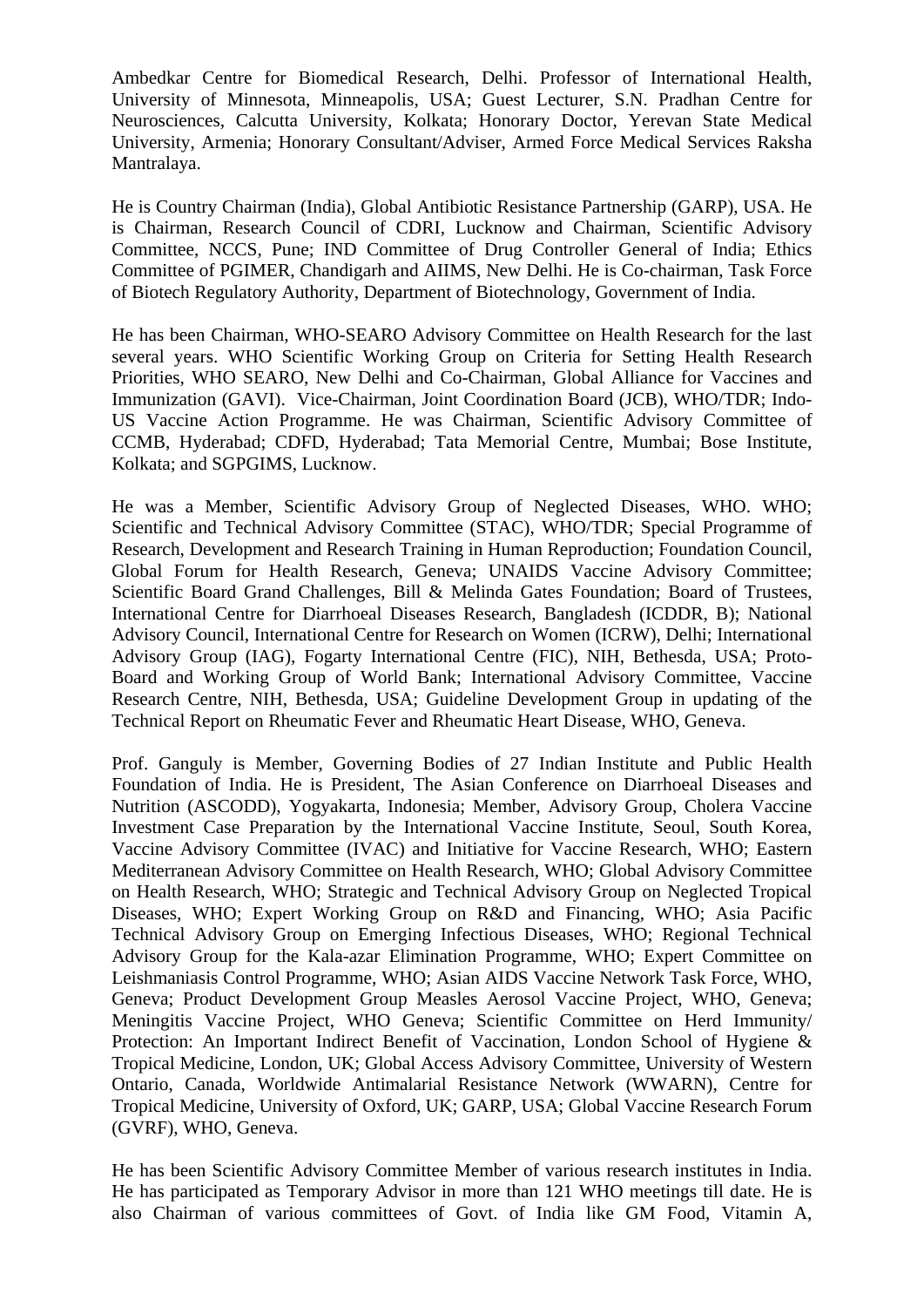Environmental Health etc.

He is Member of Molecular and Cellular Biochemistry Editorial Board, Institute of Cardiovascular Sciences, University of Manitoba, Canada.

He had been Chief Editor of PGIMER's Bulletin, and was Member, Editorial Board of various National and International Journals. He was Chairman, Editorial Board of IJMR and ICMR Bulletin. He is Member of the Editorial Board of the IJMR.

He has won 109 awards (International - 4; National – 105). International Awards: Norman Alpert Award, 2004; Medal of Merit, 2007 of International Academy of Cardiovascular Sciences, Canada; Annual Award, 2004 of International Spirit of Life Foundation, USA and Gaylord Anderson Memorial Lecture, 2006 of School of Public Health, University of Minnesota, Minneapolis, USA. National Awards: Notable awards include Prof. P.L. Wahi Oration (2011), Dr. Y.K. Gupta Oration (2010); S.C. Pal Memorial Oration (2010); Goyal Prize in the area of Applied Science (2002); 24<sup>th</sup> Rameshwardas Birla National Award, 2005 of the Rameshwardasji Birla Smarak Kosh; Om Prakash Bhasin Award in Health & Medical Sciences (1997), Ranbaxy Research Award (1996), FICCI Awards (1998-99), Excellence in Science and Technology, 2006 of ISCA; Shanti Swarup Bhatnagar Medal (2007); INSA's Shambu Nath De Memorial Lecture Award (1993); Dr.Yellapragada SubbaRow Memorial Lecture (1999); five ICMR awards; Prof. Niranjan S Dhalla Award for lifetime achievement in Cardiovascular Pharmacology of the Indian Pharamcology Society. He has delivered the Rama Robbins lecture (2008) jointly organized by Department of Biotechnology, Govt. of India and Department of Health & Human Services, USA; Lifetime Achievement Award for Lifelong Dedicated Service for the Suffering Humanity (2008), Eminent Scientist Award (2008) by Forum for Popularization of Science and Culture, Chandigarh.

He has been honoured with the prestigious **Padma Bhushan Award** by Her Excellency, the President of India on 26<sup>th</sup> January, 2008 in the field of "Medicine".

#### *Area of specialization: Microbiology*

*Address: Off: National Institute of Immunology, Aruna Asaf Ali Marg, J.N.U. Complex, New Delhi-110067. Res: 701, Gayatri Apartment, GH 6, Sector-45, Faridabad-121003. Tel: (011) Off: 26741501, Res: (0129) 2439998, E-mail: nkganguly@nii.ac.in*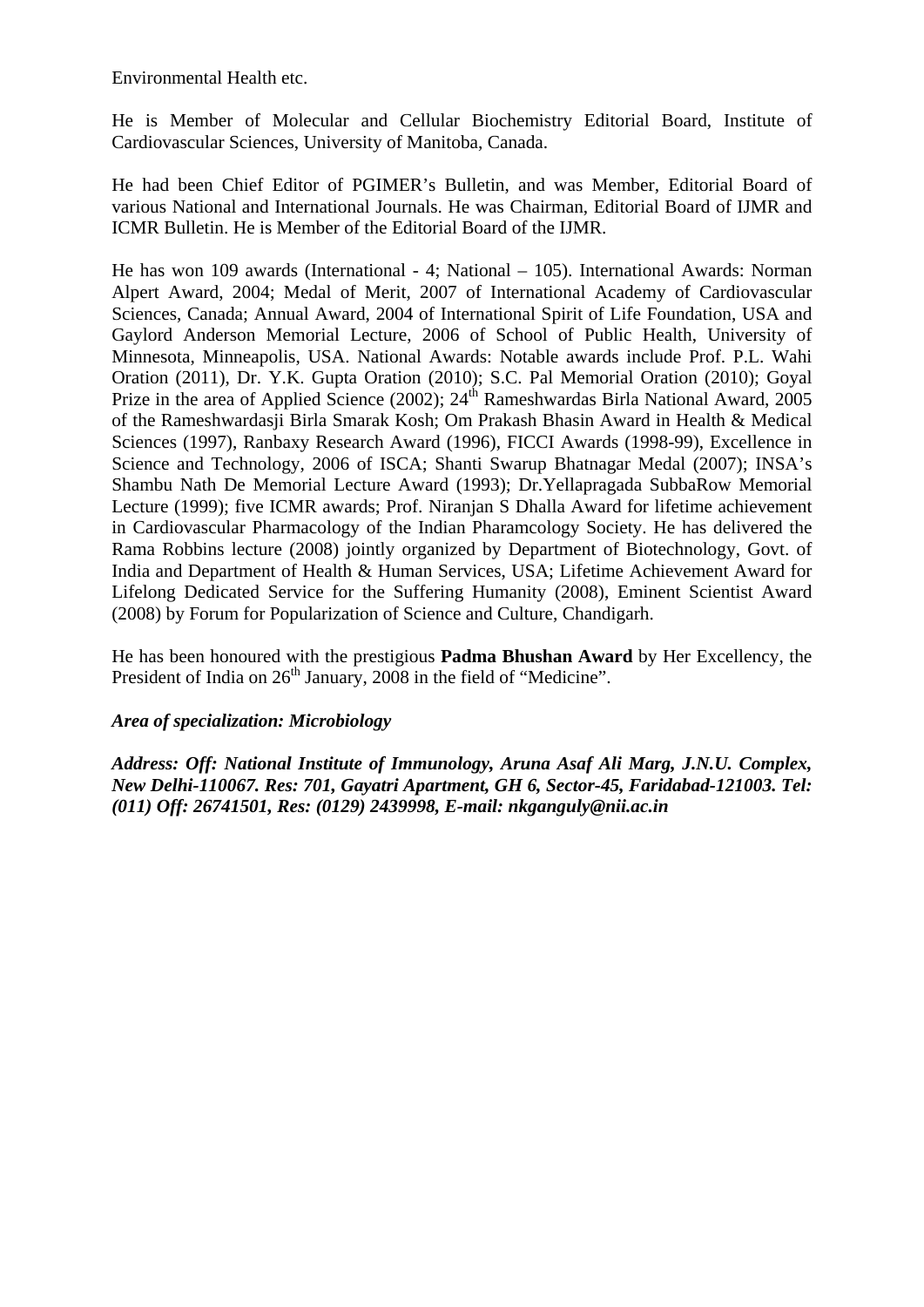# *Prof. B.K. Goyal, FAMS DTMH, MRCP, FRCP, FICP, FACC*



Prof. B.K. Goyal is an internationally recognized cardiologist and medical educationist. He is practicing as a consultant cardiologist at Bombay since 1966. Prof. Goyal is the only cardiologist outside the United States to have the unique distinction of being appointed as the Hony. Consultant Cardiologist at the Texas Heart Institute, Houston.

Prof. Goyal is the Hony. Dean and Chief Cardiologist at the Bombay Hospital Institute of Medical Sciences and former Director-Professor of Cardiology of J. J. Group of Hospitals and Grant Medical College, Mumbai, which he served in an honorary capacity for 25 years. He is the Hony. Consultant to the Armed Forces of India, a visiting professor of cardiology at the University of Alabama in US and visiting cardiologist to the Oshner Heart Institute, New Orleans. The State Government honoured him by appointing him as Professor Emeritus of Cardiology for life. He is a member of the Executive Council and Senate of the University of Bombay and has served as member of the Central Council of Health and Family Welfare and National Council for blood transfusion. He was the hony. Chairman of the Haffkine Institute at Mumbai for fourteen years and under his stewardship the institute successfully developed indigenous polio Vaccine which was duly approved by the WHO.

He has been mainly responsible for the establishment of Bombay Hospital Institute of Medical Sciences, a postgraduate medical institute imparting high grade medical education in various specialities and super-specialities. In recognition of the public service rendered by him he was appointed as the Sheriff of Bombay in 1980. He is the recipient of many national and international awards and has also delivered several prestigious orations. He was the President of Cardiological Society of India, Association of Physicians of India, National Society for Prevention of Heart Disease and American College of Cardiology. He is the founder president of Heart Foundation of India and Indian College of Interventional Cardiology. He was conferred Purandare Award by the Indian Medical Association and Nadna International Award for his outstanding contribution in the field of cardiology. Recently, he has been appointed as Editor, Journal of American College of Cardiology, South East Asia Edition.

Recently, he was felicitated by Catholic Medical Centre, a group, of 17 teaching hospitals in New York, USA, as an exceptionally distinguished medical man who has contributed immensely to the growth of cardiology and medical education in US and India. He was among the nine distinguished Indians from different walks of life who were decorated with Scroll of Honour during 150<sup>th</sup> year celebrations of the University of Mumbai by President of India. Dr. Goyal was felicitated with Global Award for outstanding contribution in the field of Cardiology by Priyadarshni Academy. He was also the Vice-Chairman of Indian Red Cross Society Headquarters at Delhi for five years. He has been invited as the Member on the Editorial Board of the Catheterization and Cardiovascular Interventions (USA), an official Journal of The Society for Cardiovascular Angiography and Interventions.

He has been awarded **Padma Shri, Padma Bhushan and Padma Vibhushan** by the President of India**.**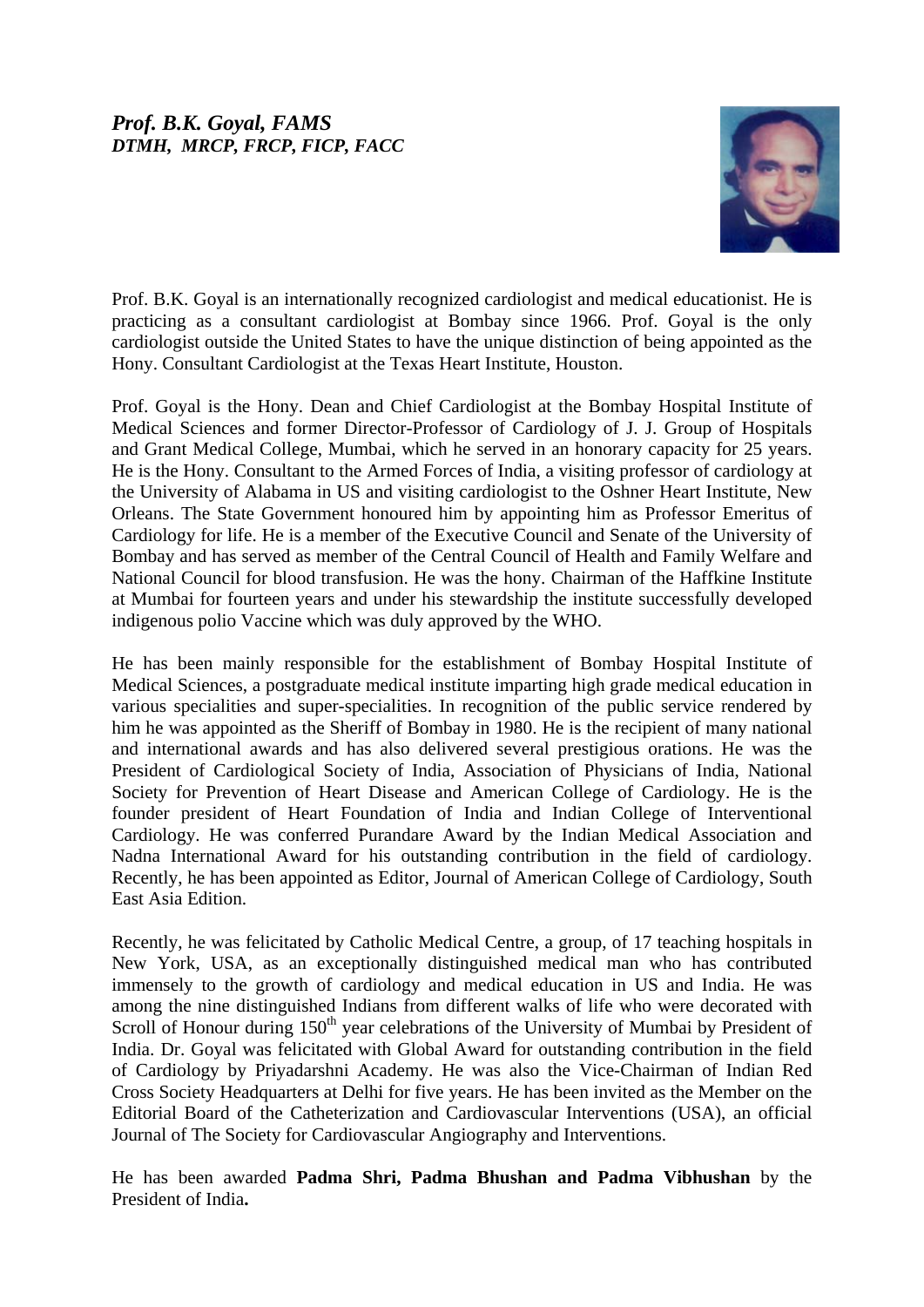*Area of specialization: Cardiology/Hospital Administration* 

*Address: 76, Bhulabhai Desai Road, Breach Candy, Mumbai, Tel: (022) Off: 22032222, 22067676/285, Res: 22037777, Mobile: 9820154445, E-mail: [bkgoyal999@hotmail.com,](mailto:bkgoyal999@hotmail.com) drbkgoyal@hotmail.com*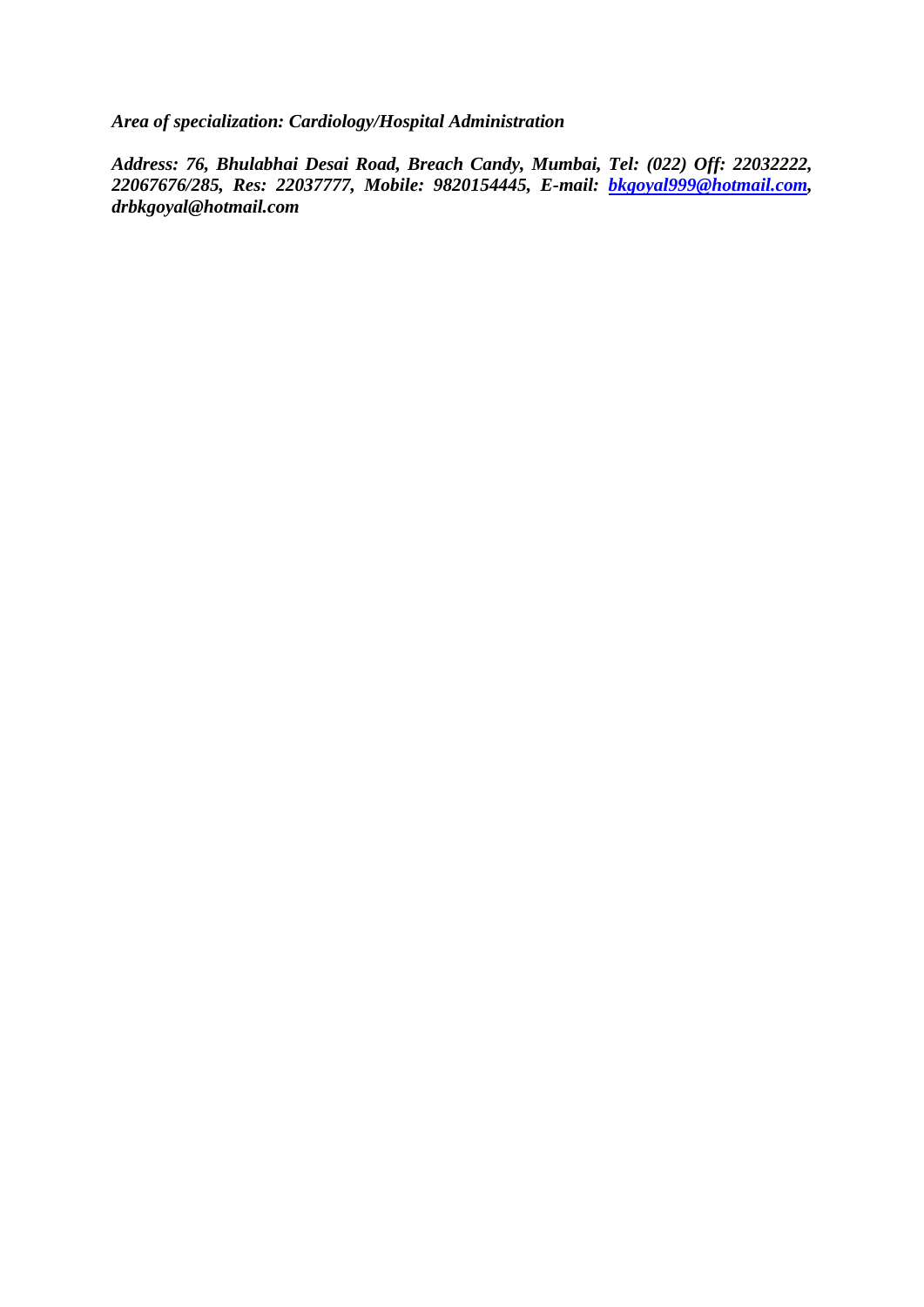

Prof. J.S. Guleria after his MBBS and MD in general medicine from Amritsar Medical College, joined the then fledgling AIIMS in 1958. He obtained DM in cardiology from AIIMS in 1962. Prof. Guleria supported the development of AIIMS from its very formative years. He contributed significantly in the establishment of medical disciplines. He occupied various faculty positions, became Professor of Medicine in 1971 and later Head, Department of Medicine and Dean AIIMS. After his retirement from AIIMS in 1987, he established the department of Medicine in the newly started Delhi University College of Medical Sciences at Shahdara.

His contributions to advancing medical education in India and in third world countries are highly significant. His excellence as a teacher has been recognized by various national bodies. Medical Council of India conferred Dr. B.C. Roy National Award as "Eminent Teacher" in 1983; IMA appointed him National Professor in Medicine; AIIMS honoured him with "Most Popular Teacher" award in 1993.

WHO used his services as a consultant in medical education for assisting and developing undergraduate curricula in the countries of South East Asia Region. He has served as a visiting Professor and an examiner in both undergraduate and post-graduate degrees to various universities in India and abroad.

Professor Guleria is deeply committed to research activities. He along with other colleagues has made significant contributions in the understanding of problems of high altitude hypoxia, chronic obstructive lung disease, famine oedema of Bihar and haemodynamic changes in severe anaemia. Indian council of Medical Research selected him for M.N.Sen oration award for high altitude studies 1997, and Dr. P.N. Raju Oration Award 1983 for original research work in chronic chest diseases. He is also the recipient of Shri Om Prakash Bhasin foundation for Science and Technology Awards in the category of health and medical sciences 1990. He was a co-chairman and member of WHO South East-Asia Region Committee for research for 4 years.

Prof. Guleria is a distinguished physician who practices scientific and holistic medicine. He has received awards, recognitions and orations from various professional bodies for his contribution to clinical medicine. He was awarded **Padma Shri** in 2003. Presently he is Sr. Consultant in Medicine at Sitaram Bhartia Institute of Science and Research, New Delhi.

Conferred "Lifetime achievement award in recognition of his outstanding contribution towards medicine and humanity" at the  $42<sup>nd</sup>$  convocation of AIIMS on  $20<sup>th</sup>$  October, 2014 by the Prime Minister of India.

## *Area of specialization: Internal Medicine/Cardio respiratory*

*Address: K-11, Green Park Extension, New Delhi-110016 Tel: Off: (011) 42111111/Ext:338; Res: 26195477, 26161468, Mobile: 981114556, E-mail: [jagdevguleria@yahoo.com](mailto:jagdevguleria@yahoo.com)*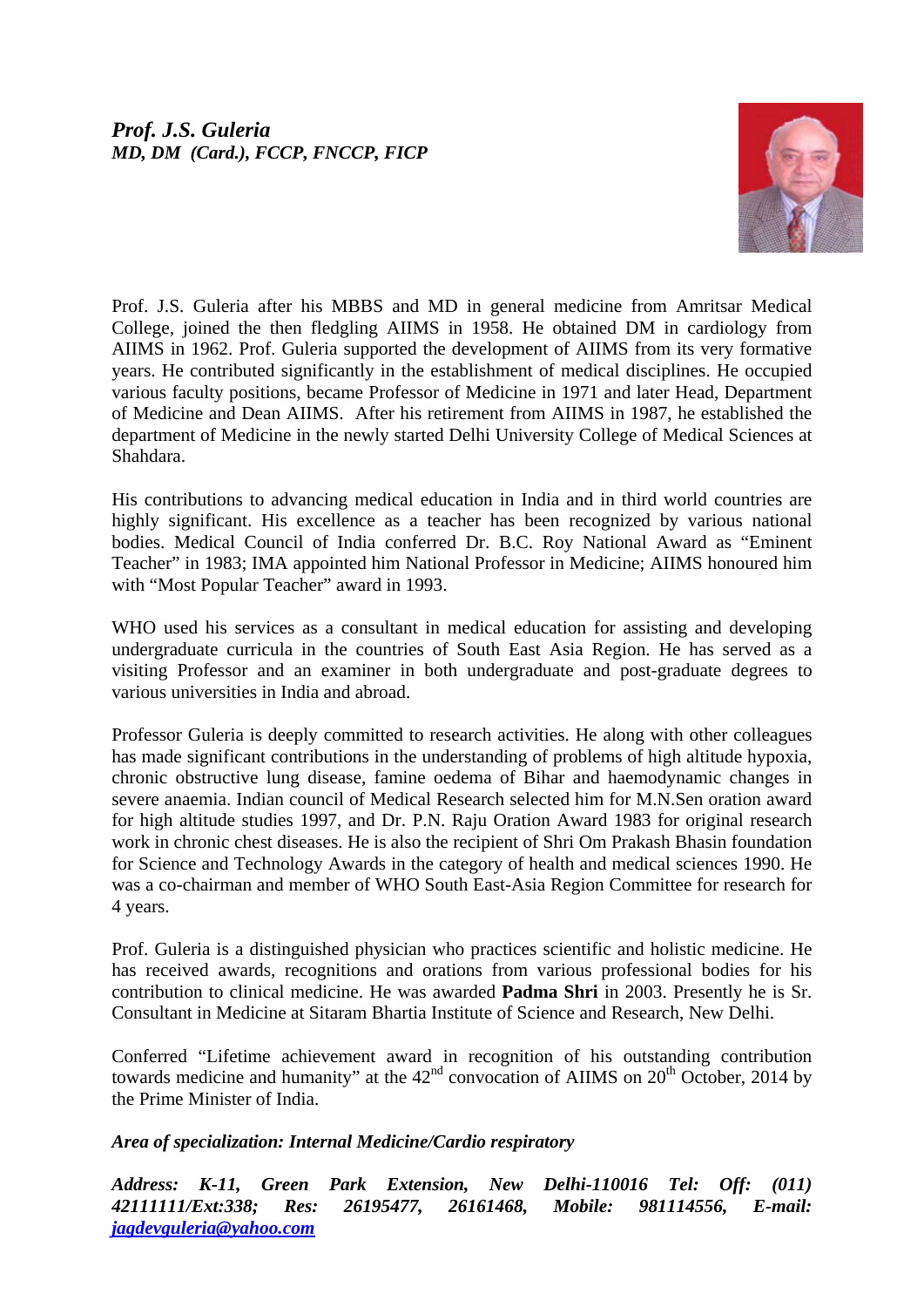# *Prof. O.P. Gupta*

#### *MD, MRCP (Endocrinology), FRCP (UK), MSEd.(California)*



Dr. Gupta had brilliant academic record. He was trained in endocrinology at Royal Postgraduate Medical School, Hammersmith, London and later in Joslin diabetes clinic, Boston ,U.S.A. He worked as assistant prof. of medicine at the All India Institute of Medical Sciences, New Delhi, prof. head of medicine and dean in B.J.Medical College, Ahmedabad, Director Medical Education and Health Services, Govt. of Gujarat. He also worked as adviser, fellow and consultant to World Health Organization in addition to consultant to UNFDA, Ford Foundation and USAID.

He is recipient of large number of awards including prestigious B.C.Roy award. In 2011 he has received life time achievement award for outstanding contribution in the field of research in obesity & diabetes, accredited by Harvard Medical School, Boston (U.S.A.), Emeritus Professor by National Academy of Medical Sciences, New Delhi and in September,12 Medical Science Award of Excellence from the American Biographical Institute, San Francisco, USA. **National Master Teacher Award** for outstanding contribution in Medical Education, API-2012 & 2015. He has published 53 research papers in national and international journals, contributed chapters in national and international books published in diabetes.

He is the founder president of Research Society for Study of Diabetes in India RSSDI (1972), its president, 1998, chief patron in  $67<sup>th</sup>$  conf. 2009 and is patron of its National Executive Committee since 2010. Currently, he is practicing as consultant physician, diabetologist and endocrinologist at Ahmedabad.

*Area of specialization: Medicine/Endocrinology and Diabetology/ Medical Education* 

*Address: 170, Sunrise Park, B/H HDFC Bank, Drive-In-Road, Ahmedabad-380054. Tel: (079) Off: 26462131, Res: 26852222, Mobile: 09825474680, E-mail: opgupta.dr@gmail.com*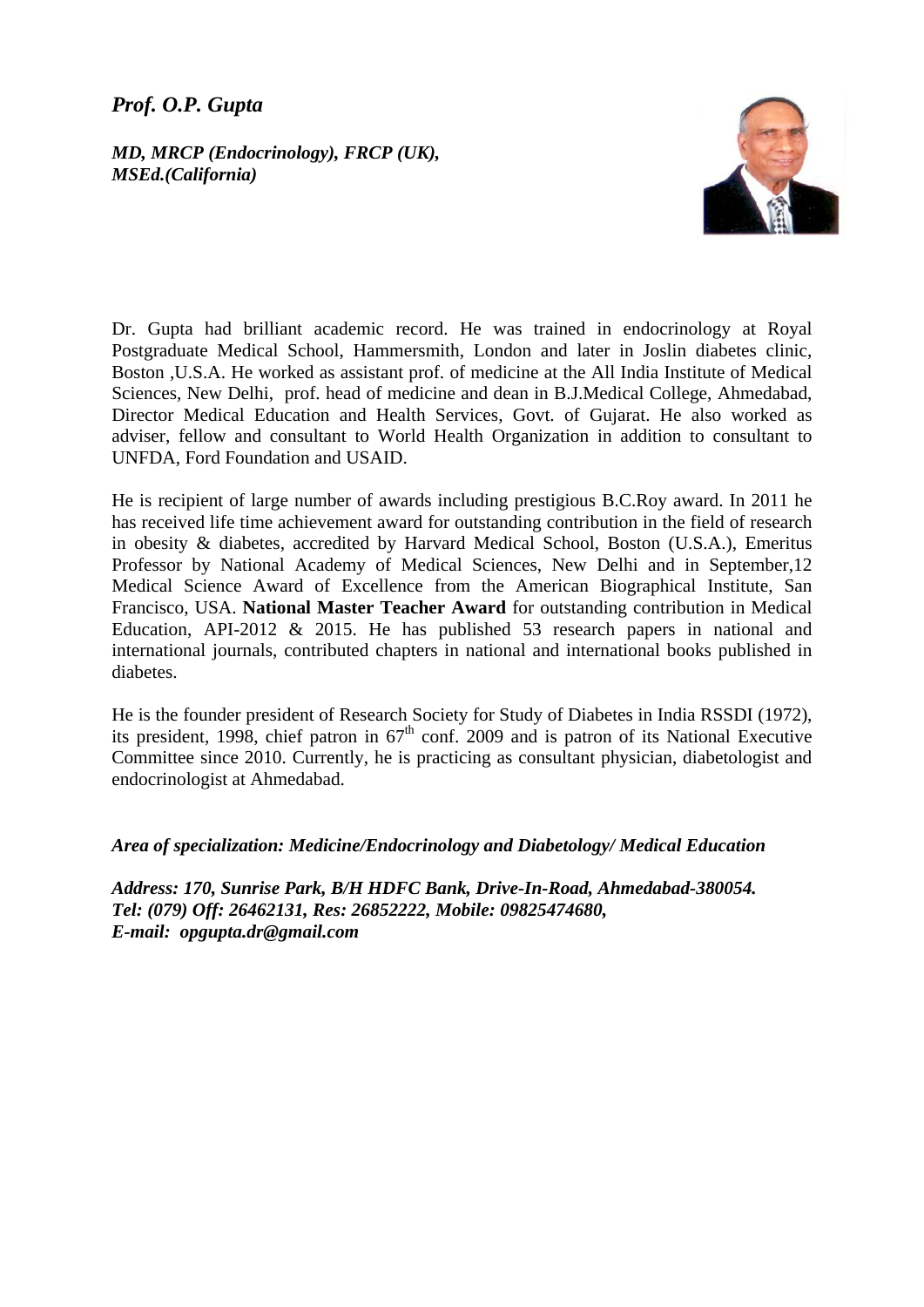

Prof. S. Kameswaran is a senior highly qualified ENT surgeon. He obtained his MS, DLO from University of Madras, FRCS from Edinburgh and Glasgow Royal Colleges. He was awarded Ph.D. by M.K. University Madurai and D.Sc (Hons) by Dr. MGR Medical University Tamilnadu.

He was elected Emeritus Professor of the National Academy of Medical Sciences (India) besides being a corresponding member of the Royal Academy of Sciences, Belgium. He is at present Emeritus Consultant of Malar Fortis Hospital, Adayan, Chennai and a Deputy Director of Medical College, Chennai.

He is a fellow of the American College of Surgeons, Senior Vice President of the International College of Surgeons and has functioned as WHO short term consultant for the Republic Maldives. He had occupied during his service time the post of Director of Institute of ORL Madras Medical College, and later the post of director of PG Institute of Basic Medical Sciences of the University of Madras.

He had been the President of ENT Surgeons of India, Past President of Speech and Hearing Association of India, President of Acoustic Society of India, etc. He has been the recipient of National Award **Padma Shri** from President of India, Dr. B.C. Roy Award from the MCI, Basanti Devi Amirchand Award from ICMR, Dr. P.N. Chhuttani Oration Award from the National Academy of Medical Sciences, and Air Marshal Subroto Memorial Oration Award from the Aviation School, Bangalore. The Madras Medical College celebrated its Platinum Jubilee-Lifetime Achievement award was presented. Dr. MGR Medical University also awarded the Lifetime Achievement Award.

He has published over 60 papers in the National and International journals and edited 2 books in ENT. At present he is Patron of Madras ENT Research Foundation, Emeritus Consultant of Malar Fortis Hospitals, Adayan, Chennai and Deputy Director of Madras Medical College, Chennai.

#### *Area of specialization: Otorhinolaryngology*

*Address: Door No.5, III Avenue, Indra Nagar, Adayar, Chennai, Tel: (044) Off: 24994957, 24970876, Res: 24912575, Fax: 24411357, E-mail: [merf@vsnl.net](mailto:merf@vsnl.net)*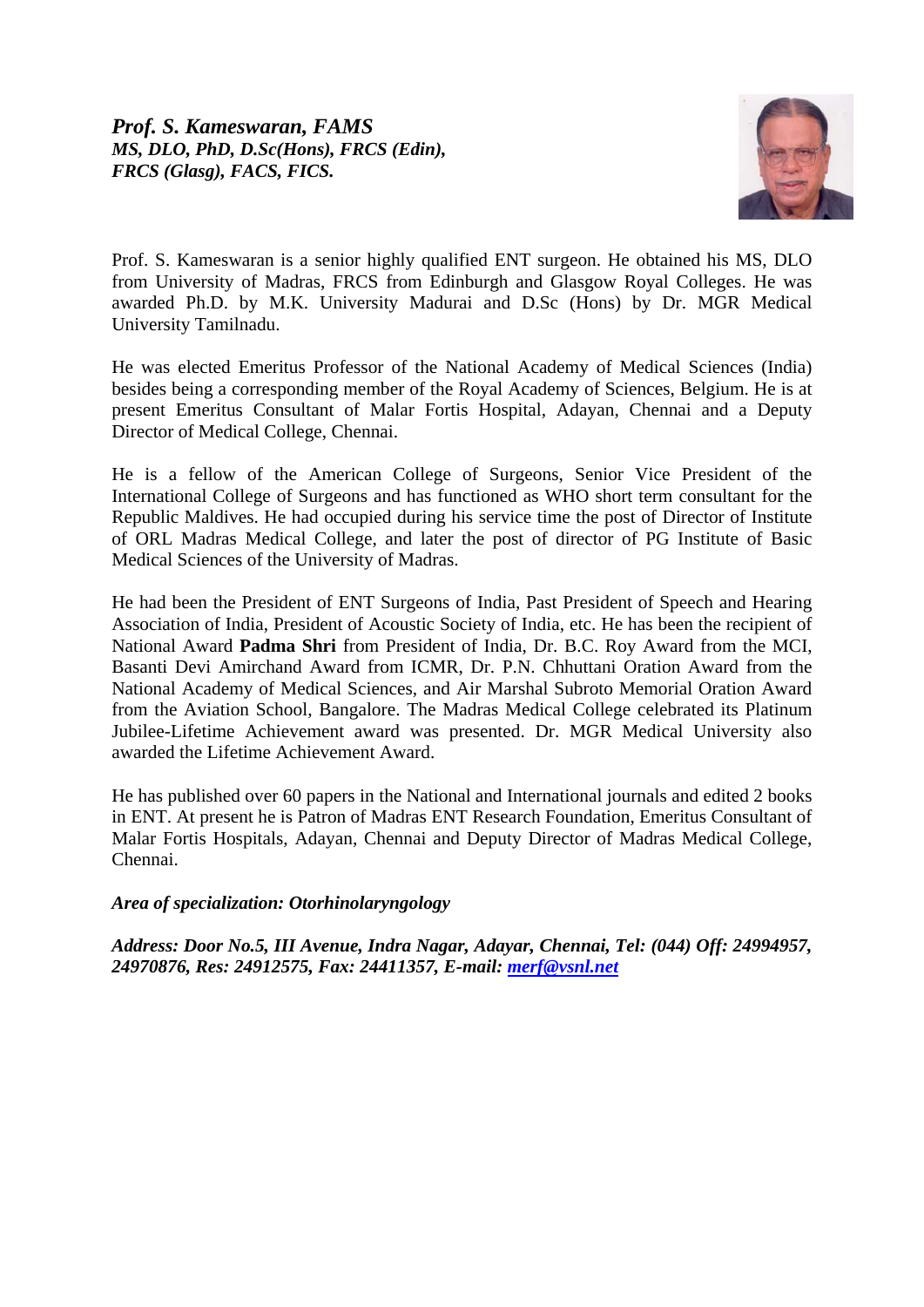*Prof. B.M.L. Kapur, MS, FRCS* 



Prof. B.M.L. Kapur is presently Senior Consultant in G.I. Surgery and Cancer Surgery at Apollo, Holy Family and Sitaram Bhartia Hospitals.

He joined All India Institute of Medical Sciences, New Delhi in 1962 and took voluntary retirement in 1992. Prof Kapur is one of the senior surgeons of India specializing in Gastrointestinal and Cancer Surgery.

Prof. Kapur has got research, teaching and professional experience of nearly 50 years and has published 200 articles in national and international journals and has presented nearly 170 papers at national and international conferences, seminars, CME programmes. His research is in the field of gall stones diseases, pancreatitis, peritoneal adhesions, shock, wound infection, cold injury, and his expertise in surgery of obstructive jaundice, carcinoma breast and G.I. cancer has been recognized nationally and internationally.

Prof. Kapur has been honoured by many awards and orations including Dr. B.C. Roy National Award of MCI, Pandlai Oration of ASI, Glaxo Cancer Oration of ICMR, Lifetime Contribution of DMA, Indian Association of Surgical Gastroenterology, India Association of Surgical Oncology, Pancreatic Club of India. He was Honorary Advisory in cancer in the Ministry of Health GOI.

*Area of specialization :Gastrointestinal Surgery* 

*Address: C-394, Defence Colony, New Delhi - 110003, Tel: (011) Res: 24330075, Mobile: 9818182213.*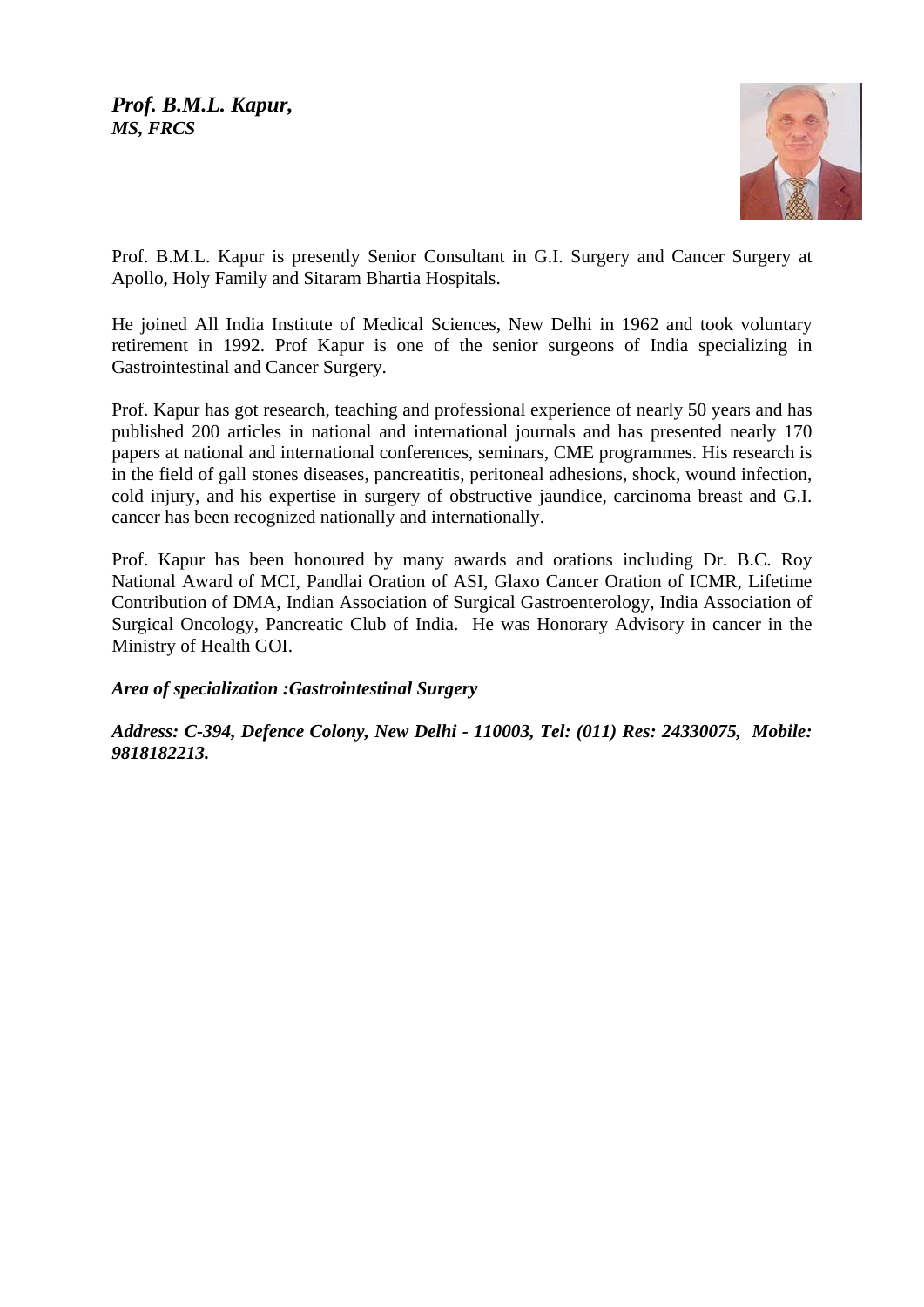# *Prof. Narayana P. Kochupillai MD, FASc, FNA*

speciality development in India.



Prof. Narayana P. Kochupillai was born in Quilon, Kerala on 10<sup>th</sup> February 1939 and joined the MBBS programme of the AIIMS in 1958 and completed his MD in internal medicine from the same institution in 1966. He joined the faculty of the AIIMS, New Delhi as a lecturer in Medicine in 1970 and retired from the AIIMS as Prof. and Head, Department of Endocrinology and Metabolism in 2003.

He has 35 years of professional, teaching and research experience in Internal Medicine and Clinical Endocrinology and Metabolism. He has been a Clinical Consultant, Teacher and Researcher at the AIIMS, New Delhi for over 35 years. He worked as a Soloman A Berson fellow with Dr. Rosalyn S. Yalow, Nobel Laureate in Physiology and Medicine at the Mount Sinai Medical School during 1974-76. He has been the leading author of over 125 scientific papers published, national, international peer-reviewed journals. His scientific work has been cited in international science citation index for over 30 years. His original scientific discoveries resulted in new insights into the nature of several widely prevalent endocrine and metabolic disorders in India and other  $3<sup>rd</sup>$  World countries, leading to adoption of successful preventive measures nationally and internationally to save millions from physical as well as mental disabilities and developmental disorders. He has provided expert tertiary care in the specialty of internal medicine as well as clinical endocrinology and metabolism to hundreds of thousands of people from all over India, Nepal, Bhutan as well as several parts of southern China for over 30 years. As a teacher he has trained over 40 super-specialists in clinical medicine, clinical endocrinology and metabolism as well as Biotechnology leading to the

The merit of his professional as well as scientific work and accomplishments has been recognized nationally and internationally as follows: Soloman A. Berson International fellowship, Shakuntala-Amir Chand Prize, Basanti Devi Amir Chand Prize, Majumdar Oration Award, Fellowship of the Indian National Science Academy (FNA), Annual Oration of the Endocrine Society of India, INSA-Royal Society International Exchange Fellowship, Srikantia Memorial Oration Award, Ranbaxy International Award for Clinical Research, President of the Endocrine Society of India, Guha Memorial Oration Award, B.C. Roy National Award, and the national honour of **Padma Shri***.* He was awarded Sri Dhanwantari award by the Indian National Science Academy (2009).

award of MD, MS, DM and PhD degrees by the AIIMS, thus contributing remarkably to

## *Area of specialization: Endocrinology & Metabolism/Diabetes & Biotechnology*

*Address: A1-44, South City II, Gurgaon Haryana, India. Tel: (011) 26588828, Mobile: 9818309294, E-mail: [kochupillai@hotmail.com](mailto:kochupillai@hotmail.com)*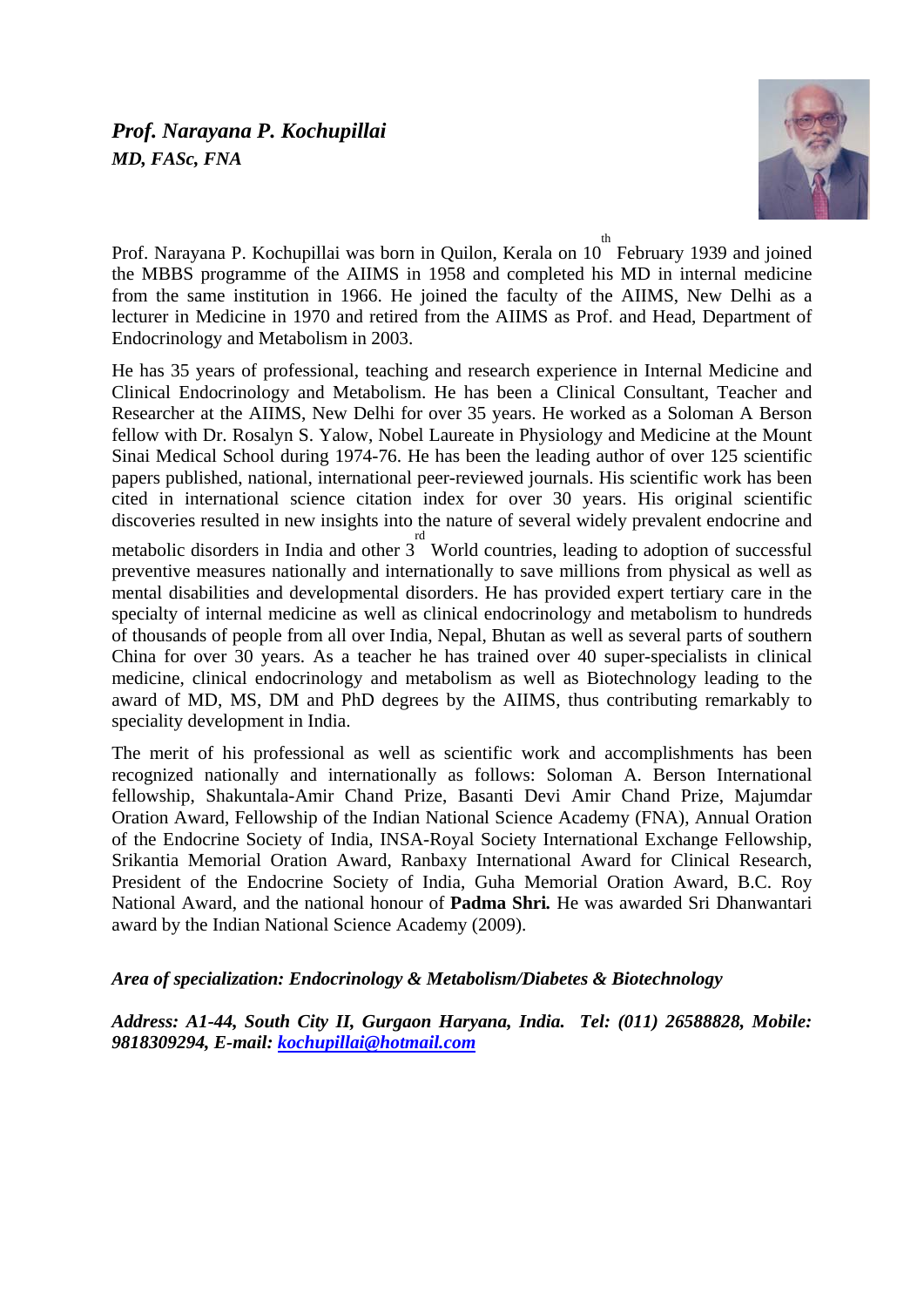*Prof. R.D. Lele*  **MBBS (OSM), DTM & H (Eng.), MRCP (Edinburgh),**  *FRCP (London), Hon. D. Sc. Hon. D. Litt*



Prof. R. D. Lele is at present Emeritus Physician & Emeritus Director of Nuclear Medicine and PET CT at Jaslok Hospital & Research Centre and Honorary Director of Nuclear Medicine and RIA dept., Lilavati Hospital & Research Centre, Mumbai, Chairman, Scientific Advisory Committee, Haffkine Institute of Research, Training & Testing Mumbai.

He was the former Dean, Grant Medical College and Sir J. J. Group of Hospitals, Mumbai. He has been the first recipient of Gifted Teacher award instituted by the Association of Physicians of India.

He has been awarded Padma Bhushan Award, Homi Bhabha Life time achievement award, Hon. D Litt. (Chhattisgarh University) of Life Sciences,  $28<sup>th</sup>$  December 2013. Hon. Degree of "Doctor of Science"- NTR University of Health Sciences, Netaji Oration API, Sarabhai Oration SNM, Homi Bhabha Oration SNM, Golden Jubilee oration of NAMS, Prof. M. Vishwanathan National award of Excellence in Medical teaching & Medical Care (2012). API Dr. V. Parameshwar Award for Excellence in Medicine 2014.

He has a large number of innovations / new discoveries to his credit. He has over 100 Scientific papers and 10 Single Author Books. These include Normal Pressure Hydrocephalus diagnosed by radionuclide cisternography; brain perfusion abnormalities in HIV patients long before clinical detection of AIDS dementia; Gallium-67 lung scanning to show that over 70% lung lesion in sputum + pulm. TB disappear within 4 months of chemotherapy; pioneered the clinical use of radioimmunoassay; Nuclear cardiology in India; SPECT of the heart and the brain; Nuclear Stethoscope.

He pioneered use of computers in Medicine & Medical Informatics. He was the first President of the Indian Society of Medical Informatics started in 1993.

His areas of specialization are Molecular Medicine, Computers in Medicine, Comparative study of Ayurveda and Modern Medicine with validation of ancient insights through modern technology. His latest book is on Homeopathy & Modern Medicine (April 2015).

*Area of specialization: Nuclear Medicine/ Molecular Medicine, Computers in Medicine Mechanism based screening of Ayurvedic & Homeopathic drugs through receptor panning.* 

**Address:** *102, Buena Vista, Gen. J Bhosle Marg, Mumbai Tel: (022) Res: 22021817, 22022171, Fax: 22855225, E-mail: [nuclearmedicinedept@gmail.com](mailto:nuclearmedicinedept@gmail.com)*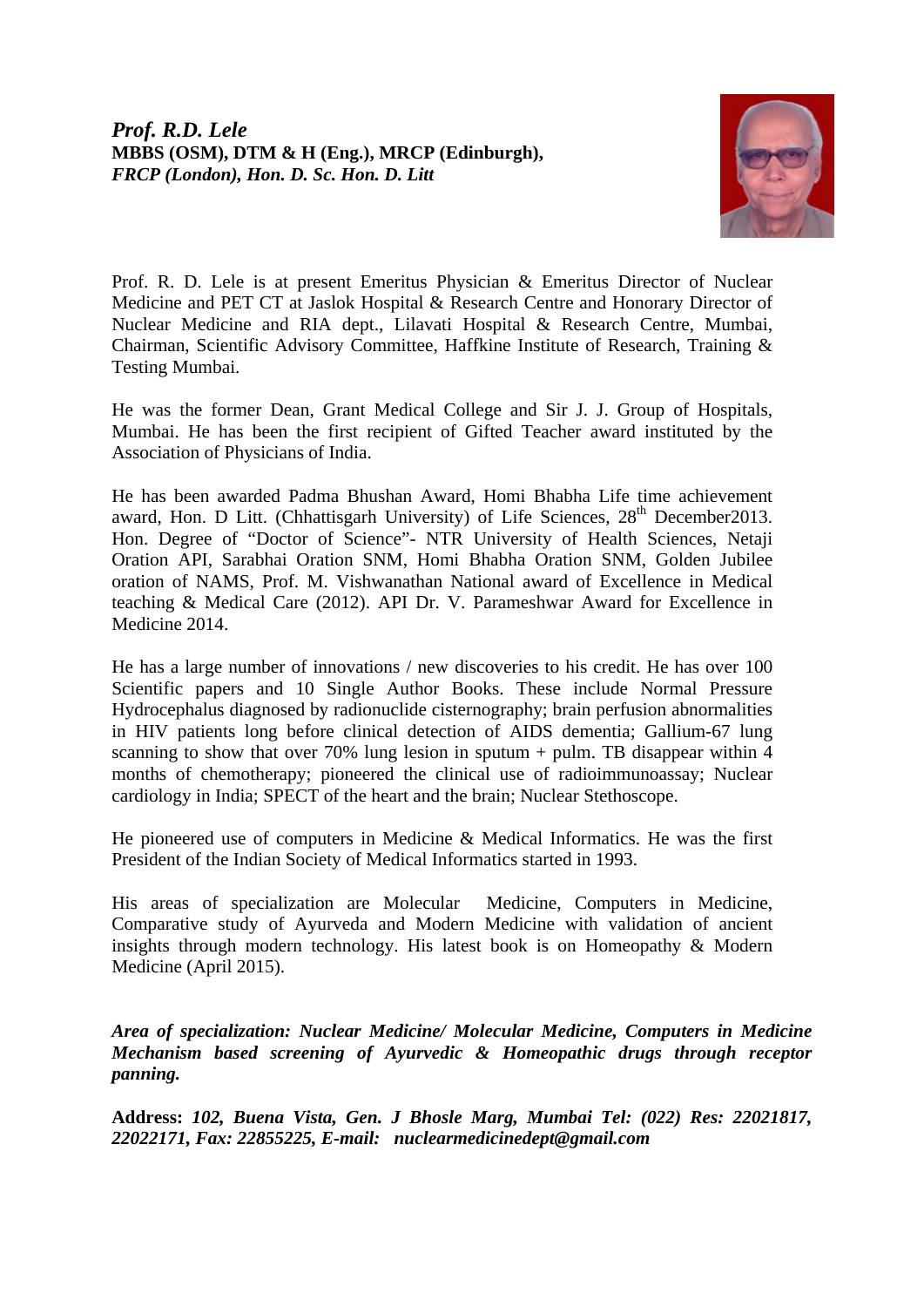## *Prof. J.N. Pande MBBS, MD*



Prof. J.N. Pande is the former Professor and Head, Department of Medicine, AIIMS, New Delhi and is at present senior Consultant in Medicine and Chest Diseases, Sita Ram Bhartiya Institute of Science and Research, New Delhi. His research interests are epidemiology and pathophysiology of common respiratory disorders including chronic obstructive lung disease and tuberculosis. His current research interests are sodium in hypertension, metabolic syndrome and NAFLD. He has published 170 papers in national and international journals. He has delivered many prestigious orations. He was awarded Shri Om Prakash Bhasin Award for Health Sciences for the year 2010.

## *Area of specialization: Medicine and Chest Diseases*

*Address: 26 A, Pocket B, Sidhartha Extension, New Delhi, Tel: (011) Res: 26345260, Mobile: 9899861128*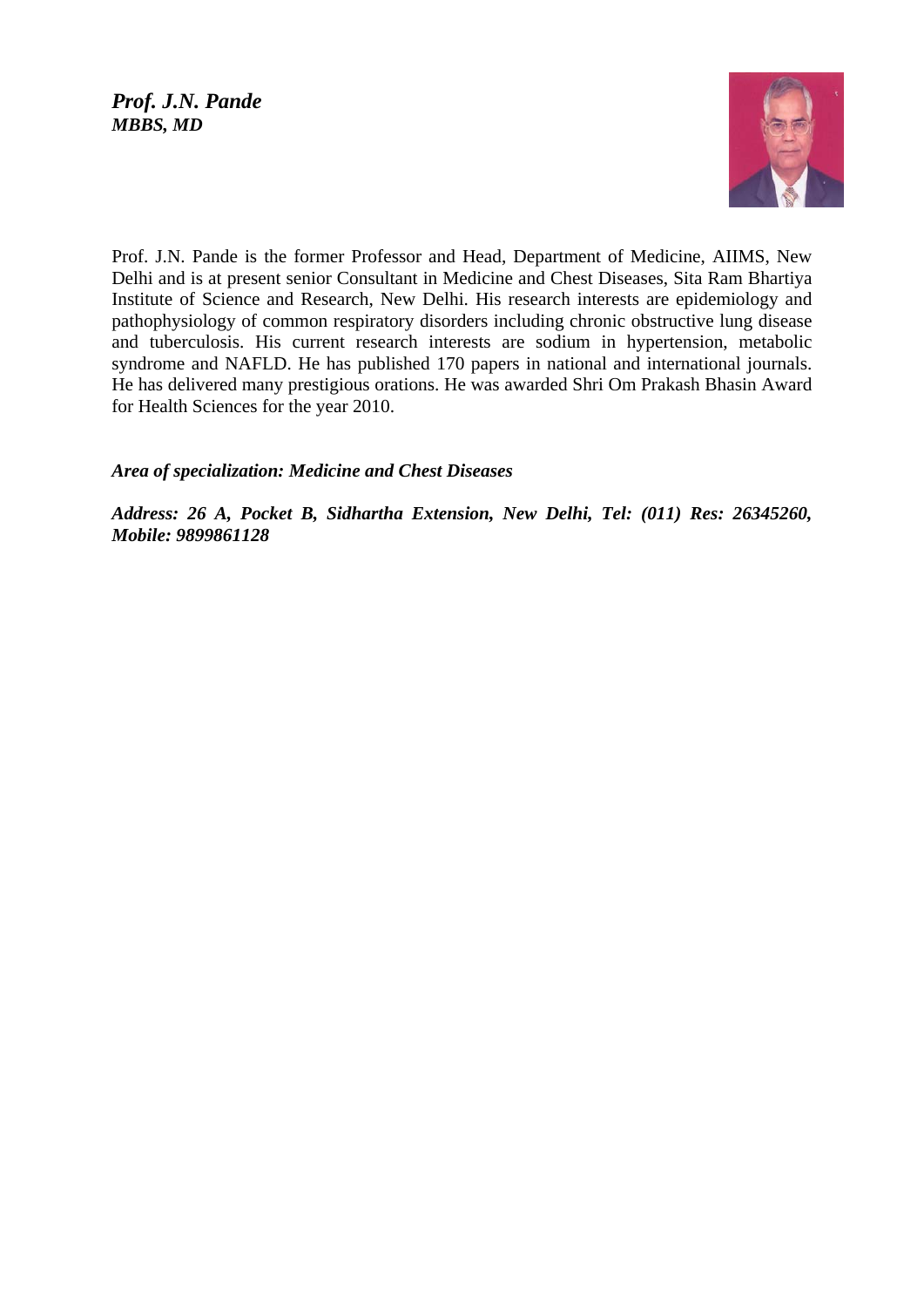

Prof. S. Balaparameswara Rao has been Prof. of Neurosurgery, Andhra Medical College, Prof. of Osmania Medical College, Prof. of Andhra Medical College, King George's Medical College and Professor of Neurosurgery, Osmania Medical College. He is an Emeritus Professor of Neurosurgery, Osmania Medical College and honorary Neurosurgeon, Nizam's Institute of Medical Sciences.

He has been the President of Neurological Society of India and has been conferred with Dr. B.C. Roy National Award and Distinguished Scientist award from A.P. Academy of Sciences. He has published more than 80 papers in national and international journals. He has been the examiner of neurosurgery in various universities and has delivered many prestigious orations. He is a member of various selection boards and expert committees. Conferred Honorary DSc by NTR Health University on  $18^{th}$  February, 2008.

*Area of specialization: Neurosurgery* 

*Address***:** *'NAAG'; 6-3-1111/6, Begumpet, Hyderabad-560016. Tel: (040) 2312112*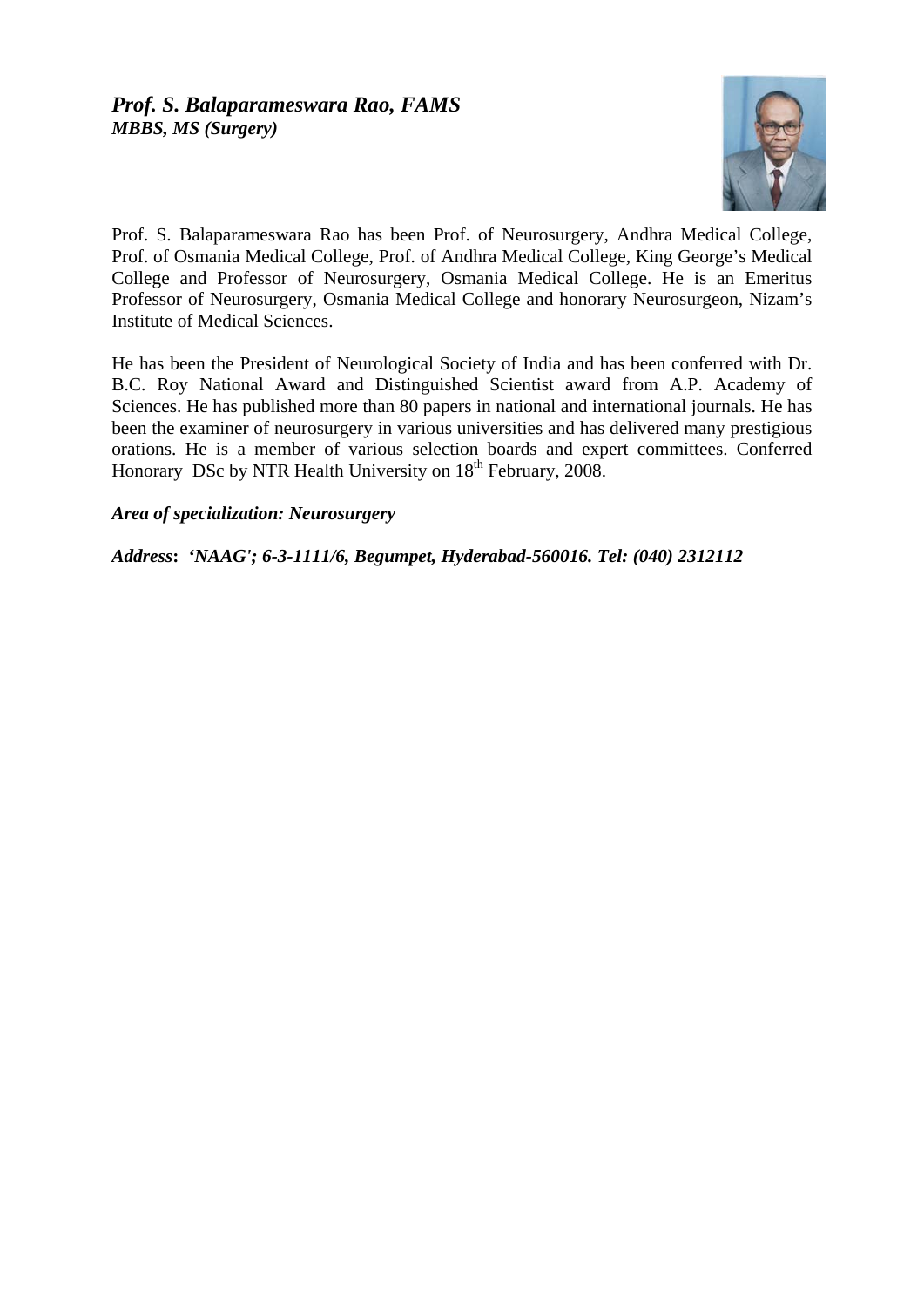# *Prof .(Hon. Brigadier) G.S. Sainani, FAMS*

*MD, FRCP (Lond.), FRCP (Edin.), Hon. FRACP (Aust), PhD (Poona), DSc, Hon. DLit (Muhs), FACC (USA), FACP (USA), FCCP (USA), FRSM (Lond), FAIID, FIAMS, FMASc, FISE, FICP (Ind.),FIMSA, FICN, FICA (USA), FICC (Ind), FIACM, FGSI (Ind), Hon. FISC, FCSI*



**Emeritus Director**, Dept of Medicine, Jaslok Hospital and Research Centre, Visiting Consultant, Saifee Hospital, Mumbai, Hon. Consultant Armed Forces (for life); Emeritus Profof Medicine for Life, Grant Medical College& J J Hosp., Mumbai, Emeritus Prof. NAMS India; Emeritus International Advisor, Royal College of Physicians, London; Former Director, All India Heart Foundation, (19yrs) New Delhi; Former Director, Prof. of Medicine, BJ Medical College Pune where he received ICMR, CSIR and CCRIMH research grants and he was appointed as assistant director, CCRIMH when he did research along with Ayurvedic physicians; Former Dean, Faculty of Medicine, Pune University; Former Coordinator for global research on Geriatrics.

He has been the winner of merit scholarships, distinctions, awards. At young age of 32, he became Professor and Head, Dept of Medicine superseding his 2 teachers.

**Recipient of 33 awards** including **5 gifted teacher awards** & 8 **life time achievement awards** including **2 by President of India,** Dr. BC Roy as an eminent medical teacher, Maharashtra Govt. as meritorious teacher, Civic award as Distinguished citizen, Civic Honour Award as an outstanding teacher, Hon. Lt. Col. Rank (79) conferred by President of India, Priyadarshani Award, Master Teacher Award by API & ICP, Distinguished Services Award by IMA Academy of Medical specialties, The Best citizen of India Award, Padmashri Award, Sindhu Ratan Award, Millennium Achiever Award, Bharat Mata Award &Dr.Jivraj Mehta Award (2015) worth 1 lac rupees.

**Delivered 26 orations**: Dr. GD Apte**,** Dr. BC Roy, Dr. Bhalerao, Dr. JN Berry, Dr. JV Jirge, Smt. Umarani Banerjee, Dr. Chakravarti, Dr. UN Mehta, Dr. TVS Chalpati Rao, Dr. RK Menda, Dr. PK Sengupta, Dr. SL Bhatia, Dr. AchantaLakshmipathi, Dr. HN Khatri, Netaji, Dr. MendaSalaskar, Dr. JC Banerjee, Dr. BaliramDube, IMA Ranbaxy, Dr. AD Joseph, Dr. Kirloskar, Dr. KS Shadakarshappa, Prof. Austin Doyle, Pharmacia, Prof. K Ramamoorty , Prof. MMS Ahuja.

Dr. G S Sainani yearly oration has been instituted by Association of Physicians of India, Indian Assoc. of Clinical Medicine and Geriatric Society of India in recognition of services rendered to these associations.

He was awarded Ph.D on original research "Garlic & onion on atherosclerosis" (Experimental, clinical& epidemiological work in Jain community)is widely quoted including scientific American. His paper on garlic/onion & lipid profile in Jains is the only paper in the world literature so far.

Awarded D.Sc (medicine) on basis of his 30 years research approved by 3 external referees in the gracious presence of Bharat RatnaDr. APJ Abdul Kalam. (First person to get D.Sc Medicine from Pune University), Conferred Hon. D.Lit by Maha Uni. Health Sciences (MUHS).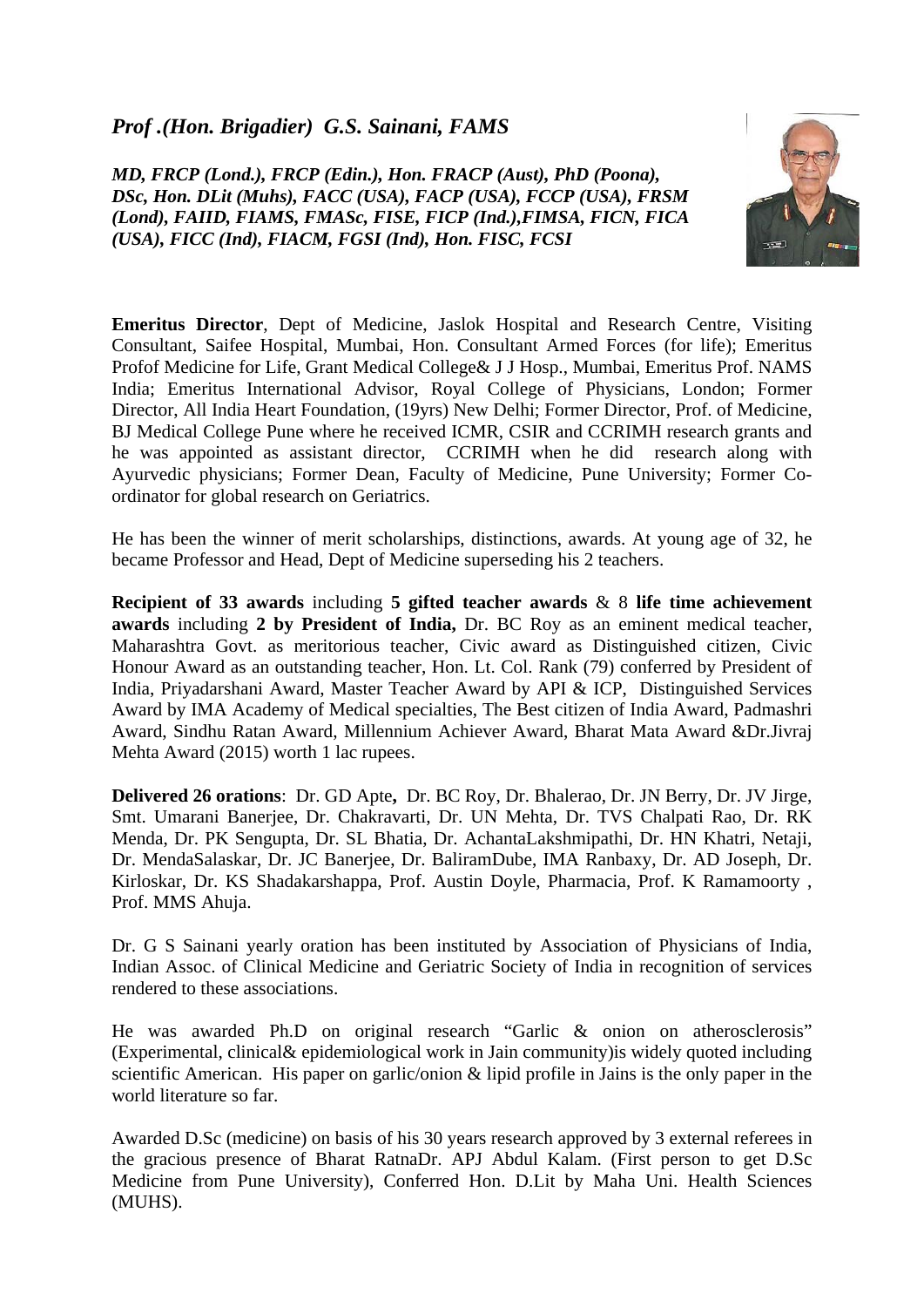He was invited as visiting prof. to 10 foreign universities (Illinois, Montreal, Chicago, Rush, Health Sciences Uni. Chicago, Garyounis, (3 times), St. Vincent's Hospital, Melbourne Uni. (9 times), Wisconsin Med. School, Anheim Medical Centre, St. Luke's Presbyterian Hospital, Chicago) and several Indian Universities. As visiting Prof. of cardiology at Chicago medical school and Mt. Sinai hospital (1½ yrs) healong with training in cardiology did path breaking research, presented and published 10 research papers and authored a book (A Primer of Cardiac Diagnosis) along with Prof. Luisada (USA publication in English & German).From USA he came to London for 1 year for training and research at Hammersmith and St. Mary's hospitals. At Hammersmith, he worked as locum registrar in place of Dr. David Warrell presently Editor of Oxford Text Book of Medicine and finally he worked as locum Sr. registrar in Cardiology at St. Mary's hospital. At both these hospitals, he taught MRCP students.

555 publications, Editor-in-chief of 8 medical books including API Text Book of Medicine, Author of 2 recent books "Manual of Clinical & Practical Medicine" (2010) & Clinical Cases and Pearls in Medicine (2015); Editor of 6 national journals of which two journals Jr of Applied Med (19yrs), JAPI (7yrs), made him All India Fame Editor. Even WHO selected JAPI to represent India and invited Dr. Sainani to participate in International congress of editors of medical journals in which 30 countries participated.

He is the Past President of 16 Associations, eg. API, CSI, Diab. Assoc. of India, RSSDI, HT Society of India, Indian Society of Hypertension, Indian College of Cardiology, Aspirin South Asia Foundation etc; Ex-Chairman World Congress of Clinical Nutrition; Ex-President International Congress on 'Directions in cardiovascular advances; Chairman, Intl. Cong of Geriatric Care; Chairman, Intl. Congress on CVD & World Cong. on Clinical Nutrition. Exmember International Society of Hypertension, International Committee on Cardiomyopathies, Member Credential Committee-API, NAMS Council, Academic Committee & Institute body AIIMS, Academic Committee - AFMC, ICMR and MCI Expert Group.

He has been invited as guest speaker/chairman by national/international conferences over 500 occasions including world congress of cardiology (6 times), Asian pacific congress of cardiology (6 times), International society of hypertension conference (3 times),World congress on clinical & preventive cardiology (7 times), Asia pacific congress of hypertension (2 times), World congress of International society of heart research (2 times), World congress on clinical nutrition (2 times),  $7<sup>th</sup>$  Asian congress of nutrition, Bejing, American college of cardiology (2 times), International congress of Indian college of international cardiology (Athens) & World Congress of DM Melbourne 2013.

In lieu of his laudable services to Armed Forces, President of India decorated him with Hon. Brigadier Rank (2001). He has severed as Hon physician to Governor (30 years) and President of India (5 years).

#### *Area of Specialization: Internal Medicine, Cardio-diabetology*

*Address: 201, Buena Vista, Gen. Jagannath Bhosle Road, Mumbai, Tel. (022) Off: 23524292. 66546619, Res: 22024139, 22846363. Mobile 09819053389. E-mail: drgssainani@gmail.com*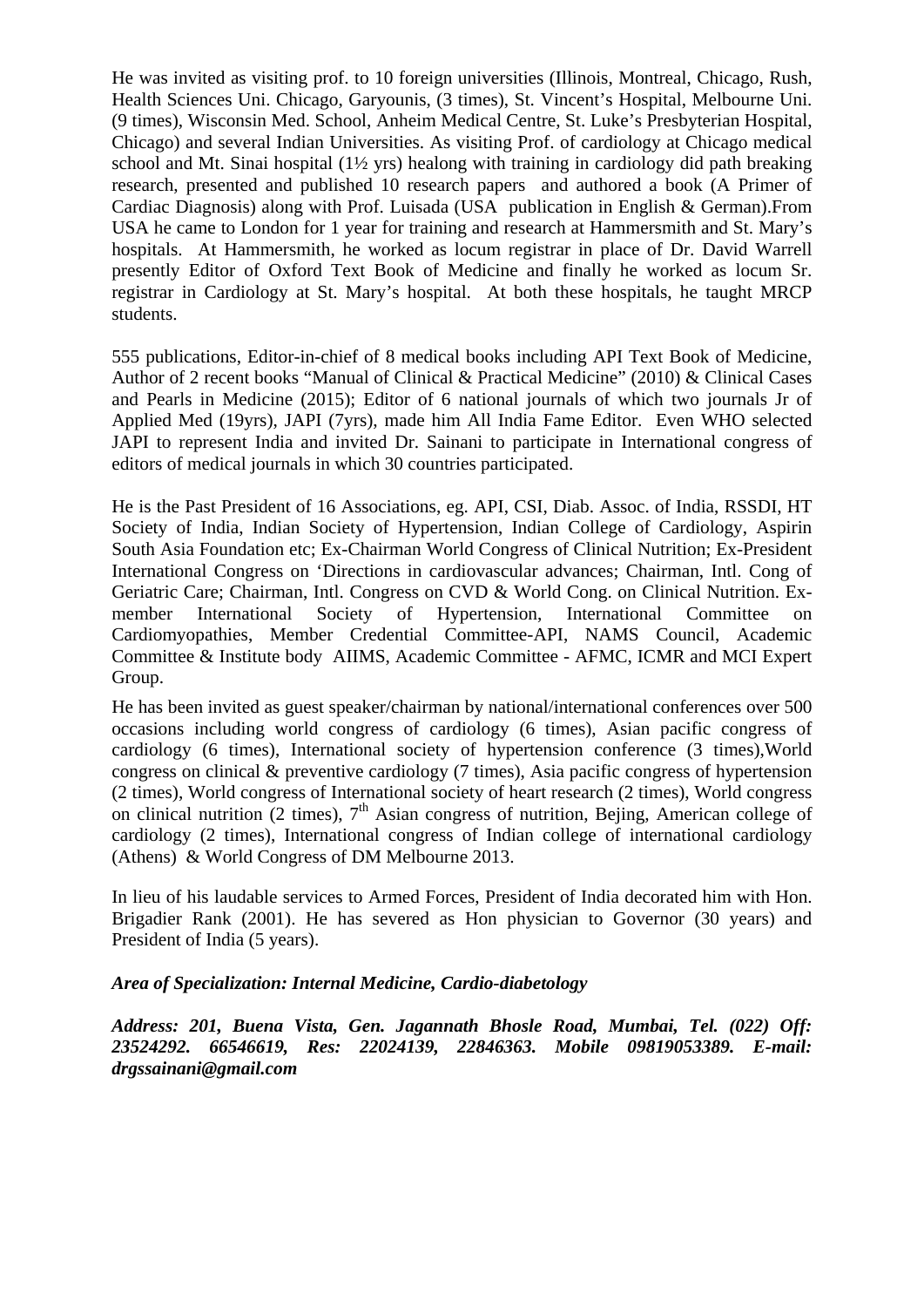

Prof. C.P. Sawhney did M.S. Surgery 1956, followed by training in plastic surgery at Pittsburgh School of Medicine 1964-65., joined PGI Chandigarh October 1962 and retired as Professor and Head and developed one of the best training programmes in plastic surgery, trained more than 70 plastic surgeons and created a Museum of plastic surgery at PGI for training. Awarded Peet Prize of APSI 1975 for best research paper, awarded and delivered many orations: Ethicon oration of Burns Association of India June 1989, Chennai; M.S. Verma Award/Oration of BHU, Varanasi 1994, Gillies Memorial Oration of APSI, 1987, Murari Mukherjee Oration 1995 and Sushruta Oration of APSI 2002 and Founders Oration of Association of Cleft Palate and Craniofacial Surgeons of India, 2004. He was the convenor of National Board of Plastic Surgery. He was elected the President of APSI, 1985 and organized conference of APSI, 1985, workshop on Burns 1987, 88 and CME programme in plastic surgery for general surgeons, 1989 at PGI, Chandigarh.

Dr. Sawhney was invited to be on teaching faculty for advanced course for plastic surgeons of UK by British Post Graduate Medical Federation 1982 Nottingham (UK), was visiting professor Stroke Mandiville Hospital Plastic and Jaw service Ayelsbury UK, was invited to be sole Indian representative and speaker at International Symposium on aesthetic aspects of Plastic Surgery in Non Caucasians Beijing, China 1986 and was a guest lecturer at International Conference organized by Sultanate Qaboos University Muscat Oman 1992.

He has been Chairman Academic Committee and Curriculum Committee of APSI and prepared a comprehensive 3 year Curriculum for MCh. Plastic Surgery Training.

He has presented more than 80 papers at National and 20 at International Conferences and published 63 papers in indexed journals, of which 28 were in international journals of repute. He has contributed invited articles in Clinics in Plastic Surgery and Recent Advances in Plastic Surgery 1995, published from USA on subject of "Burns Management".

Dr. Sawhney's original contributions include (1) first to popularize primary excision in burns in India as early as 1982, (2) innovated simple and effective designs for compression splints for post burn sequele (3) developed a rational approach to management of Lymphoedema (4) innovated design of flaps of forehead for reconstruction of subtotal loss of nose (5) rational approach to repair of unilateral cleft lip and primary correction of nasal deformity in cleft lips. Awarded life time achievement award Academy of Burns and API.

## *Area of specialization: Plastic Surgery*

*Address: B-29, Sector 31, NOIDA, Tel: (0120) 2458164, Mobile: 9810119882*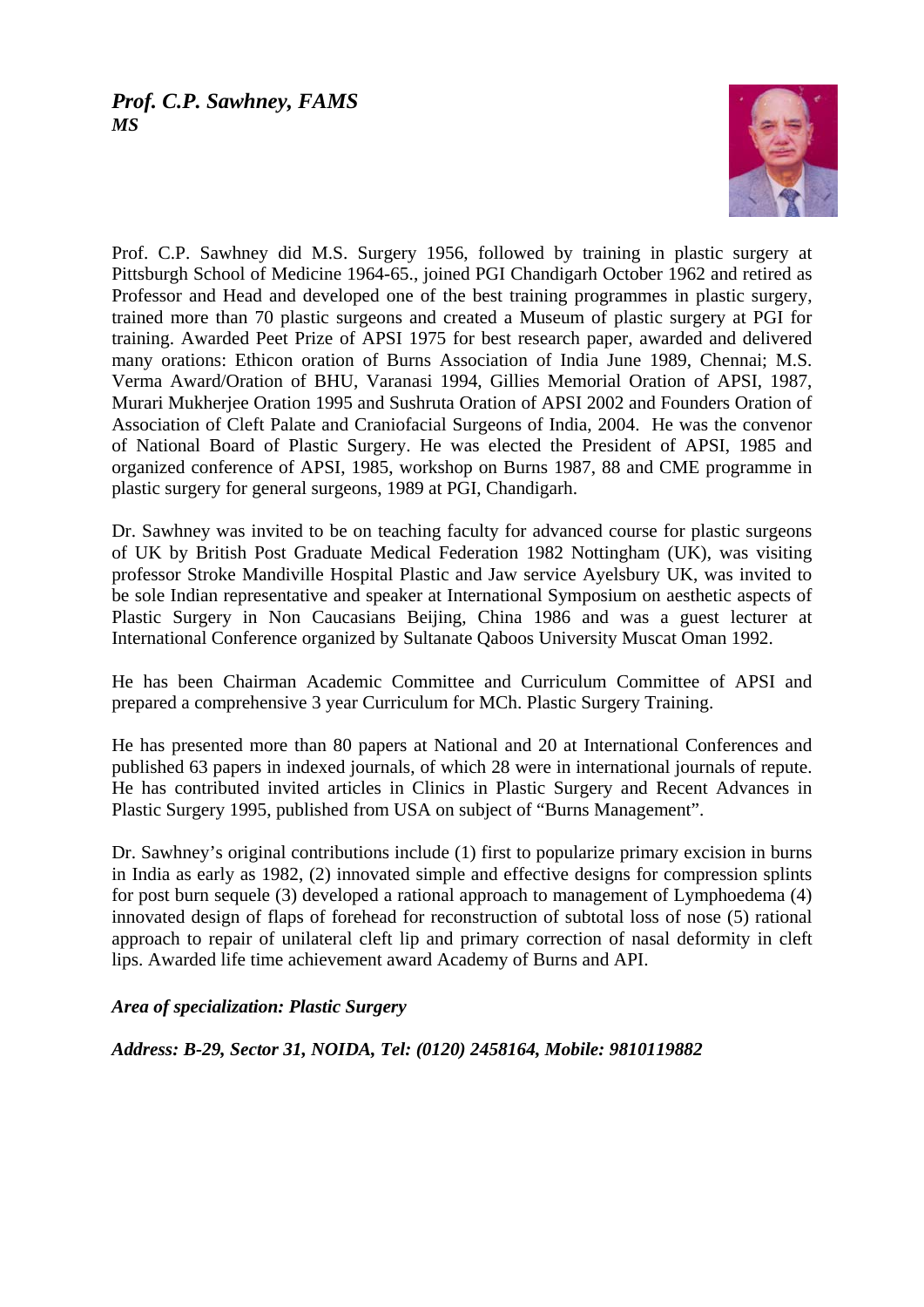

Prof. K.N. Sharma is an excellent teacher, a first rate research worker with globally acknowledge credentials, and a highly successful administrator who has effectively contributed to the planning and development of medical institutions and hospitals.

With over 200 original scientific papers, 8 monographs, and chapter contributions in important text books and internationally acknowledged publications to his credit, he is widely known for his outstanding research work. Original research contributions have been in the field of neurophysiology, behaviour and nutrition and have helped delineate fundamental concepts and their clinical significance in the fields of feeding behaviour and neural control systems, ecology of hunger and malnutrition, systems organization in homeostatic motivations, and spatio-temporal delineation of neuro-humoral events linked nociceptors, pain mechanisms and managements.

He has developed a method for chronic electrode implantation in peripheral nerves in freely moving animals and this is being successfully used the world over. The method has opened a new field of analyzing information transfer and has considerable applied and clinical significance particularly in the fields of sensory systems, emotions and visceral control.

With his teaching spanning over five decades both in India and abroad (USA, UK, Germany, Russia, Libya, Nepal), he has been actively involved in medical education (need based teaching-learning and assessment strategies), development of innovative teaching methods, and medical curriculum development in India (Univ. of Delhi, MCI, RGUHS, Bangalore Univ.) and abroad (Nepal, Libya).

He has been a recipient of several National and International Awards such as: ICMR Award, Amrut Mody National Award for Basic Medical Sciences, CSIR, Gen. S.L. Bhatia Oration, Anokhin Medal (USSR Academy of Medical Sciences), Sechenov Medal (USSR Academy of

Science) in neurophysiology, Bicentenary Award  $(i^{\text{st}})$  Moscow Medical Institute, USSR), Indian Science Congress Platinum Jubilee Oration, M.M. Basu and P.C. Mahalanobis Orations; Kamala B.K. Anand International Award in Neurosciences, 'Suprabal Dakshin Bahu' Civilian Award by Govt. of Nepal for outstanding contributions to medical education and research; Professor of International Health, University of Minnesota Medical School in

recognition of valuable contributions to international Medical Education and Research; 6<sup>th</sup> National Institute of Mental Health Oration, Bangalore, Life time achievement Award, APPICON, JIPMER, Pondicherry, Academician of International Academy of Sciences (International Council of Scientific Development), Best Citizen of India Award (2007), Bharat Excellence Award (2008), American Order of Merit (2008), International Scientist of the Year 2008 (IBC, Cambridge, England), NAMS B.K. Anand Oration (2009), B.P. Koirala Oration, Nepal (2009), Inducted into Hall of Fame (ABI, America) for distinguished accomplishments in Medicine (2010), Great Minds of the  $21<sup>st</sup>$  Century (University of Cambridge, 2010).

## *Area of specialization: Neurophysiology*

*Address: 503, 6th A Main, 12th Cross, HIG Colony, RMV II Stage, Bangalore-560094. Res: 080-23414004, E-mail: [drsharmakn@yahoo.com](mailto:drsharmakn@yahoo.com)*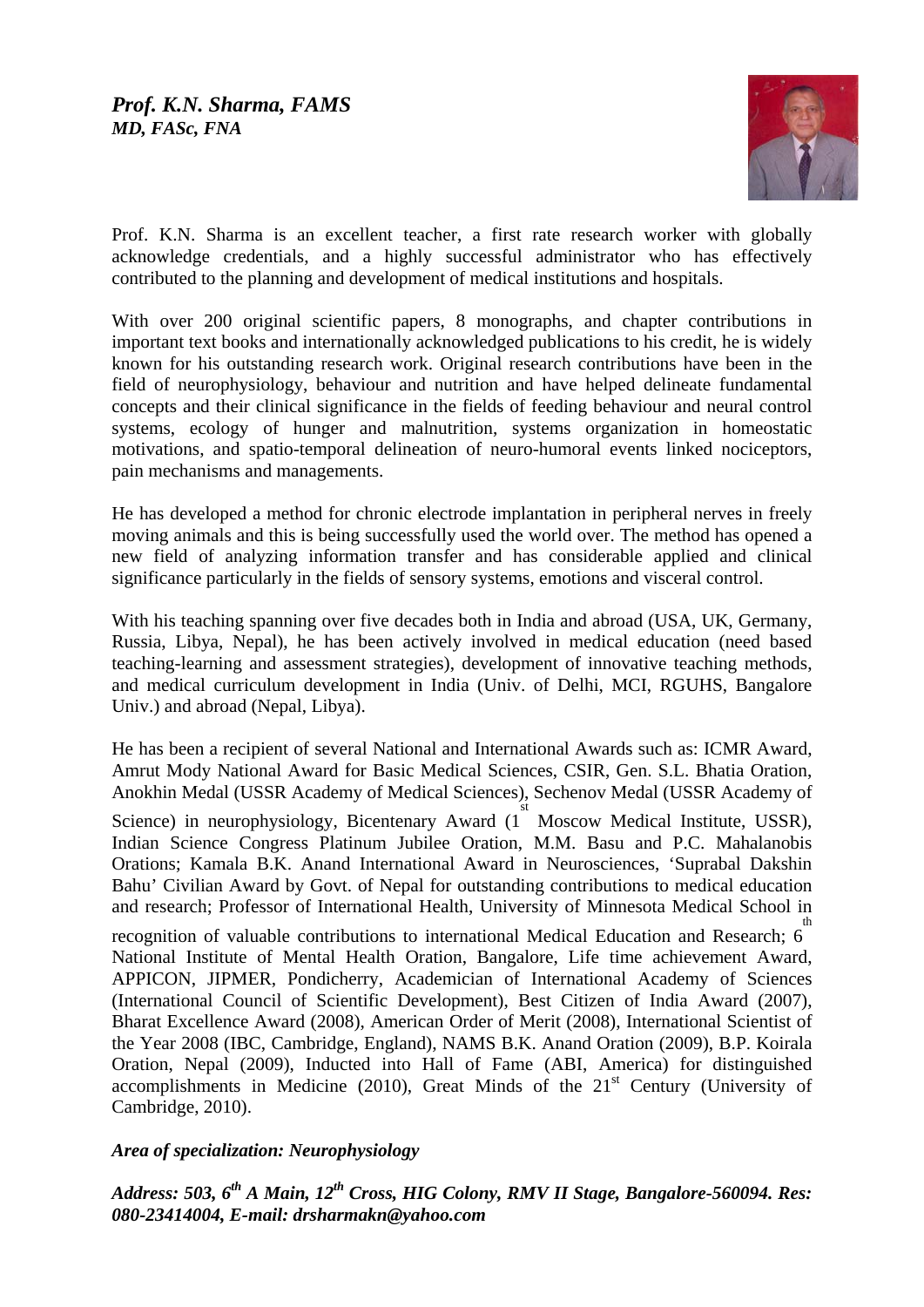

Prof. Shridhar Sharma, Emeritus Professor, National Academy of Medical Sciences and Emeritus Professor at the Institute of Human Behaviour and Allied Sciences, Delhi. He is a Hony. Member, World Psychiatry Association, World Association of Positive Psychotherapy (Germany) and a member of Polish Academy of Medical Sciences, Warsaw. Currently he is a Board Member of World Federation of Mental Health and Senior Advisor to World Association of Social Psychiatry, is a Member of Advisory Board of the Ministry of Health, Govt. of Goa. He is past President of the World Association of Social Psychiatry, Indian Psychiatric Society and Indian Association of Society Psychiatry. He was a member of the International Advisory Committee of WHO Collaborating Center of McGill University, Canada and was Vice President World Federation of Mental Health, USA and Secretary, Conflict Management Committee of the World Psychiatric Association and associated with many other International organizations. He received the B.C. Roy National Award in 1980, Dr. D.L.N. Murthy Rao Oration, awarded by the Indian Psychiatry Society in 1987. Lifetime achievement in the field of psychiatry in India, Platinum Jubilee oration of Indian Science Congress, and Dr. N.N. De oration in the field of Social Psychiatry in India and Gold Medal of Polish Academy of Medical Sciences, Dr. N.N. Murthy Gold Medal of Indian Medical Association and was awarded MANSA Hospital, Gold Medal and Oration by Indian Psychiatry Society (A.P. Chapter).

He is the founder Director of the Institute of Human Behaviour and Allied Sciences, Government of Delhi, Institute of Psychiatry and Human Behaviour, Goa, was earlier Additional Director General of Health Services in the Ministry of Health, Government of India; Director, Postgraduate Institute of Medical Education and Research, Chandigarh. Formerly, Hony. Physician to the President of India and was Hony. Consultant in Psychiatry to Ministry of Defence.

Has been invited by many Universities in USA, Canada, Japan and Europe as a visiting Professor/Lecturer and has been on International Scientific Committees of several International and World Congresses, Swedish Academy of Medical Sciences. Has been associated in Advisory positions to research projects of NIMH and NIDA in USA. Was member of Indo-US Health Commission, Indo-Russian Science Commission and Indo-Japan Science Committee of Govt. of India. He has been Advisor and Consultant to WHO and ICMR and many Universities. His interest includes Medical education, Health Planning, Administrative Psychiatry, Social Psychiatry, Antarctica Research and Psychosomatic Medicine.

Has published 9 books/monographs and over 200 scientific papers.

## *Area of specialization: Psychiatry/Medical Education*

*Address: D-127, Preet Vihar, Vikas Marg, Delhi, Tel: Res: (011) 22508749, Mobile: 9810177743, E-mail: sharma.shridhar@gmail.com*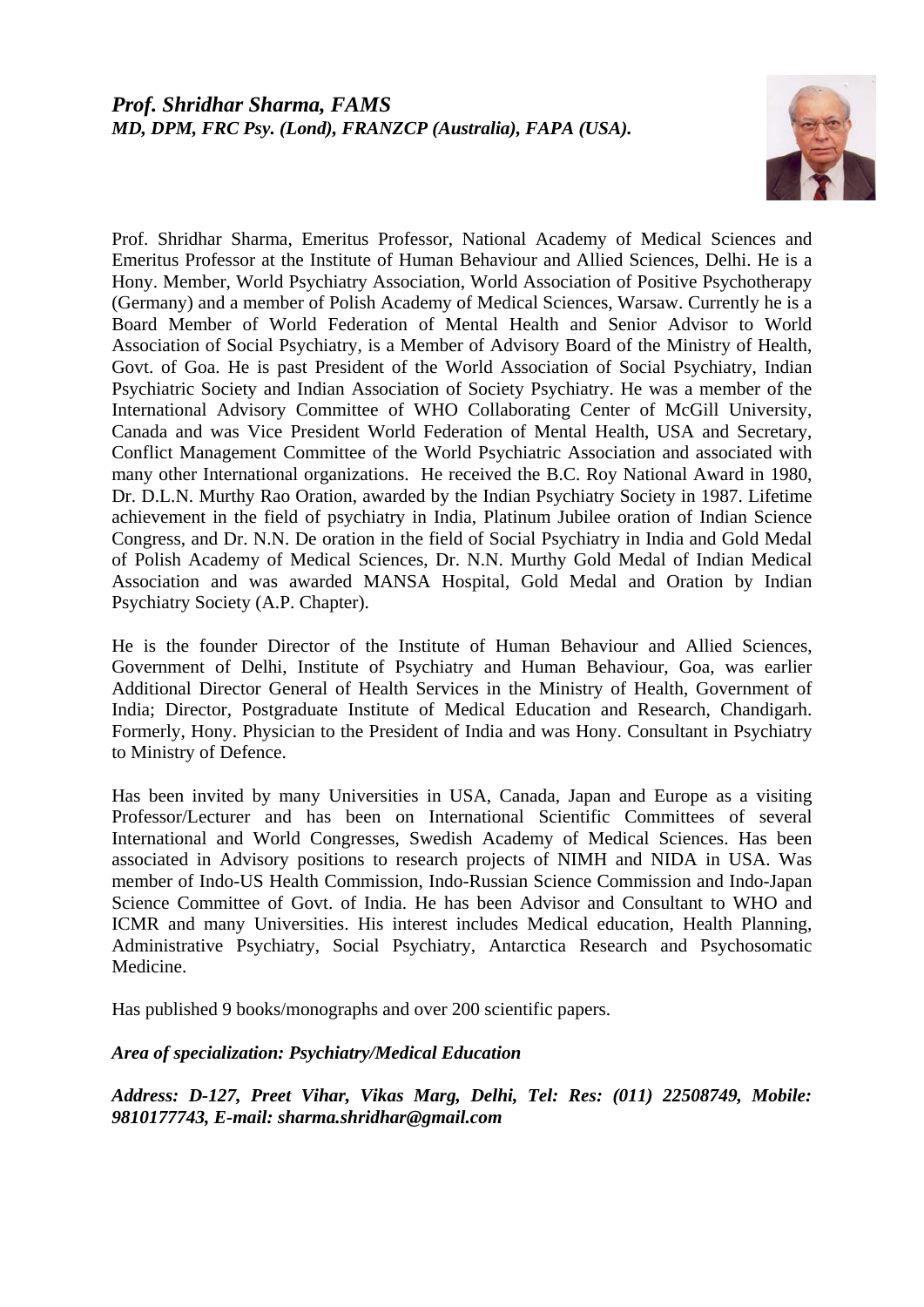

Prof. Gurmohan Singh is the senior most dermatologist in the country having done his MD (Dermatology) from the first batch of AIIMS in 1962. He has been actively involved in Academic Dermatology having established the Department of Dermatology at Institute of Medical Sciences, Banaras Hindu University, Varanasi. He had also been instrumental in starting post graduate courses in the subject in Libya and Nepal.

He is recognized internationally for his research contributions in Dermatology. His major interests include bacteriology, cutaneous pharmacology, tropical dermatology including leprosy and psychocutaneous medicine. He has described new entities and hypothesized the pathogenesis in others which have become standard teaching. Many of his publications are cited in standard textbooks.

His research has brought him many laurels. He was the recipient of the first Castellani - Reiss award for outstanding research in 1974 by the International Society of Dermatology. He has delivered many orations at the National conferences including the R.V. Rajam Oration by the National Academy of Medical Sciences. He was awarded Shakuntla Amir Chand Prize by Indian Council of Medical Research in 1976 for the best young medical scientist of the year. He received Sir Shriram Memorial award from the National Academy of Medical Sciences in 1976 for best paper published in Microbiology in preceding two years.

His passion for teaching has seen him mentor many prominent dermatologists today. For his unstinting mentorship he was recognized as 'Teacher per Excellence' by the IADVL. The Indian Association of Leprologists conferred the Lifetime achievement award for his contribution to Leprosy.

The Royal College of Physicians of Edinburgh in recognition of vast contribution to dermatology has awarded him fellowship (FRCP) and have now appointed him Regional Overseas Advisor for North and Central India.

## *Area of specialization: Dermatology & Venereology*

*Address: B-34, Brij Enclave, Sunderpur, Varanasi-221005. Mobile: 9452924715, E-mail [drgurmohan@gmail.com](mailto:drgurmohan@gmail.com)*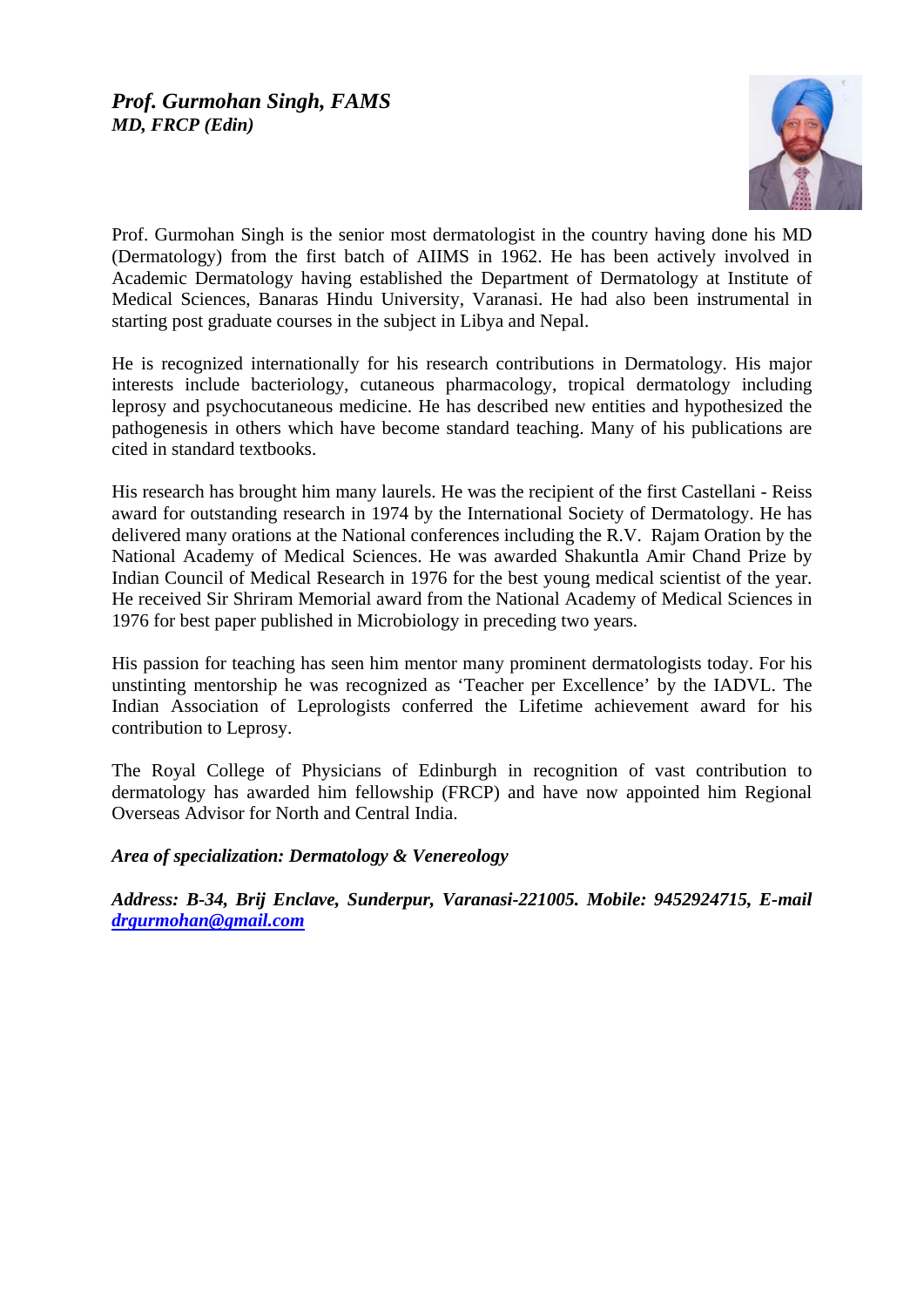

Prof. Kewal Krishan Talwar was born on 30<sup>th</sup> April, 1946, in Payal, District Ludhiana (Punjab). After his schooling and college education at Payal and Jalandhar in Punjab, he did his MBBS from the Punjabi University, Patiala in 1969. He pursued MD (Medicine) and DM (Cardiology) from the Postgraduate Institute of Medical Education and Research, Chandigarh in the year 1973 and 1976 respectively. He received his advanced training in Electrophysiology as WHO Sr. Research Fellow from University of Gotherburg, Sweden.

He joined faculty of Medicine at PGIMER, Chandigarh in December 1977 and subsequently joined as Assistant Professor of Cardiology at AIIMS, New Delhi in 1980, promoted as Professor of Cardiology in 1992 and then took over as Head of the Department in 2002. In 2004, he joined as Director and Professor & Head, Department of Cardiology at the Postgraduate Institute of Medical Education and Research, Chandigarh.

**Achievements:** He established the section of electrophysiology in the department of Cardiology at AIIMS. He was the first in the country to establish the technique and facility of radiofrequency ablation at the AIIMS and also supported to establish these facilities at other centres in the country. He is again the first in India and South Asian region to introduce the therapy of automatic implantable cardioverter and defibrillator (ICD) in 1995 and this contribution is recorded in the LIMCA Book of Records (1997). In 2000, he introduced the techniques of multisite pacing system as a therapy for heart failure in the country. He also established the technique of Endomyocardial Biopsy (EMB) in 1986 at the AIIMS, New Delhi and used this technique to evaluate patients with tropical heart muscle diseases to understand the pathogenesis and to evaluate newer forms of therapy. For the first time in the world literature, he documented, using EMB, the occurrence of inflammatory myocarditis in patients with Takayasu Arteritis resulting in heart failure and demonstrated that this myocardial dysfunction is reversible with the use of immunosuppressive therapy. This work has been recognized at both national and international level. He was closely involved in the development of Heart Transplant Programme at AIIMS, New Delhi and is follow up of these patients including performing EMB to assess rejection phenomenon. He also published histomorphological analysis, using EMB, in restrictive cardiomyopathies, rheumatic Heart Disease and dilated cardiomyopathies. He has published more than 240 articles and 270 abstracts in both national and international journals of repute and has contributed chapters in various national and international books. He is recognized as one of the pioneers in the field of Electrophysiology, Pacemaker and Heart Failure.

**Awards and Honours/Orations:** Fellow of the National Academy of Medical Sciences (FAMS), Indian National Science Academy (FNA), Fellow, International Academy of Cardiovascular Sciences (FIACS) and American College of Cardiology (FACC), D.Sc. (honorary causa) by Dr. NTR University of Health Sciences, Vijaywada. He is the recipient of various prestigious awards – Dr. B.C. Roy National Award (2000) for eminent teacher, Basanti Devi Amir Chand Award (ICMR-2003), Norman Alpert Award by International Academy of Cardiovascular Sciences (2005), Ranbaxy Research Award (1997), Goyal Prize for Science from Kurukshetra University (2002).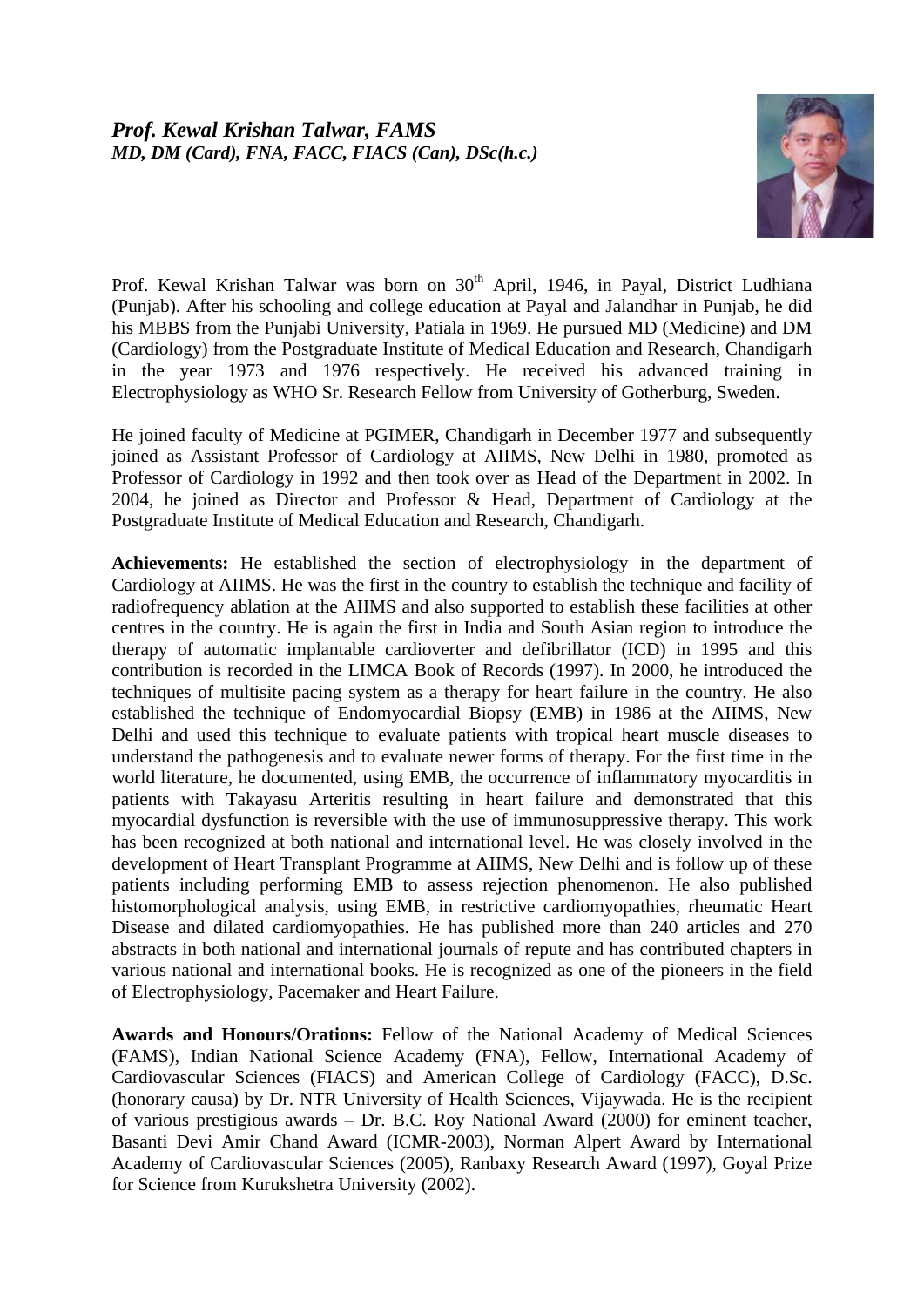He is also the recipient of various esteemed oration viz Dr. K.L. Wig Oration – NAMS (2000-2001), Indian Medical Association - Dr. Menda Oration (2005), R.S. Tiwari Oration (1999), Dr. R.N. Chatterjee Memorial Oration (2003), Prof. Raman Vishwanath – VPCI Oration, New Delhi (2007), Prof. P.S. Bidwai Memorial Oration – 2007 at SGPGIMS, Lucknow, Indian Doctors Forum – Kuwait Medical Association Oration, Kuwait (2007) and Dr. Ivan Pinto Oration, KEM Hospital, Mumbai (2008). Dr. J.P. Das Heart Failure Annual Oration – 2009 at the Annual Conference of Indian College of Cardiology, Lucknow, P.L. Wahi Oration-2010 at the 4<sup>th</sup> Global Conference on Recent Advances in Cardiovascular Sciences, New Delhi, First Innova Oration at the Annual Function of the Innova Children's Heart Hospital, Hyderabad, B.P. Koirala Oration at the B.P. Koirala Institute of Health Sciences-2010, Dharan, Nepal. He is the Patron of the Heart Rhythm Society of India and President of Heart Failure Society of India (2009-2012). He is Chairman of the Board of Governors/Society of National Institute of Technical Teachers' Training Institute (NITTTR), Chandigarh and President of the National Academy of Medical Sciences (NAMS 2009-12). He is member of Institute Body of the All India Institute of Medical Sciences, New Delhi, Jawaharlal Institute of Postgraduate Medical Education and Research, Puducherry, and Dean, Faculty of Medical Sciences of Panjab University, Chandigarh. In recognition of his significant contribution in the field of medicine, he has been awarded **Padma Bhushan** – third highest civilian award in the country by the President of India in the year 2006.

#### *Area of specialization: Cardiology*

*Address: C-625, Second Floor, New Friends Colony, New Delhi-110065 Res: (011) 26320697; E-mail: [kktalwar@hotmail.com](mailto:kktalwar@hotmail.com)*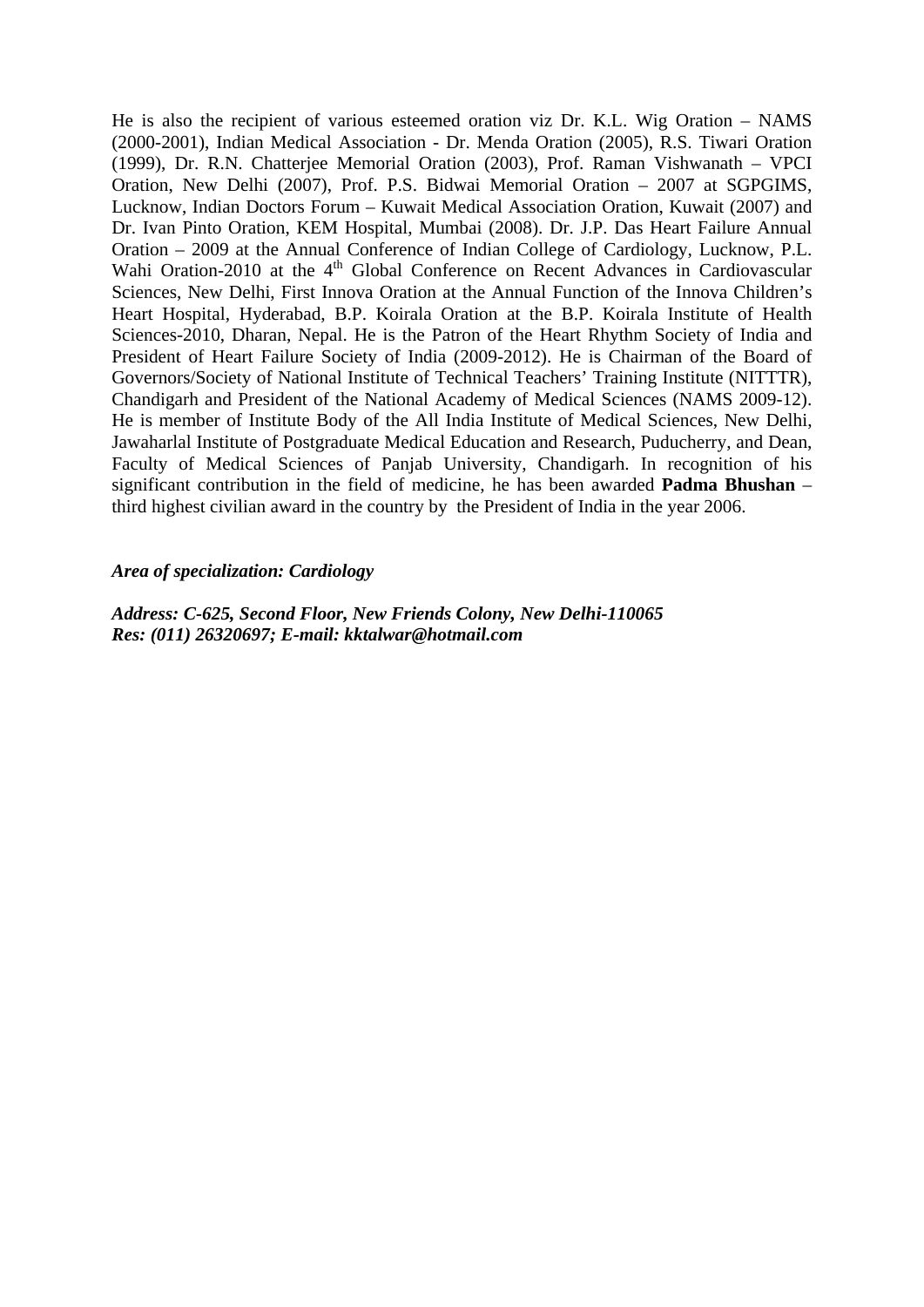

Prof. P.N. Tandon, born on 13.08.1928, received his medical education at K.G. Medical College, Lucknow. He was trained in Neurosurgery at Ulleval Hospital Oslo, Norway and Montreal Neurological Institute, Montreal, Canada. After returning to India he first started a Neurosurgical Unit at his Alma Mater and then moved to the All India Institute of Medical Sciences, New Delhi as the founder Professor of the Department of Neurosurgery. Under his leadership, the department grew into a full-fledged Neurosciences Centre. He has been the Surgeon to the President of India and Member, Science Advisory Council to the Prime Minister.

Professor Tandon's research interests were focused on neurological and neurosurgical disorders of relevance to the country. These included contributions on brain injuries, infections and tumors. He published more than 250 scientific papers, a number of books and monographs.

Prof. Tandon is a Fellow of the three science academies of the country and also of the National Academy of Medical Sciences and the National Academy of Neurosciences. He Cochaired Inter-Academy Panel of the World Sciences Academies. He is a Fellow of the Norwegian Academy of Science, Royal Society of Medicine, England, the Third World Academy of Science. He was President of the Indian National Science Academy and National Academy of Sciences, India. He is a recipient of a large number of awards including BC Roy Award, Jawaharlal Nehru Fellowship, Bhatnagar Fellowship, Meghnad Saha Fellowship. He has been awarded **Padma Shri**, **Padma Bhushan**, and **Padma Vibhushan** by the President of India. He is currently National Research Professor.

## *Area of specialization: Neurosurgery*

*Address: 1 Jagriti Enclave, Vikas Marg, Delhi, Tel: (011) Res: 22163272, 22150578, Email: [tandon@nbrc.ac.in](mailto:tandon@nbrc.ac.in)*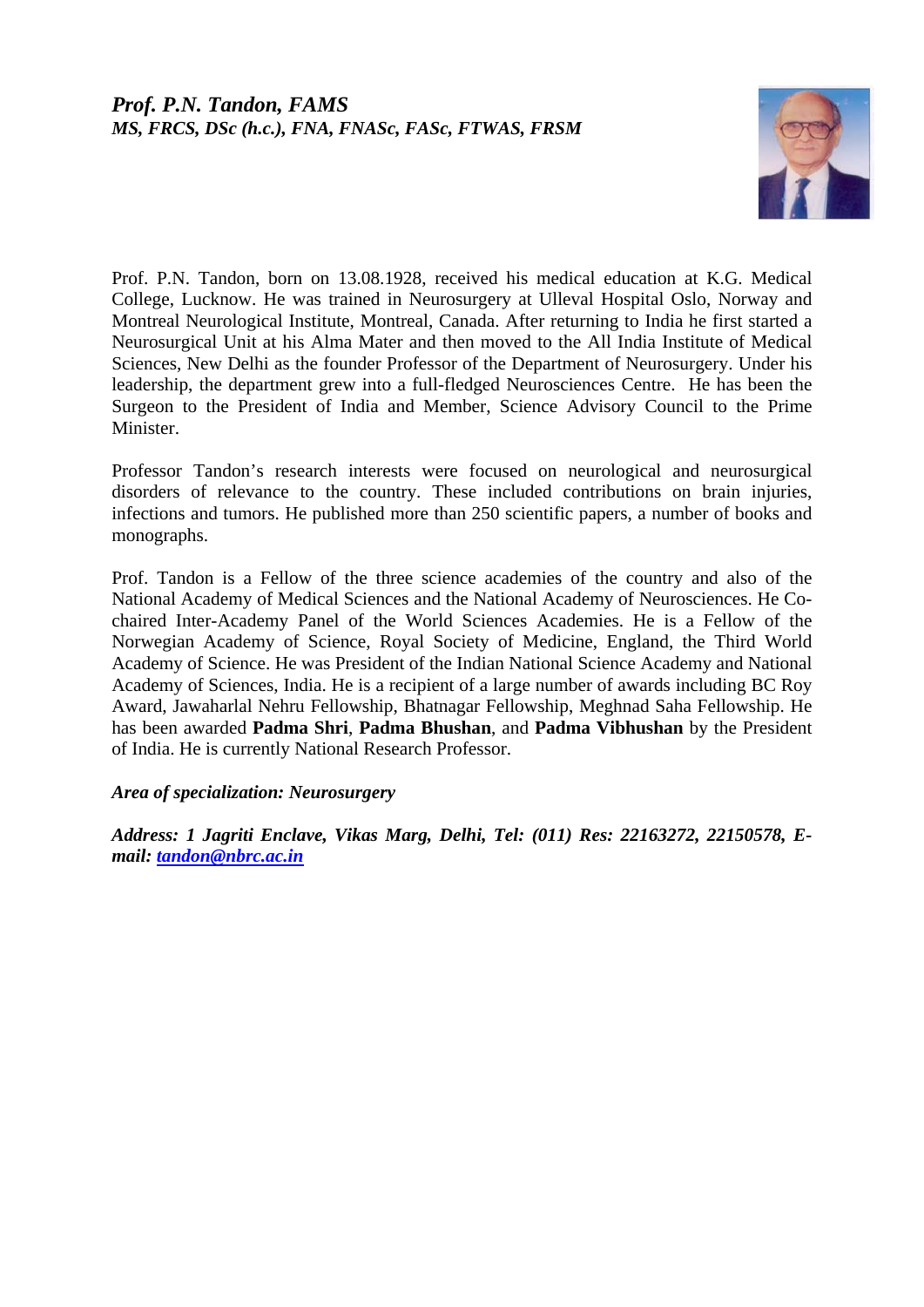*Prof. S.P.S. Teotia, FAMS MD, PhD (Lon), FRIC (Lon), DSc (LGU-Hon.), DSc (Okay Univ –Hon), FICP, FICN, SHMM (London), FRSM (England), FISFR (USA), DPH (Japan)* 



Prof. Teotia obtained MD from KG Medical College, Lucknow. He thereafter specialized in human metabolism and endocrinology at University College Hospital Medical School, University of London and later at Harvard Medical School, USA. He started his career as a lecturer and established the metabolic unit in the Dept. of medicine K.G. Medical College, Lucknow. In 1970 he, as the founder Director, Professor, Head and Chief Consultant Endocrinologist, established the first independent postgraduate department of the superspeciality of human metabolism and endocrinology and the advanced division for bone, mineral and stone research in India (Asia) at LLRM medical college Meerut, which in a short span acquired the status of a highly recognized National and International center. He relinquished his post after 25 years of distinguished service and was honored to join as Emeritus medical scientist of ICMR, and as consultant/advisor in endocrinology to Armed Forces Medical Services, Govt. of India. Currently he is consultant endocrinologist in Sri Sathya General Hospital and visiting consultant for Sri Sathya Sai Institute of Higher Medical Sciences, Bangalore; Member WHO advisory Committee on Trace Elements Research, Geneva; Director National Foundation of metabolic bone and stone disease; WHO Visiting Scientist of China, Japan and Poland on fluorosis control.

Prof. S.P.S. Teotia has 42 years of teaching experience, has worked on 118 research projects; Published 385 research papers, 34 monograms, 6 books, 3 Atlases and contributed 72 chapters to books eliciting more than 16,080 citations in the world literature. He has several new discoveries to his credit including Transplacental transport of fluoride, Endemic skeletal fluorosis, Bone histomorphometry, Tertiary hyperparathyroidism, Idiopathic Juvenile Osteoporosis, Postmenopausal Osteoporosis, Anticonvulsant rickets, Inhibitors of Crystallisation in kidney stones, Genetic bone dysplasias (Handigodu disease), Hereditary and Inborn errors of metabolism, Endemic fluorosis and its prevention and treatment, Disorders of calcium and bone metabolism and published updated National epidemiological maps for fluorosis, goiter stone and bone diseases (Osteomalacia).

He has been conferred **Padam Shri**, awarded BC Roy and Hari Om Ashram (MCI), applied research (ICMR), visiting Scientist (UGC), PN Shah (Endo Soc), George Corelho and distinguished professor (API); Rabindra Nath Tagore, PN Malhotra and CME orations (API), Presidential, MMS Ahuja, CE Dent and CME Orations of National Societies.

He has been honoured with several international awards: WHO visiting professor and scientist (USA, Japan, China and West Indies); calcium and bone research (European society of Osteoarthrology), Distinguished scientist (American biographic Institute), J.E. Purkyne (Czechoslovakia), USSR medical academy, IDRC Canada and Welcome trust, London). He has been invited as examiner for MRCP (London and Eden), Contributed 39 chapters to books, on 87 Editorial Boards of books and Journals and honoured with DSc (LGU UNIV-HON), DSc (OKAY UNIV-HON), and has been invited to many universities and research centers abroad to deliver orations on his research work. Dr. Teotia has published the First International Text book on Nutritional and Metabolic Bone and Stone Diseases: An Asian Perspective.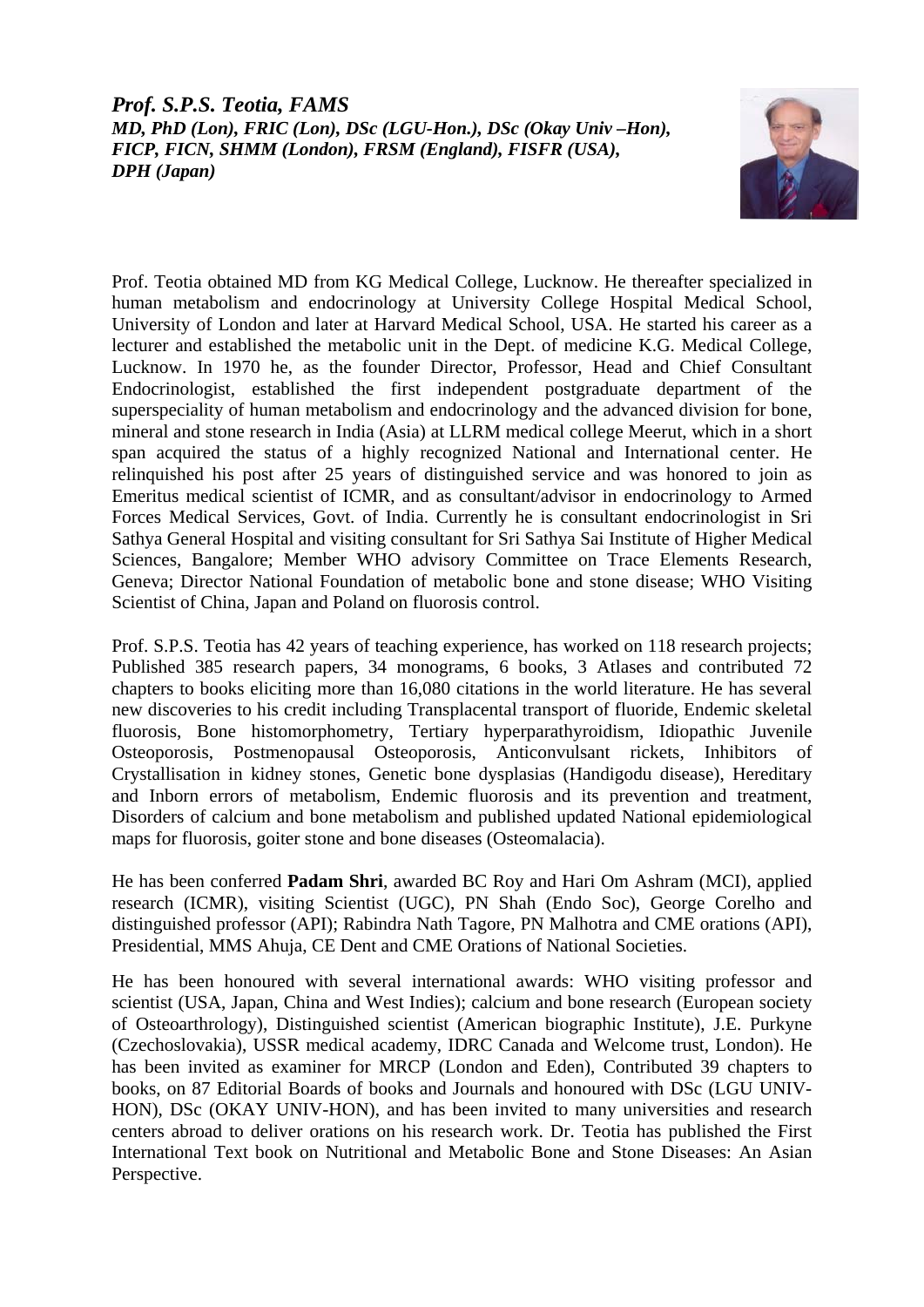Dr. Teotia owes all his Achievements to the Blessings of Bhagawan Sri Sathya Sai Baba-The World Avatar.

# *Area of specialization: Endocrinology*

*Address: Sri Sathya Sai Charan 14-15, Hanuman Road, Sai Colony, Belthur, Kadugudi, Bangalore-560067 Tel: (080) 28455174, Mobile: 9845433472, 9845199992, E-mail: teotia9@yahoo.com*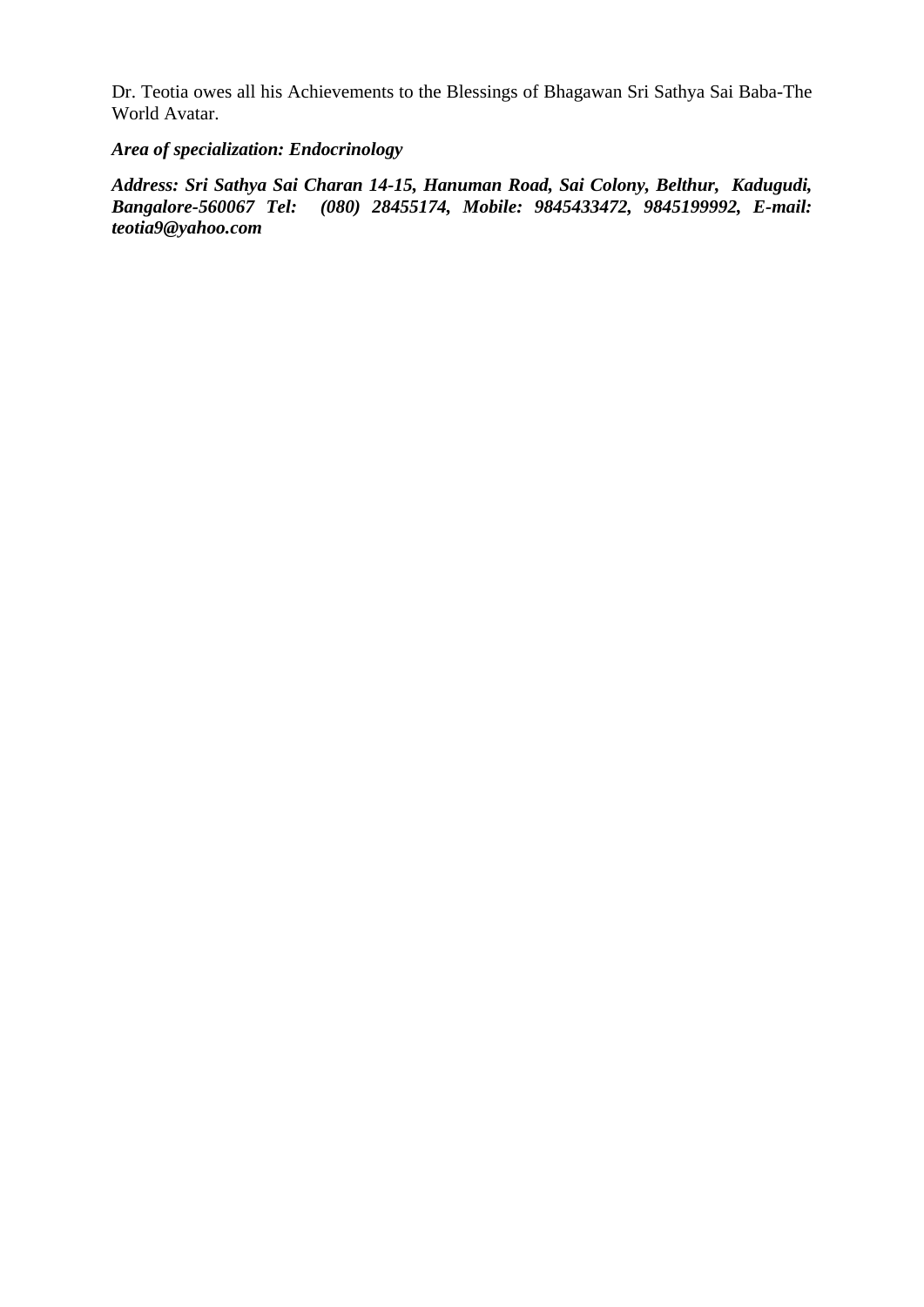

Prof. S.N. Wadhwa was the former Chairman, Department of Urology, Sir Ganga Ram Hospital, New Delhi, he is currently Senior Consultant and Advisor, Department of Urology, Institute of Renal Sciences, Sir Ganga Ram Hospital, New Delhi. The department organized yearly workshops and symposia on various subjects-TURP-different techniques, Operative Workshops and Course in Clinical Urodynamics, New Frontiers in UroOncology Prevention and Complications in Urological Surgery, Operative Workshop on Stress Urinary Incontinence. The DNB students received Gold Medal in 2011 and 2014. After passing MS (Gen. Surgery) in 1964 from AIIMS he worked as Surgical Registrar in G.B. Pant and Irwin Hospitals, New Delhi. He then served Army Medical Corps as Surgical Specialist in the rank of Captain for over four years after which he returned to AIIMS to pursue MCh (Urology). He joined the AIIMS Faculty as Assistant Professor in March 1972, became Associate Professor in 1980 and took over as Professor and Head in June 1988 and served till his superannuation.

He has been an examiner in MCh and DNB urology all over the country. He has been a visiting Professor to Universities in Afghanistan, USA, Budapest, North Korea and Nepal, besides his visits to centers in Germany and as Commonwealth Medical Fellow at The London Hospital, London, U.K. He has to his credit over 200 publications in International and National journals and twenty chapters in books. He had opportunities of close interactions with ICMR, NAMS, CSIR, National Institute of Immunology, DGHS, Drug Controller of India, UPSC, Deptt. of Electronics, IIT'S, among many others. He has been a WHO Consultant in Pyong-yang, North Korea in 1991 for development of Endo-Urology  $\&$ ESWL.

Prof. S.N. Wadhwa has been awarded with Oration Award and Life Achievement Award by the North Zone of USI in 2005-2006, DUSCON Gold Medal and Dr Surinder Man Singh Endowment Award for outstanding Organisational contribution to the Urological Society of India-North Zone in 2011. He has also been awarded with the Lifetime Achievement Award for outstanding services in the field of Urology by the Society for Urologists (Noida and Ghaziabad)in July 2015.

He is member of many professional societies and held various elected positions. Among these, he has been President of Urological Society of India, Urolithiasis Society of India, Indian Endoscopic Society, North Zone Chapter of USI, Delhi Chapter of Association of Surgeons of India. He has been Senior Vice President of IMA - South Delhi Branch. He is also a life member of Association of Surgeons of India, Indian Society of Oncology, Indian Society of Andrology, Indian Society of Geriatrics, Indian Society of Lasers, IMA and DMA, Age Care - India, World Academy of Spiritual Sciences (WASS) among others. He is an active member of Endo-Urology, ESWL-International, Societe' Internationale d' Urologie (SIU), Asian Association of Urology. He has delivered a number of prestigious orations: Shurvir lecture of RNT Medical College Udaipur, Prof. S.C. Mishra oration of KGMC Lucknow, PN Kataria oration of USI-NZ Chapter, Dr. T.J. Aggarwal oration of ASI, Delhi Chapter, Marudhara oration, Dr. Himadri Sarkar memorial oration of Urological Society of India. He has keenly pursued research in Genito Urinary Tuberculosis, Urinary Tract Infections, Urinary Stone disease, including an ICMR trial on Indigenous drugs, Enlarged Prostate (BPH), Cancers of Prostate, Bladder and Kidneys, Urethral Stricture disease, Erectile Dysfunction, Molecular Biology of BPH and Carcinoma Prostate.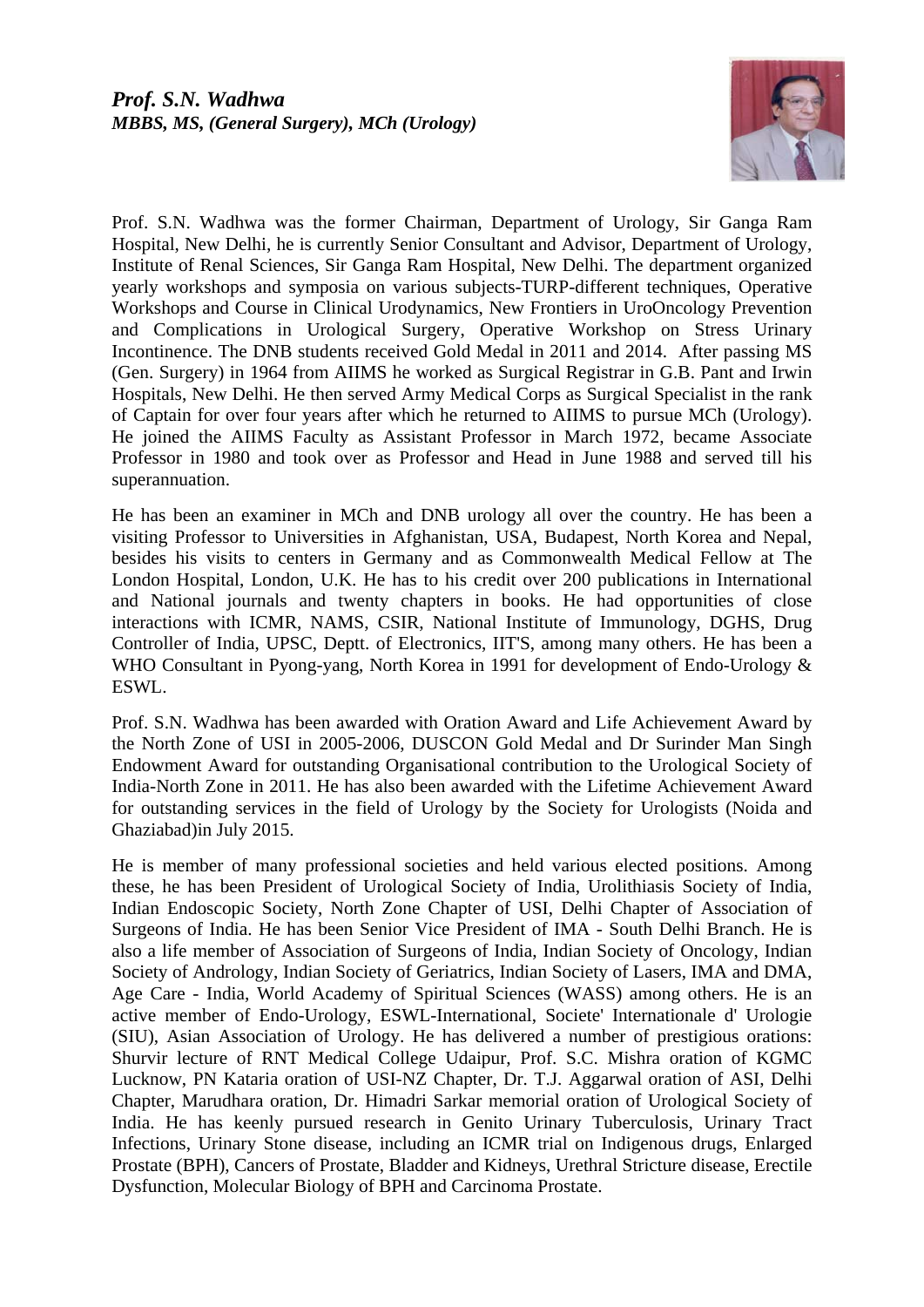He has been keenly involved in educating the public at large in health matters concerning Genito-Urinary diseases. He has delivered AIIMS public lecture on Urinary Stone disease, and over 30 talks on various topics on AIR and Doordarshan.

#### *Area of specialization: Urology*

*Address: C-I/1, Ansari Nagar, New Delhi, Tel: (011) 26588687, 26594501, E-mail: snwadhwa@hotmail.com*